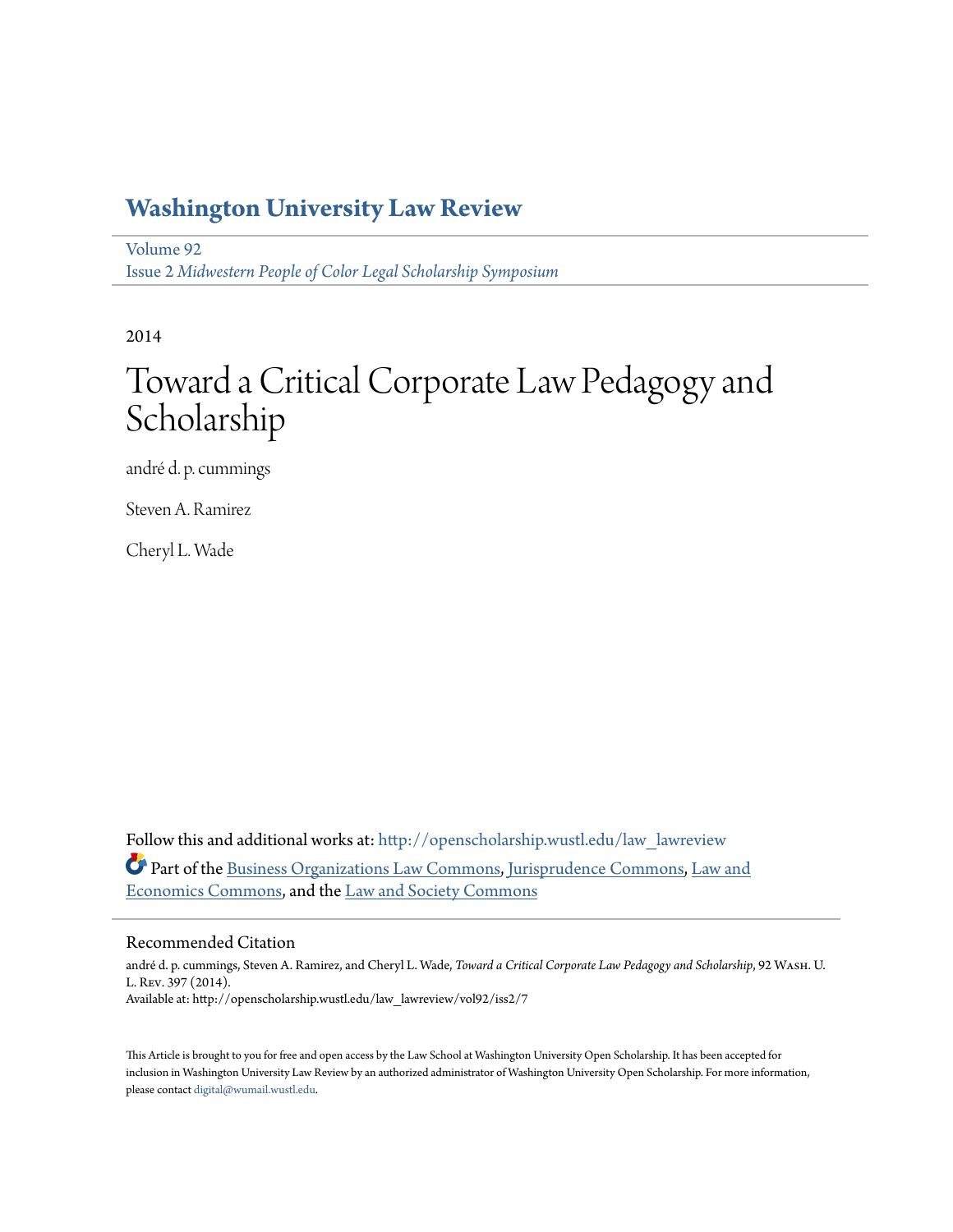### **TOWARD A CRITICAL CORPORATE LAW PEDAGOGY AND SCHOLARSHIP**

#### **andré douglas pond cummings STEVEN A. RAMIREZ CHERYL L. WADE**

#### <span id="page-1-2"></span><span id="page-1-1"></span><span id="page-1-0"></span>I. INTRODUCTION

In recent years, the publicly held corporation has assumed a central position in both the economic and political spheres of American life.<sup>1</sup> Economically, the public corporation has long acted as the key institution within American capitalism.<sup>2</sup> Politically, the public corporation now can use its economic might to sway electoral outcomes as never before.<sup>3</sup> Indeed, individuals who control public firms wield more economic power and political power today than ever before.<sup>4</sup> These truths profoundly shape

\*\* Professor of Law, Associate Dean of Research & Faculty Development Director, Business & Corporate Governance Law Center, Loyola University Chicago School of Law (sramir3@luc.edu). Ronald Melton provided excellent research assistance for this article. This article also benefited from comments at the Midwestern People of Color Legal Scholarship Conference hosted by Indiana Tech Law School in April, 2014. I particularly thank Professor Kimberly Norwood for her efforts in making this Article a reality.

Interim Dean and Professor of Law, Indiana Tech Law School; J.D. Howard University School of Law. Dean cummings expresses gratitude to Professors Steven Ramirez and Cheryl Wade for partnering superbly on this piece and for many other collaborations and insights provided over the years. Additional gratitude is expressed to Prosper Batinge, 2L Indiana Tech Law School, for excellent research support and to the Wash. U. Law Review editorial staff. Thanks also to the participants at the Midwestern People of Color Legal Scholarship Conference 2014 for providing critical feedback as well as the faculty at the Indiana Tech Law School where this piece was workshopped in 2014. Finally, much appreciation is due to Lavinia Mann Cummings, Cole Kaianuanu, Malia Ao'ilagi and Maxwell Keave for unconditional support and constant peace. Of course, as usual, any errors are the sole responsibility of the authors.

Dean Harold F. McNiece Professor of Law, St. John's University School of Law (wadec@stjohns.edu).

<sup>1.</sup> Tom C.W. Lin, *The Corporate Governance of Iconic Executives*, 87 NOTRE DAME L. REV. 351, 372 (2011) ("Because corporations play such a vital role in the life of individuals and states, their governance can impact a whole host of prosaic and profound issues.").

<sup>2.</sup> STEVEN A. RAMIREZ, LAWLESS CAPITALISM 49 (2013) (terming the public corporation the "perfect capital aggregator under law" due to limited liability, perpetual investment horizon, centralized management, locked-in capital, and shareholder primacy).

<sup>3.</sup> *See, e.g.*, Citizens United v. Fed. Election Comm'n, 558 U.S. 310, 319, 339–40 (2010) (holding that the government cannot prohibit independent corporate expenditures and invalidating part of the Bipartisan Campaign Reform Act that restricted electioneering communications).

<sup>4.</sup> CEO compensation, for example, continues its inexorable upward trajectory. Gary Strauss et al., *The 0.1 Percent; Millions by Millions, CEO Pay Goes Up*, USA TODAY, Apr. 4, 2014, at 1B ("2013 median [CEO] pay . . . jumped 13% to \$10.5 million . . . .").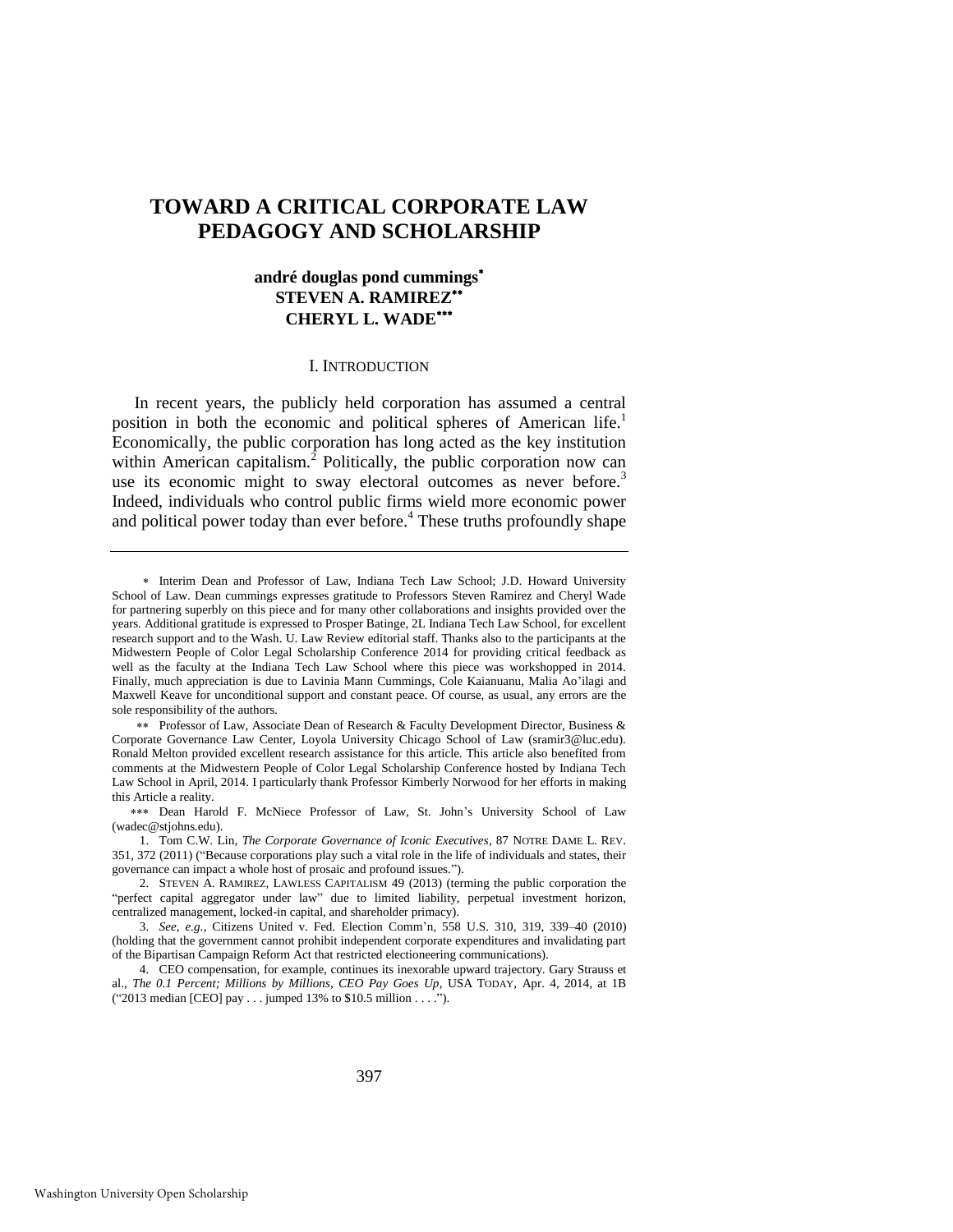<span id="page-2-0"></span>American society.<sup>5</sup> The power, control, and role of the public corporation under law and regulation, therefore, hold more importance than ever before.<sup>6</sup>

<span id="page-2-3"></span>Even though corporate law and regulation define all aspects of this central economic and political institution within the American system, the development of corporate law is impeded by a deficient pedagogy—and thus, to a certain degree, scholarship—that scarcely mentions the power and influence corporations hold. Critical voices, in particular, are excluded from virtually all corporate law textbooks. Many corporate law texts taught in law school classrooms treat the social role of the public corporation as a black box of corporate law pedagogy and, by extension, mainstream legal scholarship.<sup>7</sup> Indeed, a relentless stream of legal scholarship challenging the law and regulation of the public firm from the perspective of its broader social and economic implications receives little to no mention in the key textbooks adopted and taught from in law schools today.<sup>8</sup> This Article challenges the dominant corporate law master

<span id="page-2-2"></span><span id="page-2-1"></span><sup>5.</sup> Indeed, corporate and financial elites now constitute about half of the top .01 percent (or one in 10,000) of the income distribution, and virtually all of the growth over the most recent decades accrued to this group. JACOB S. HACKER & PAUL PIERSON, WINNER-TAKE-ALL POLITICS 1–13, 22–28, 46, 48 (2010). Corporate law fuels economic inequality. THOMAS PIKETTY, CAPITAL IN THE TWENTY-FIRST CENTURY 302 (2014) ("Recent research, based on matching declared income on tax returns with corporate compensation records, allows me to state that the vast majority (60 to 70 percent, depending on what definitions one chooses) of the top 0.1 percent of the income hierarchy in 2000–2010 consists of top managers.").

<sup>6.</sup> Modern economic and financial scholarship agrees. For instance, in recent years, experts in finance and financial economics have increasingly studied the importance of corporate law and corporate governance on firm performance and macroeconomic performance. *Compare* Harold Demsetz, *The Firm in Economic Theory: A Quiet Revolution*, 87 AM. ECON. REV. 426, 426 (1997) (stating that under "neoclassical theory" the firm is a "black box" in that its functioning is assumed to be optimal), *with* M. Andrew Fields & Phyllis Y. Keys, *The Emergence of Corporate Governance from Wall St. to Main St.: Outside Directors, Board Diversity, Earnings Management, and Managerial Incentives to Bear Risk*, 38 FIN. REV. 1, 12–13 (2003) (giving an overview of empirical evidence regarding the impact of diversity and other elements of corporate governance variation on financial performance).

<sup>7.</sup> This Article reviewed five major corporate law texts: MELVIN ARON EISENBERG & JAMES D. COX, BUSINESS ORGANIZATIONS: CASES AND MATERIALS (11th ed. unabr. 2014); CHARLES R.T. O'KELLEY & ROBERT B. THOMPSON, CORPORATIONS AND OTHER BUSINESS ASSOCIATIONS: CASES AND MATERIALS (7th ed. 2014); JESSE H. CHOPER ET AL., CASES AND MATERIALS ON CORPORATIONS (8th ed. 2013); WILLIAM KLEIN ET AL., BUSINESS ASSOCIATIONS: CASES AND MATERIALS ON AGENCY, PARTNERSHIP, AND CORPORATIONS (8th ed. 2012); DAVID EPSTEIN ET AL., BUSINESS STRUCTURES (3d ed. 2010).

<sup>8.</sup> Such critical scholarship, for example, includes: Paul S. Miller, *Shareholder Rights:* Citizens United *and Delaware Corporate Governance Law*, 28 J.L. & POL. 53, 91 (2012) (arguing that shareholders must submit to coerced speech directed by managers under current Delaware law and *Citizens United*); john a. powell & Stephen Menendian, *Beyond Public/Private: Understanding Excessive Corporate Prerogative*, 100 KY. L.J. 43, 66–74 (2011–2012) (arguing against excessive privatizations and corporate prerogatives); andré douglas pond cummings, *Procuring "Justice"?:*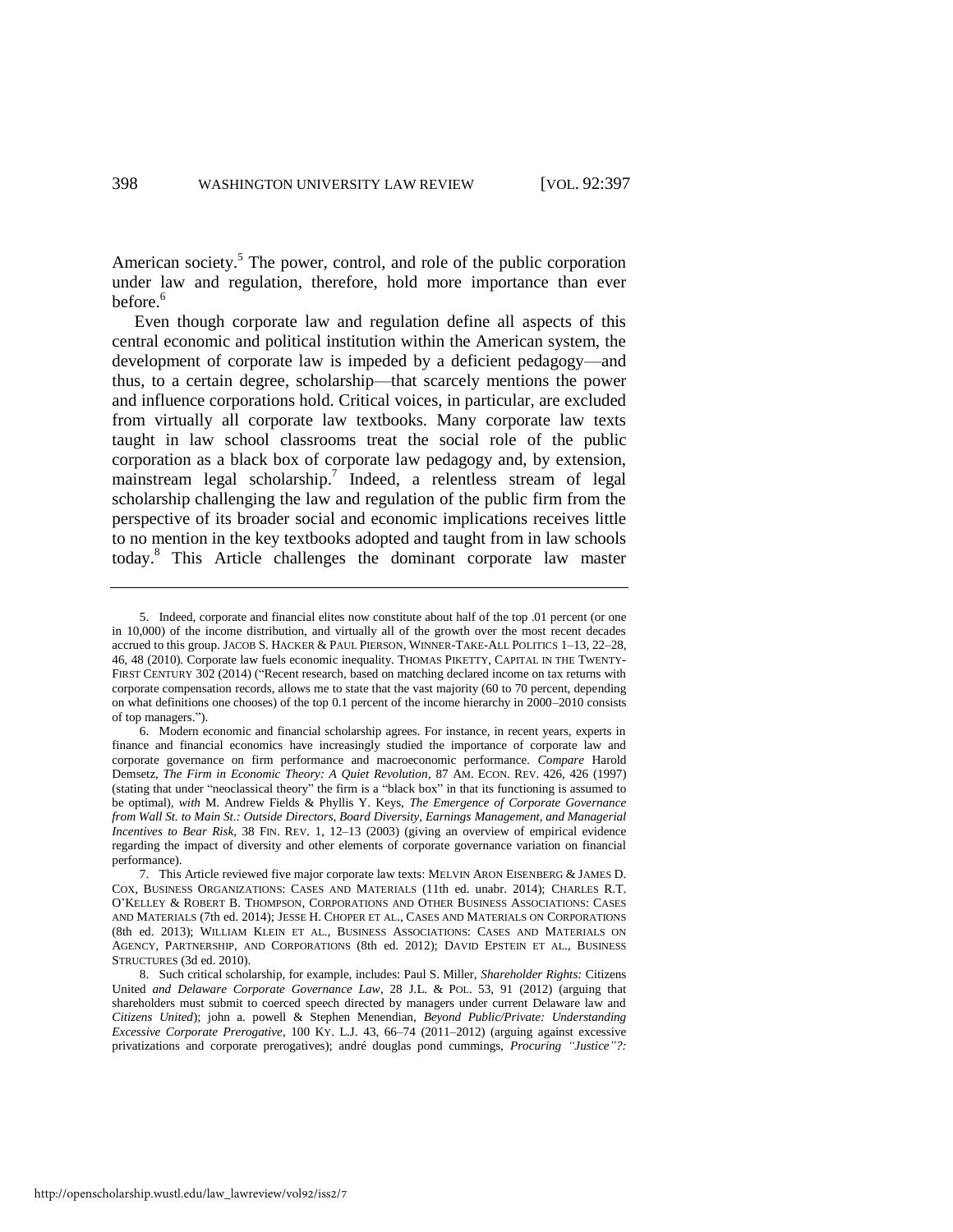narrative perpetuated in all of the major business law textbooks. This master narrative prevents law students and legal scholars from fully understanding and analyzing the changing nature and evolution of law and power in the United States.

<span id="page-3-3"></span><span id="page-3-2"></span><span id="page-3-1"></span>In challenging the status quo narrative, law students and scholars today must consider the fact that at the apex of the modern public firm stands the Chief Executive Officer ("CEO"). $9$  CEOs act as the new potentates in American society and manage their firms as "personal fiefdoms."<sup>10</sup> The pay of CEOs and senior executives at the largest firms proves their power, as they now command enormous salaries beyond most athletes or movie stars and far beyond any ordinary citizen or employee.<sup>11</sup> Never before has the American economy produced so much for the benefit of so few—most of whom are corporate or financial elites.<sup>12</sup> Recently, data on current inequality affirms that wealth gaps have again reached the historically high

9. Legendary mutual fund founder John Bogle claims that a "pathological mutation" has gripped the public corporation, transmogrifying traditional "owners' capitalism" into "managers' capitalism." JOHN C. BOGLE, THE BATTLE FOR THE SOUL OF CAPITALISM 28 (2005).

10. According to economist and Nobel laureate Joseph Stiglitz, American CEOs manage corporations as a "personal fiefdom, not for the shareholders, but for their own benefit." In particular, immediately preceding the financial crisis of 2007–2009 firms "reported high profits, gave big bonuses, big stock options, but in fact there were huge risks buried off-balance sheet and those chickens have now come home to roost." *Talk of the Nation: Economists Explain 'How to Save Capitalism'*, NPR (Oct. 20, 2008)[, http://www.npr.org/templates/story/story.php?storyId=95906243.](http://www.npr.org/templates/story/story.php?storyId=95906243)

<span id="page-3-0"></span>Citizens United*,* Caperton*, and Partisan Judicial Elections*, 95 IOWA L. REV. BULL. 89, 97–99 (2010) (showing pernicious impact of *Citizens United* on judicial independence); Thuy-Nga T. Vo, *To Be or Not to Be Both CEO and Board Chair*, 76 BROOK. L. REV. 65, 126–29 (2010) (concluding that combining of chairman and CEO roles contributes to excessive CEO power and diminished financial performance); Nancy Levit, *Megacases, Diversity, and the Elusive Goal of Workplace Reform*, 49 B.C. L. REV. 367, 414–27 (2008) (noting that class action lawsuits are necessary to assure corporate diversity); George W. Dent, Jr., *Academics in Wonderland: The Team Production and Director Primacy Models of Corporate Governance*, 44 HOUS. L. REV. 1213, 1215 (2008) ("[T]he status quo is not director primacy, shareholder primacy, or team production, but CEO primacy—governance by managers largely for their own benefit."); Steven A. Ramirez, *Games CEOs Play and Interest*  Convergence Theory: Why Diversity Lags In America's Boardrooms and What To Do About It, 61 WASH. & LEE L. REV. 1583, 1613 (2004) (concluding that CEOs work to place cronies on the board of their firms and forgo diversity).

<sup>11.</sup> For example, a joint study of CEO compensation at the largest firms conducted by Equilar Inc. "found that the median 2012 pay package came in at \$15.1 million—a leap of 16 percent from 2011." Gretchen Morgenson, *An Unstoppable Climb in C.E.O. Pay*, N.Y. TIMES, June 30, 2013, at BU1.

<sup>12.</sup> HACKER & PIERSON, *supra* note [5,](#page-2-0) at 1–4 (showing how high inequality, arising largely from high payouts to corporate and financial elites, operated to create a rigged economic system); JOSEPH E. STIGLITZ, THE PRICE OF INEQUALITY: HOW TODAY'S DIVIDED SOCIETY ENDANGERS OUR FUTURE 119–22 (2012) (economic account of the causes and consequences of high inequality with a focus on economic power as a tool to corrupt the political system).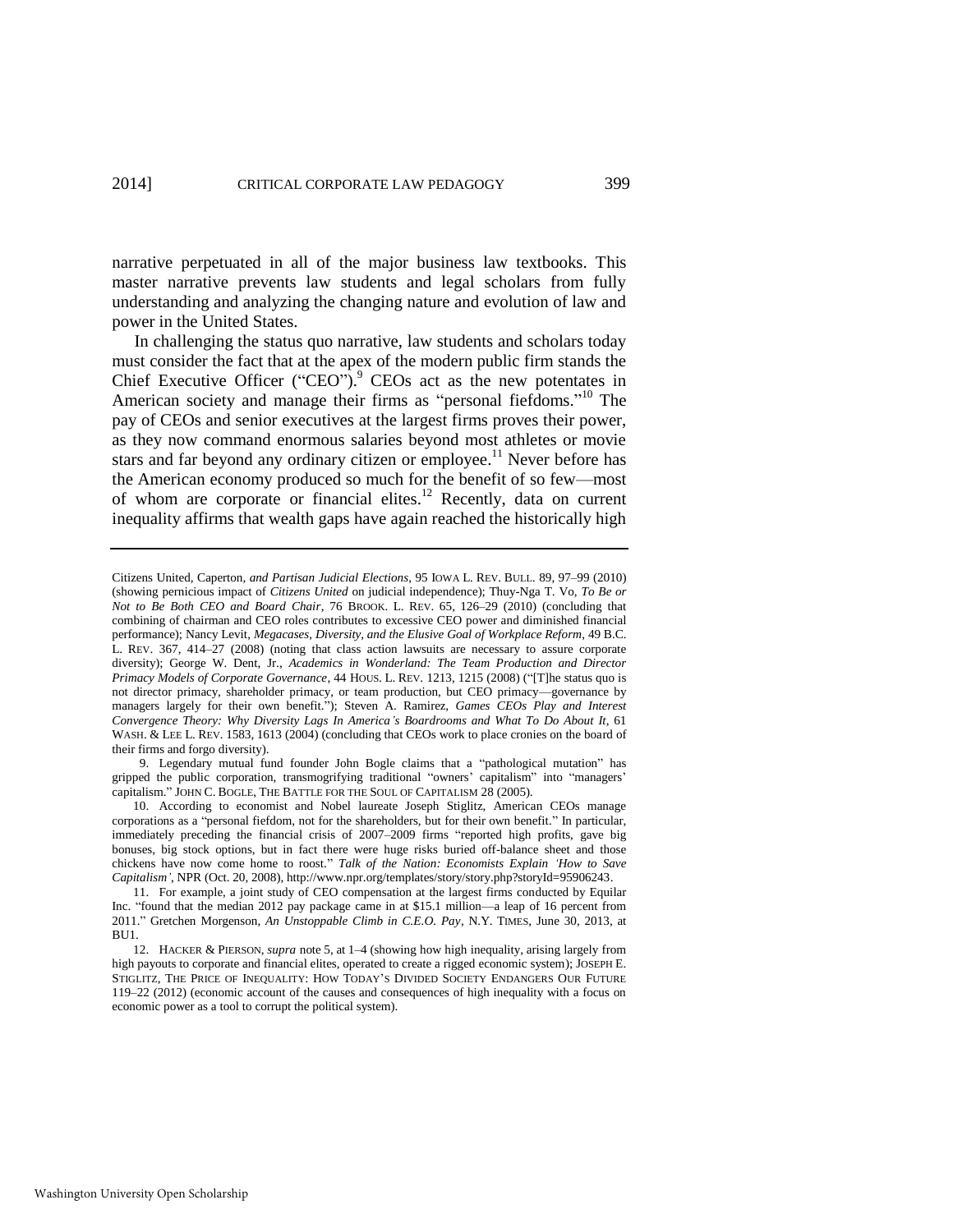levels last seen in the chaotic days just prior to the financial collapse of 2008.<sup>13</sup>

Even when chief executives who constitute this new economic royalty fail badly in their supposed primary task of shareholder wealth maximization, as they did during the financial market crisis of 2008, they are still richly paid through stock options or golden parachutes.<sup>14</sup> These arrangements exist with the consent of their handpicked confederates on the Board of Directors who too often serve as nominal supervisors.<sup>15</sup> Yet, issues of CEO power, CEO compensation, golden parachutes, and the crony capitalism that gives rise to board members with close affinity to the CEO, ostensibly supervising the CEO, get little discussion in the most widely used corporations textbooks today.<sup>16</sup> The manifest costs of CEO primacy in the public firm are not mentioned at all.<sup>17</sup> Today's law students will become tomorrow's business leaders, advisors, and policymakers, but

15. One infamous example:

Rick Newman, *How 11 Corporate Titans Profited After Failure*, U.S. NEWS (June 29, 2011), *archived at* [http://perma.cc/9N5Q-VE4R.](http://perma.cc/9N5Q-VE4R) 

<span id="page-4-0"></span><sup>13.</sup> Emmanuel Saez, Striking it Richer: The Evolution of Top Incomes in the United States (Updated with 2012 Preliminary Estimates) 9 Figure 3 (Sept. 3, 2013) (unpublished manuscript) (archived at [http://perma.cc/Z4EE-5XNH\)](http://perma.cc/Z4EE-5XNH).

<sup>14.</sup> Recently, the former CEO of Target garnered about \$55 million in severance pay after being ousted for a major breach in data security at that firm. Gary Strauss, *Ousted Target CEO Could Collect \$55M-Plus,* USA TODAY, May 6, 2014, *archived at* [http://perma.cc/448C-8N9F.](file:///C:/Users/dent/AppData/Local/Microsoft/Windows/Temporary%20Internet%20Files/Content.Outlook/7KBFMQ1C/archived%20at%20http:/perma.cc/448C-8N9F) 

Stanley O'Neal, former CEO of Merrill Lynch . . . spent much of his career at Merrill Lynch and became CEO in 2002, presiding over the company as it began to place huge bets on subprime mortgages and risky derivatives that generated billions in losses, nearly sank the firm, and led to a takeover by Bank of America in 2008. In 2006—the year Merrill made many of the deals that led to its downfall—O'Neal earned \$91 million, according to the Financial Crisis Inquiry Commission. When O'Neal resigned in 2007, Merrill gave him a severance package worth another \$161 million.

<sup>16.</sup> *See* KLEIN ET AL., *supra* note [7,](#page-2-1) at 907–10 (discussing directors, the Dodd-Frank say on pay provision, and executive compensation in general but omitting critical analysis of the way compensation decisions are made); O'KELLEY & THOMPSON, *supra* note [7,](#page-2-1) at 1171–73 (discussing directors, golden parachutes, and executive compensation in general but omitting critical analysis of the way compensation decisions are made). For a discussion of the potential biases arising from CEOs' relationship with the board of directors, see Antony Page, *Unconscious Bias and the Limits of Director Independence*, 2009 U. ILL. L. REV. 237, 248 (quoting Kristina A. Diekmann et al., *Self-Interest and Fairness in Problems of Resource Allocation: Allocators Versus Recipients*, 72 J. PERSONALITY & SOC. PSYCHOL. 1061, 1061 (1997)) ("As self-interested actors in a world of limited goods and opportunities, we are motivated to promote and justify resource distributions that favor us and those to whom we are linked by ties of kinship or group membership.")

<sup>17.</sup> Joseph Stiglitz, on the other hand, traces the CEO's power to set his or her own compensation to accelerating inequality, and then to a corrupted legal system and other macroeconomic ills associated with too much CEO power. STIGLITZ, *supra* note [12,](#page-3-0) at 31–39, 40–41, 66–67, 271. *See also* PIKETTY, *supra* note [5,](#page-2-0) at 334 ("The most convincing proof of the failure of corporate governance and . . . extremely high executive pay is that when we collect data about individual firms . . . it is very difficult to explain the observed variations in terms of firm performance.").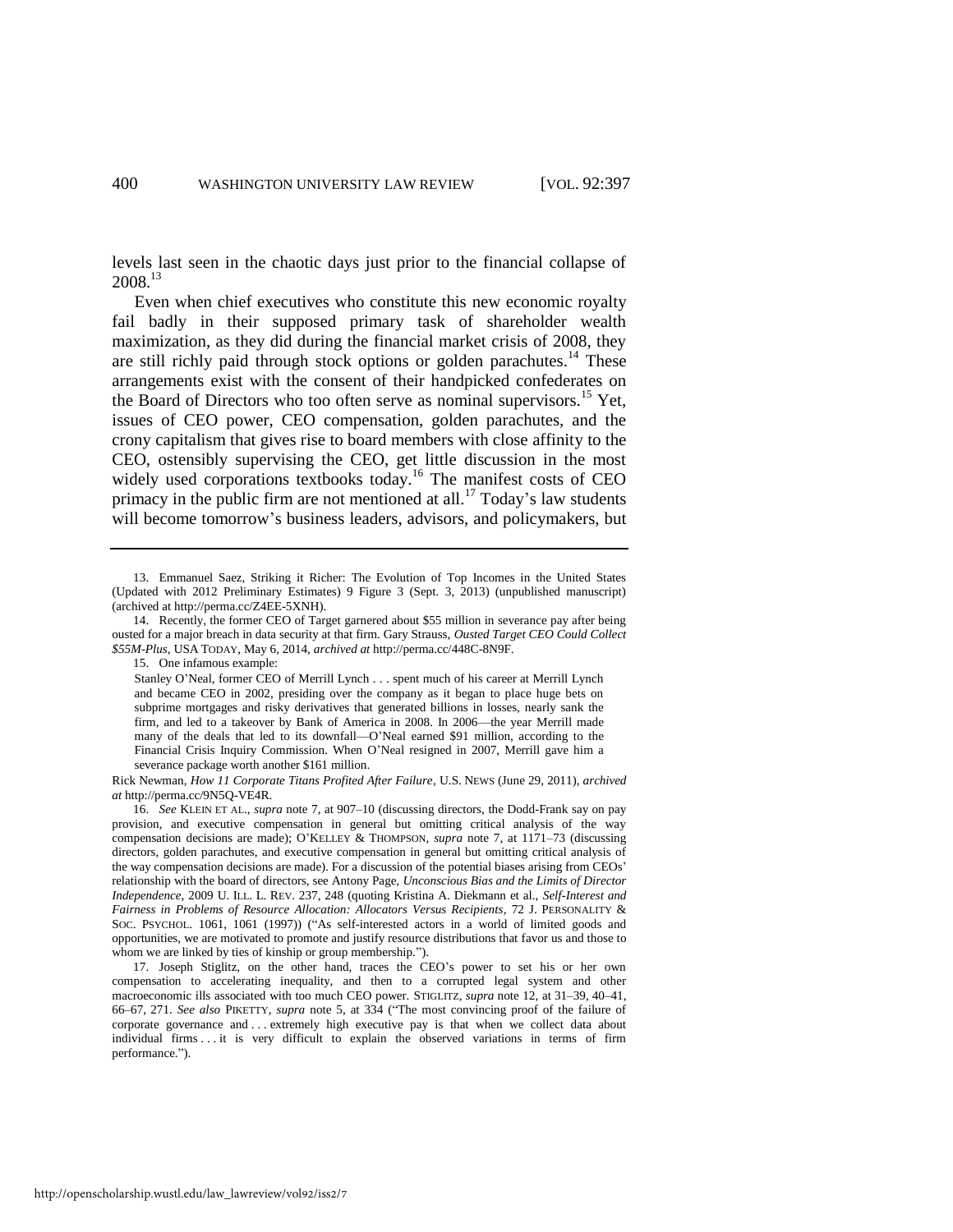their legal education regarding corporations suffers from crucial blind spots. This black hole of knowledge will lead to an intolerable ignorance on the part of those who propose to lead on global economic issues in the future.

<span id="page-5-0"></span>The ability of the CEO to stack the board of directors with cultural clones is key to the new power of the CEO. Essentially, in most public corporations, management selects management under the federal proxy rules.<sup>18</sup> The board of the public firm is a product of "homosocial reproduction" whereby socially important cultural traits such as gender and race play a decisive role in board membership.<sup>19</sup> This dynamic contributes to the fact that the governing heights of the American economy continue to be the last bastion of white male supremacy.<sup>20</sup> Again, despite important emerging critical scholarship on this  $fact.^{21}$  no major Business

19. Lin, *supra* note [1,](#page-1-0) at 363 ("With regards to directors, executives often engage in 'homosocial reproduction' and select like-minded individuals to work with them and to execute their visions. Thus, it should not be surprising that many current and former corporate executive officers serve on corporate boards, even interlocking firms in their service.").

20. James D. Westphal & Edward J. Zajac, *Who Shall Govern? CEO/Board Power, Demographic Similarity, and New Director Selection*, 40 ADMIN. SCI. Q. 60, 77, 79 (1995) (finding that "in firms in which CEOs are relatively powerful, new directors are likely to be demographically similar to the firm's incumbent CEO" and that cultural similarity leads to higher compensation). While some may argue that the problem of white male domination of America's boardrooms arises from recruitment difficulties or lack of sufficient candidates for board membership, others suggest more traditional causes of exclusion of diverse voices. According to one leader in the African American business community because "there is a surplus of black executive talent with sterling professional credentials and reputations for unmatched performance at the highest levels" the fact that "an overwhelming number of boards of publicly traded companies still lock African Americans out of the boardroom" constitutes "a detestable statement that they seek to maintain these preserves of white male privilege and dominance." *Black Enterprise Publishes Exclusive Registry of African Americans on Corporate Boards*, BLACK ENTERPRISE, Aug. 4, 2014, [http://www.blackenterprise.com/career/](http://www.blackenterprise.com/career/black-enterprise-publishes-exclusive-registry-of-african-americans-on-corporate-boards/)  [black-enterprise-publishes-exclusive-registry-of-african-americans-on-corporate-boards/](http://www.blackenterprise.com/career/black-enterprise-publishes-exclusive-registry-of-african-americans-on-corporate-boards/) (quoting *Black Enterprise* CEO Earl "Butch" Graves Jr.). We posit that the white male domination of the boardroom, whether conscious or unconscious, is simply a numerical fact. Thus, according to the latest survey conducted by *Black Enterprise*, 74 of the nation's 250 largest public companies still have zero African-American directors as of May of 2014. *Id.* 

21. *E.g.*, Michael R. Siebecker, *Bridging Troubled Waters: Linking Corporate Efficiency and Political Legitimacy Through a Discourse Theory of the Firm*, 75 OHIO ST. L.J. 103, 110–11, 127–29 (2014) (arguing that allowing shareholder access to management's proxy solicitation can enhance engagement and ultimately corporate legitimacy); Bo Becker et al., *Does Shareholder Proxy Access Improve Firm Value? Evidence from the Business Roundtable's Challenge*, 56 J.L. & ECON. 127, 157 (2013) (finding that shareholder proxy access is valued in equity markets); Grant M. Hayden & Matthew T. Bodie, *The Bizarre Law and Economics of* Business Roundtable v. SEC, 38 J. CORP. L.

Washington University Open Scholarship

<span id="page-5-1"></span><sup>18.</sup> Under state law, shareholders putatively select directors. In public corporations, however, "[b]efore directors' elections, companies distribute proxy materials that allow shareholders who do not attend annual meetings to vote their shares. Typically, these proxy materials include only those director candidates nominated by the existing board . . . ." Recent Case*, Administrative Law— Corporate Governance Regulation—D.C. Circuit Finds SEC Proxy Access Rule Arbitrary and Capricious for Inadequate Economic Analysis—*Business Roundtable v. SEC*, 647 F.3d 1144 (D.C. 2011)*, 125 HARV. L. REV. 1088, 1088 (2012).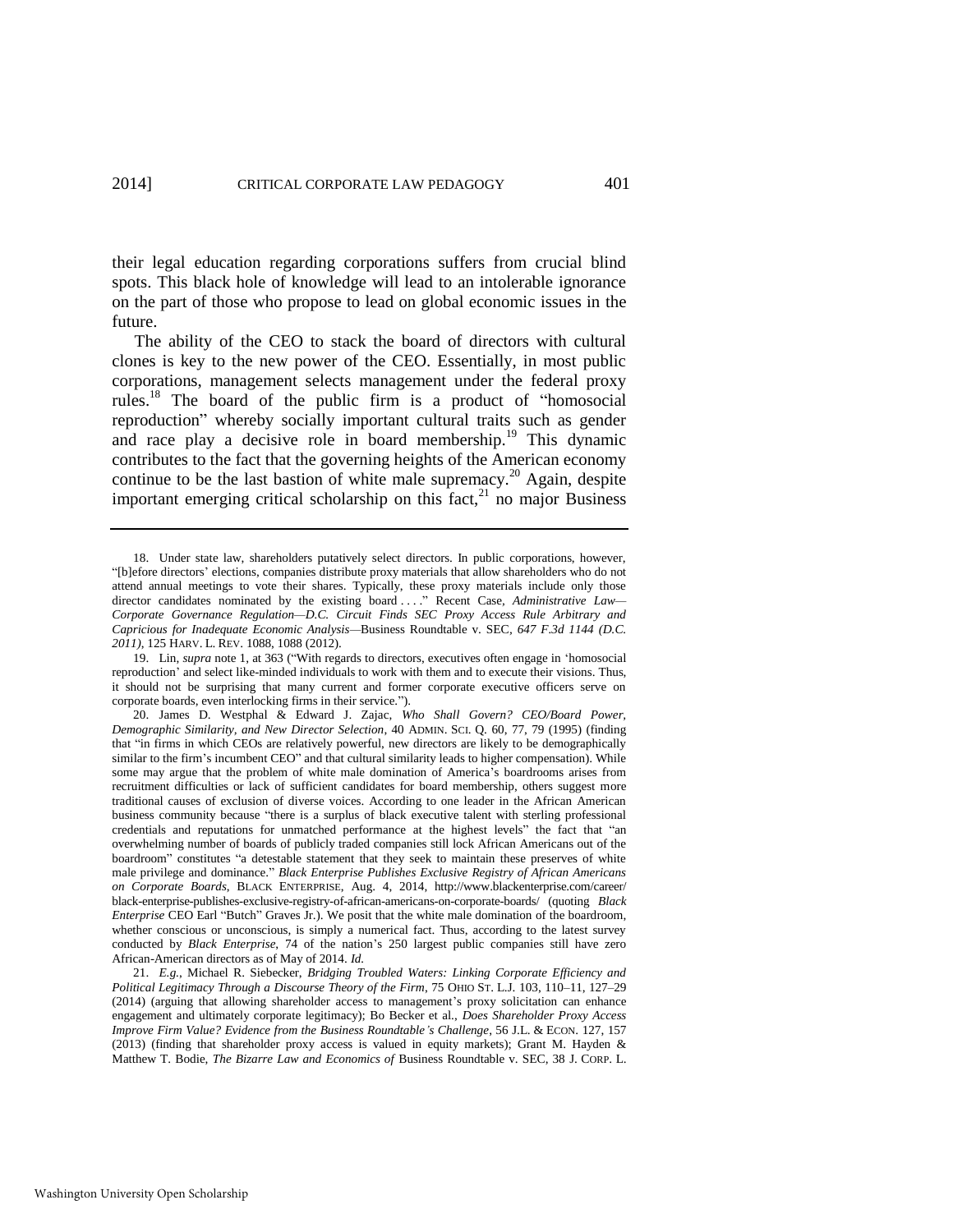Associations textbook mentions the social realities behind the legal mechanisms that belie any notion of a meritocracy at the commanding heights of the economy. Textbooks treat this costly crony capitalism as if it does not exist, or as if there is no problem with the status quo.<sup>22</sup> This failure is a critical one.

<span id="page-6-0"></span>Corporate governance failings manifest themselves in massive social costs and reckless risks. Consider the enormous costs of the Enron series of scandals in 2001-2002,<sup>23</sup> the subprime debacle,<sup>24</sup> or the BP oil spill in the Gulf of Mexico. $25$  Each of these instances demonstrates that the costs of misgoverned public corporations with poor risk management policies and procedures can reach the trillions.<sup>26</sup> The key to effective corporate governance is to maximize the benefits of the corporate form while minimizing costs.<sup>27</sup> This, in turn, requires a candid discussion of the role

24. *See generally* Christopher J. Miller, Note, *Don't Blame Me, Blame the Financial Crisis: A Survey of Dismissal Rulings in 10b-5 Suits for Subprime Securities Losses*, 80 FORDHAM L. REV. 273 (2011) (discussing cases involving securities fraud in the context of mortgage-related securities created during the financial crisis and noting \$2.2 trillion in bank losses alone from the financial crisis).

25. *See* Joseph Karl Grant, *What Can We Learn from the 2010 BP Oil Spill?: Five Important Corporate Law and Life Lessons*, 42 MCGEORGE L. REV. 809, 814 (2011) (recounting the loss of over 50 percent of BP's market capitalization in the wake of the Gulf oil spill). BP's losses amount to \$42 billion. Selina Williams, *BP Views Higher Oil-Spill Costs as Profit Declines*, MARKETWATCH (July 30, 2013), http://www.marketwatch.com/story/bp-views-higher-oil-spill-costs-as-profit-declines-2013- 07-30. The damage to the Gulf ecosystem as a result of the BP oil spill is literally incalculable. Gaia J. Larsen, *Skewed Incentives: How Offshore Drilling Policies Fail to Induce Innovation to Reduce Social and Environmental Costs*, 31 STAN. ENVTL. L.J. 139, 140 (2012). An acoustic switch to trigger a well shutdown could have prevented the Deepwater Horizon blowout and costs around \$500,000. *Id.* at 171–72.

26. The governance of corporations formed a core cause of the financial crisis. *See* FIN. CRISIS INQUIRY COMM'N, THE FINANCIAL CRISIS INQUIRY REPORT xviii (2011) (finding that "dramatic failures of corporate governance and risk management" drove the crisis) [hereinafter FCIC REPORT]; GRANT KIRKPATRICK, THE CORPORATE GOVERNANCE LESSONS FROM THE FINANCIAL CRISIS 2 (OECD 2009) (finding that "to an important extent" the financial crises arose from "failures and weaknesses in corporate governance," particularly in the areas of compensation incentives and risk management). Losses from the crisis include lost wealth of \$9 trillion, and forgone GDP could approach \$10 trillion. *See* U.S. GOV'T ACCOUNTABILITY OFFICE, GAO-13-180, FINANCIAL CRISIS LOSSES AND POTENTIAL IMPACTS OF THE DODD-FRANK ACT 15, 21 (2013).

27. *See* Steven A. Ramirez, *The End of Corporate Governance Law: Optimizing Regulatory Structures for a Race to the Top*, 24 YALE J. ON REG. 313, 316 n.23 (2007) ("[O]ptimal corporate governance would minimize net agency costs.").

<sup>101, 120–22 (2012) (</sup>arguing that the decision to deny shareholders access to proxy materials for purpose of director elections rested upon weak law and economics).

 <sup>22.</sup> *See* KLEIN ET AL., *supra* note [7,](#page-2-1) at xi–xxi; O'KELLEY & THOMPSON, *supra* not[e 7,](#page-2-1) at ix–xxiv. 23. *See* Urska Velikonja, *The Cost of Securities Fraud*, 54 WM. & MARY L. REV. 1887, 1914, 1937–38 (2013) (describing broad externalities associated with securities fraud beyond market capitalization losses—including an increase in the cost of capital for even honest firms—and illustrating such costs through the experience of Enron's and WorldCom's bankruptcy in 2001–2002); Erica Beecher-Monas, *Marrying Diversity and Independence in the Boardroom: Just How Far Have You Come, Baby?*, 86 OR. L. REV. 373, 377 (2007) (noting that Enron's 14 member board included 12 white males).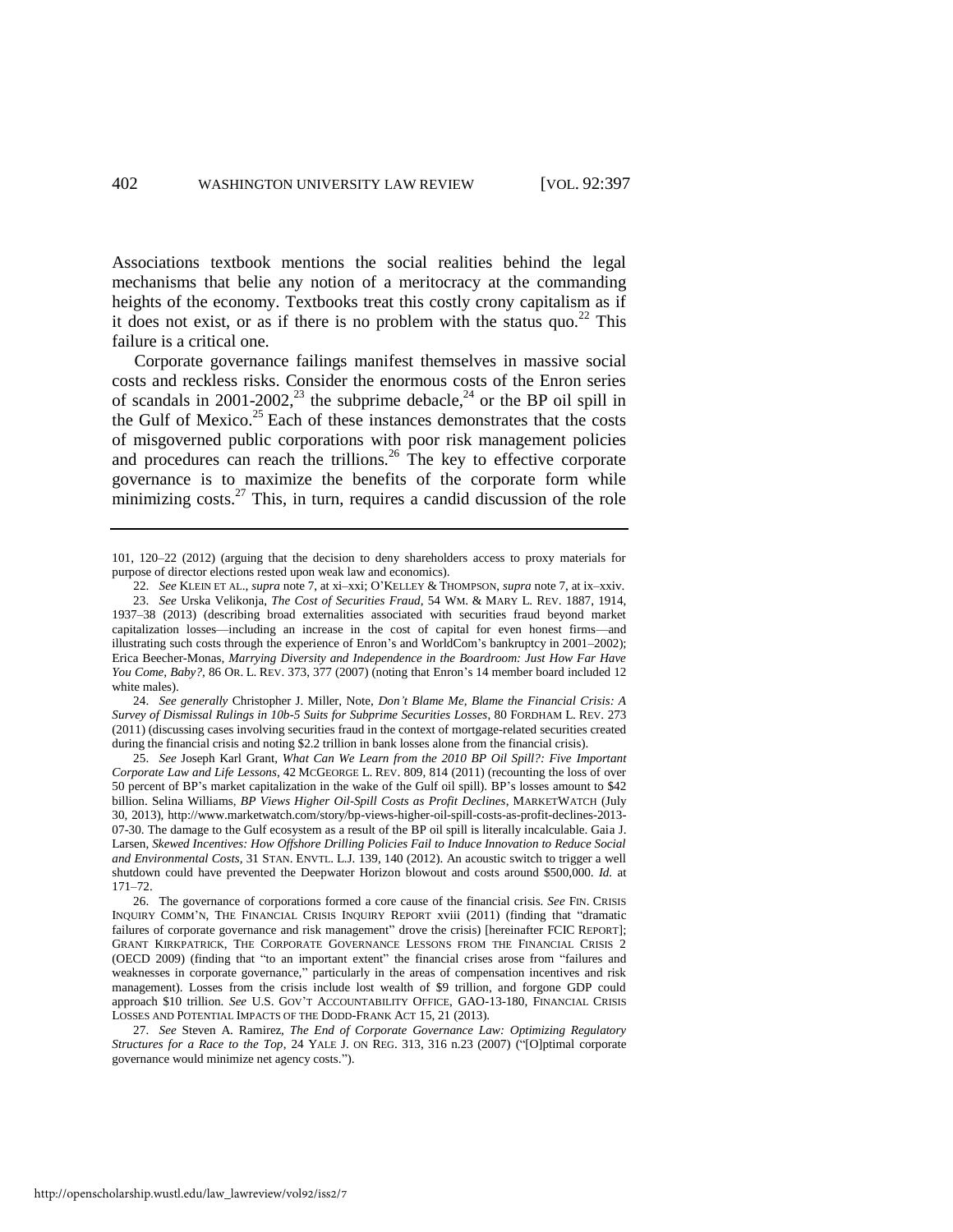of the corporation in our economy and political system with appropriate critiques of manifest shortcomings.<sup>28</sup> This Article seeks a more critical discourse regarding the public corporation and its social and political impact.

Poorly governed corporations recently posed even greater problems than the massive economic costs exacted by the crises of recent years. The corporation now holds a central position in our political system—beyond the contemplation of any of the nation's Founders<sup>29</sup>—and that position has enabled the corporation to seize new profit opportunities in important social realms. For example, corporations recently emerged as a prime political player and profiteer in America's mass incarceration campaign.<sup>30</sup> Today, even education has been corporatized at some schools.<sup>31</sup> Should profit maximizing corporations hold such key social roles such as prison sentry or school administrator? Are there any limits on the privatization of government functions through the corporation? Should the corporation be tethered to its original policy contemplation of fostering business formation and directly funding innovation? Critical corporate scholars

29. Jonathan A. Marcantel, *The Corporation as a "Real" Constitutional Person*, 11 U.C. DAVIS BUS. L.J. 221, 265 (2011) ("[W]hile the drafters and ratifiers of the federal organic documents perhaps used words that if defined broadly could encompass corporations, the drafters and ratifiers did not, at least during the debates, use those words in a manner consistent with protecting juridical beings as real constitutional entities.").

<sup>28.</sup> Traditionally, corporations were viewed with healthy skepticism and confined only to activities that they were specifically chartered to pursue—there were no general business corporations, much less corporations pursuing business traditionally left to the state or exercising constitutional rights. *See* Citizens United v. Fed. Election Comm'n, 558 U.S. 310, 428 (2010) (Stevens, J., concurring in part and dissenting in part) ("Even 'the notion that business corporations could invoke the First Amendment would probably have been quite a novelty,' given that 'at the time, the legitimacy of every corporate activity was thought to rest entirely in a concession of the sovereign.'"(citations omitted)). In other words, corporations possessed limited powers defined by the state, not constitutional rights the state could not infringe.

<sup>30.</sup> PRISON PROFITEERS: WHO MAKES MONEY FROM MASS INCARCERATION ix–x (Tara Herivel & Paul Wright eds., 2007) (providing overview of private interests that earn profits from incarceration including prison managers, prison builders, prison suppliers, firms that tap into low-cost prison labor, transportation firms, weapons makers, and bankers and lawyers who structure prison-related deals and bond offerings).

<sup>31.</sup> *See* KLEIN ET AL., *supra* note [7,](#page-2-1) at xi–xxi (ignoring privatization); O'KELLEY & THOMPSON, *supra* not[e 7,](#page-2-1) at ix–xxiv (same). According to recent reports:

Critics see the newest rush to private vendors as more worrisome because school districts are outsourcing not just supplies but the very core of education: the daily interaction between student and teacher, the presentation of new material, the quick checks to see which kids have risen to the challenge and which are hopelessly confused. At the more than 5,500 charter schools nationwide, private management companies—some of them for-profit—are in full control of running public schools with public dollars.

Stephanie Simon, *Private Firms Eyeing Profits from U.S. Public Schools*, REUTERS INDIA (Aug. 2, 2012), *archived at* http://perma.cc/J3TL-989D.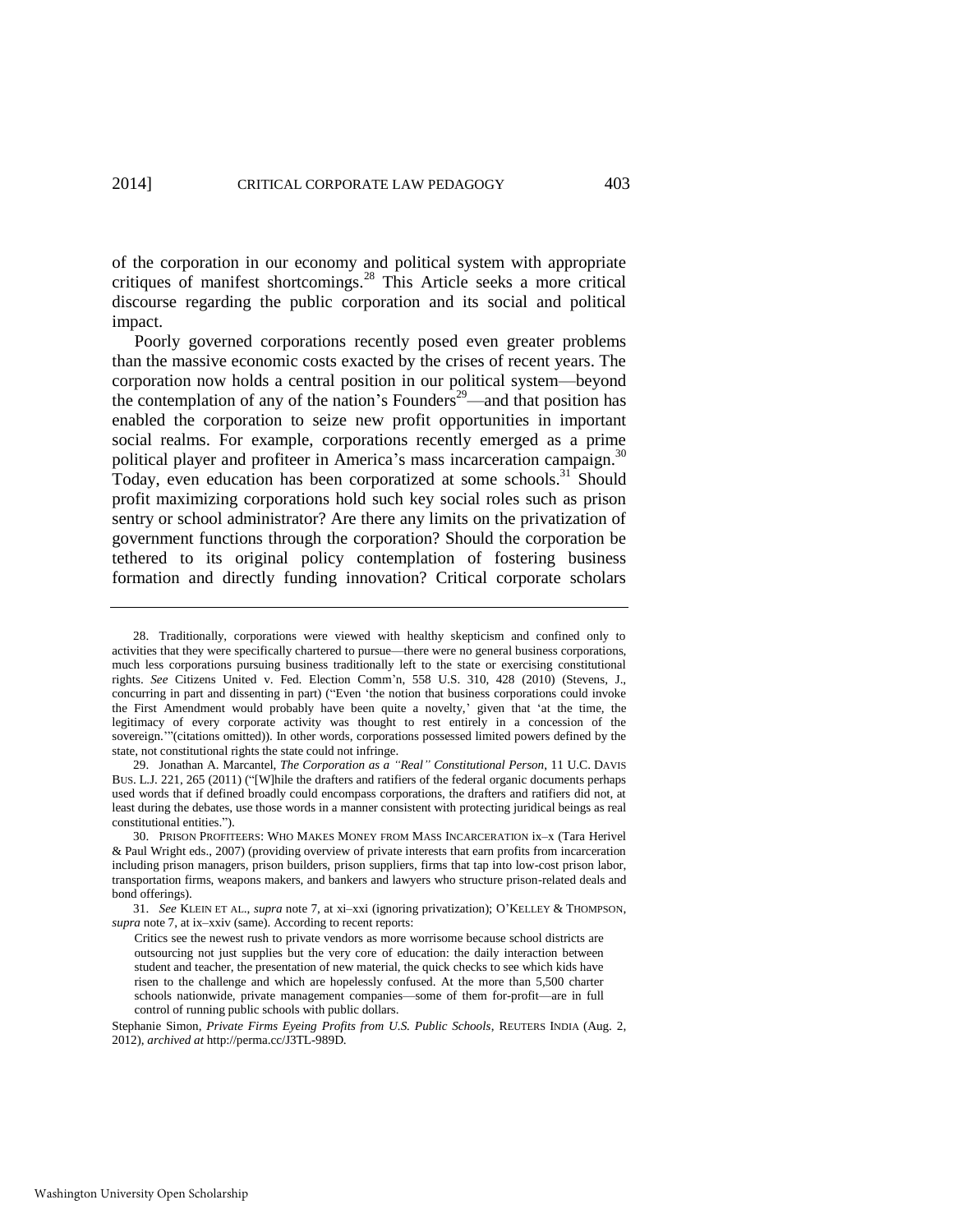wrestle with these very questions regarding the proper role of the corporation in our society while corporate textbooks completely ignore such quandaries.<sup>32</sup>

<span id="page-8-1"></span>This Article challenges the benign view of all aspects of corporate law now prevalent in most major texts in this area and, by implication, much of the corporate law teaching that goes on in U.S. law schools today. "Law schools train many of the nation's leaders."<sup>33</sup> Textbooks play a central role in the education of law review editors for their role as gatekeepers to legal scholarship. $34$  And, for the business law professoriate, the content of corporate law textbooks effectively tethers most to very narrow constructions of American business law, leaving very little space for critical assessments in the classroom.<sup>35</sup> Excessive deference to corporate domination and the power of the CEO marginalizes critical scholarship that raises uncomfortable questions for those claiming leadership over our economy.<sup>36</sup> Critical analysis of corporate law and governance in Business Associations casebooks will help students and future business leaders to question the role of the public corporation and understand its advantages and limitations.

<span id="page-8-0"></span>More than ever, CEOs and the public corporations they control exert a decisive influence over the American economy and political system—and by extension society itself.<sup>37</sup> The policy basis for this massive "mission"

<sup>32.</sup> Until relatively recently, corporate law textbooks spent significant effort on the role of the corporations in society and early efforts to contain the corporation to limited spheres. *See, e.g.*, NORMAN D. LATTIN, THE LAW OF CORPORATIONS §§ 54, 63–66 (2d ed. 1971); HARRY G. HENN & JOHN R. ALEXANDER, LAWS OF CORPORATIONS §§ 4–12 (3d ed. 1983).

<sup>33.</sup> Susan Sturm, Commentary, *Law Schools, Leadership, and Change*, 127 HARV. L. REV. F. 49, 49 (2013), *available at* http://perma.cc/RT24-QV4S.

<sup>34.</sup> According to Richard Posner, the student-edited law review is "not well-equipped to select, and through editing to improve, articles outside of the core of legal doctrinal analysis." Richard A. Posner, *The Decline of Law as an Autonomous Discipline: 1962–1987*, 100 HARV. L. REV. 761, 779 (1987).

<sup>35.</sup> *Cf.* Juan F. Perea, *Race and Constitutional Law Casebooks: Recognizing the Proslavery Constitution*, 110 MICH. L. REV. 1123, 1149 (2012) (concluding that the failure to include critical perspectives in constitutional law textbooks "will deter" teaching such perspectives and training future lawyers to critically question evidence).

<sup>36.</sup> *Id.* at 1148–52 (noting that accurate and balanced pedagogy as manifest in casebooks is key to understanding current inequities, including the subtle racism that continues to pervade U.S. society, and failure to teach evidence in a balanced fashion "perpetuates widespread ignorance" as well as "unquestioning reverence" to the Founders).

<sup>37.</sup> *See, e.g.*, Janis Sarra, *Class Act: Considering Race and Gender in the Corporate Boardroom*, 79 ST. JOHN'S L. REV. 1121, 1121–25 (2005) (arguing that lack of diversity of corporate boards exacerbates race and gender discrimination issues); Jayne W. Barnard, *Corporate Boards and the New Environmentalism*, 31 WM. & MARY ENVTL. L. & POL'Y REV. 291 (2007) (assessing corporate leaders' decision making and its impact on the environment); Janis Sarra, *The Gender Implications of Corporate Governance Change*, 1 SEATTLE J. SOC. JUST. 457 (2002) (exploring impact of corporate governance on women); Kent Greenfield & D. Gordon Smith, *Debate: Saving the World with*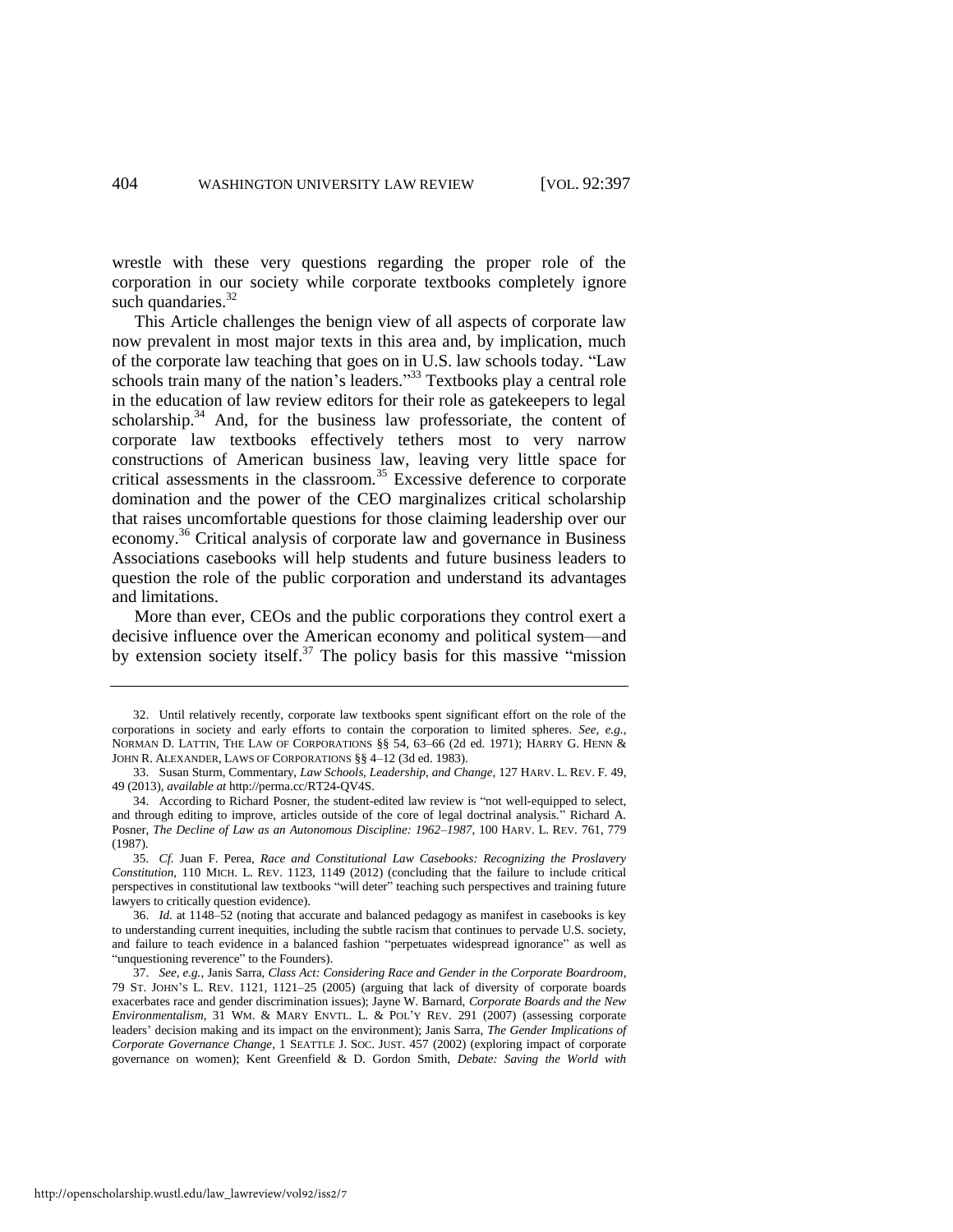creep" is currently non-existent, or at least unarticulated.<sup>38</sup> Largely this is because the natural forum for analyzing and critiquing the legal and regulatory changes giving rise to this reality—the basic corporations law school class—fails to raise or meaningfully discuss these developments.<sup>39</sup> This permits corporate law to veer away from fundamental values.<sup>40</sup> This Article suggests that the black box of corporate law controversies be opened and that a full discussion of winners, losers, and policy underlying the public corporation be discussed and debated.

Corporations constitute a key prop to a modern and dynamic capitalist economy. Crucially, they operate to channel passive capital into productive entrepreneurial and innovative conduct.<sup>41</sup> In a capitalist system, if corporations did not exist they would need to be invented.<sup>42</sup> Some commentators rightfully consider the public corporation to be one of the greatest legal innovations in history.<sup>43</sup> Rather than contesting this assertion, this Article seeks to vindicate it by insisting upon a balanced critique of the proper legal and regulatory definition of the public

39. As Professor Perea aptly asks, "When did 'thinking like a lawyer' come to require ignoring important evidence . . . and avoiding rigorous analysis of the possible ramifications of that evidence?" Perea, *supra* note [35,](#page-8-0) at 1149–50.

40. Thirty-one years ago a leading corporate law treatise raised questions about American corporations and their relationship to the apartheid regime in South Africa. HENN & ALEXANDER, *supra* note [32,](#page-8-1) at 32–33. Professor Lynne Dallas' textbook about law, policy and socioeconomics explores the societal impact of business, economics and corporate decision-making and would enrich a corporation's course. LYNNE L. DALLAS, LAW AND PUBLIC POLICY: A SOCIOECONOMIC APPROACH  $(2005)$ 

*Corporate Law?*, 57 EMORY L.J. 947 (2008) (examining the impact of corporate law on poverty, the environment and labor).

<sup>38.</sup> Indeed, the Court previously has denied the corporation certain constitutional rights. *See* First Nat'l Bank of Bos. v. Bellotti, 435 U.S. 765, 778 n.14 (1978) ("Corporate identity has been determinative in several decisions denying corporations certain constitutional rights, such as the privilege against compulsory self-incrimination, or equality with individuals in the enjoyment of a right to privacy . . . . Certain 'purely personal' guarantees, such as the privilege against compulsory self-incrimination, are unavailable to corporations and other organizations because the 'historic function' of the particular guarantee has been limited to the protection of individuals.") (citations omitted).

<sup>41.</sup> *See* Steven A. Ramirez, *Rethinking the Corporation (and Race) in America: Can Law (and Professionalization) Fix "Minor" Problems of Externalization, Internalization, and Governance?*, 79 ST. JOHN'S L. REV. 977, 978–79 (2005) (arguing that the essential elements of the modern corporation may maximize the flow of capital from passive investors to productive enterprises despite structural problems).

<sup>42.</sup> JOHN MICKLETHWAIT & ADRIAN WOOLDRIDGE, THE COMPANY: A SHORT HISTORY OF A REVOLUTIONARY IDEA xv (2003) ("[The corporation is] the basis of the prosperity of the West and the best hope for the future of the rest of the world.").

<sup>43.</sup> *See, e.g.*, 1 WILLIAM MEADE FLETCHER, CYCLOPEDIA OF THE LAW OF PRIVATE CORPORATIONS § 21 (1917) ("[T]he limited liability corporation is the greatest single discovery of modern times . . . ." (quoting Nicholas Murray Butler, President, Columbia Univ., Address at the 143rd Annual Banquet of the Chamber of Commerce of the State of New York (Nov. 16, 1911))).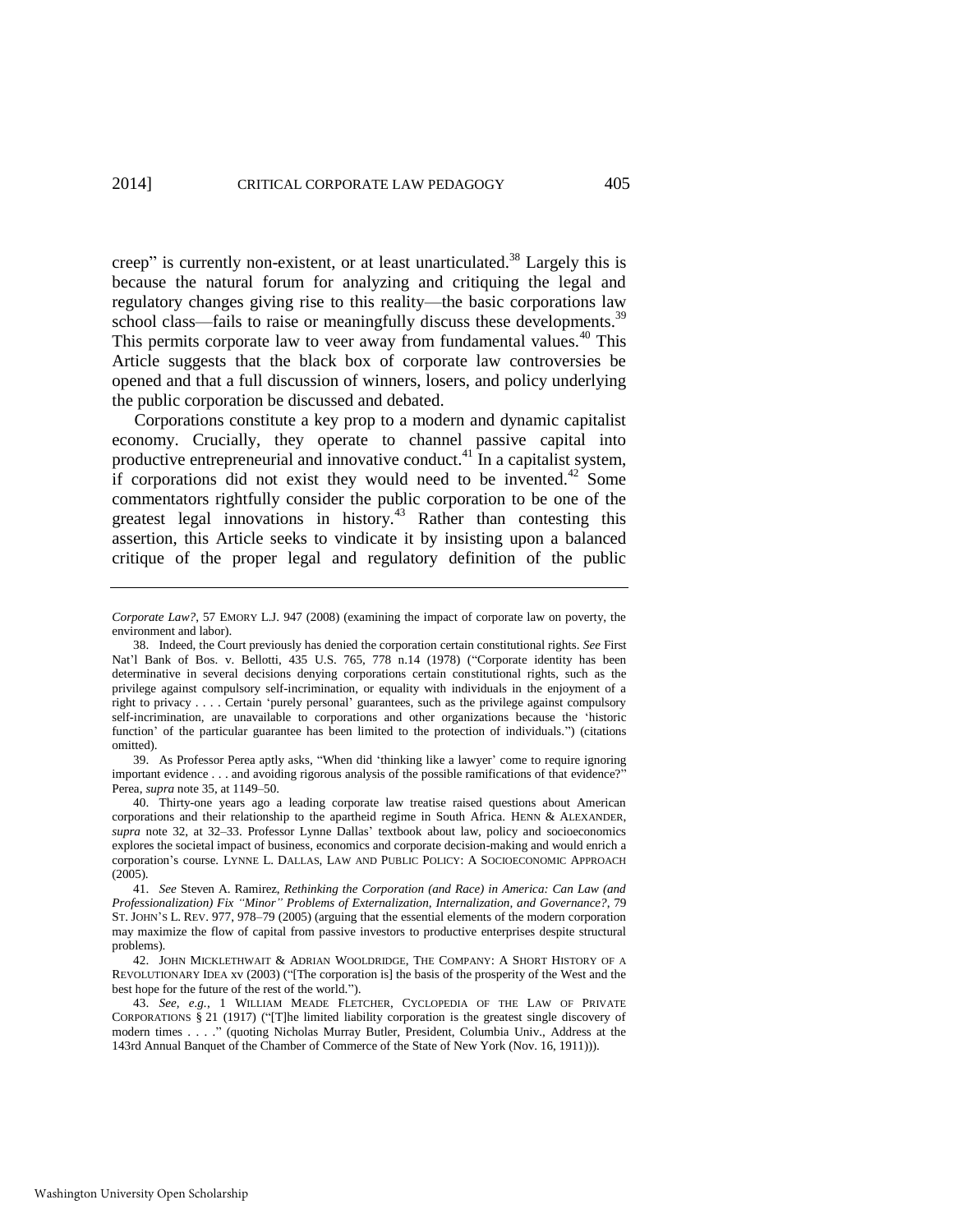corporation. Because of its manifest importance, this critical approach seeks to perfect the corporation, particularly its deeply suboptimal governance frameworks.<sup>44</sup>

<span id="page-10-0"></span>This Article will unfold as follows: in Part II, the Article highlights the continued domination of corporate governance by elite white males. Next, in Part III, the Article will assess the impact of the new political power granted public firms by the federal judiciary through its decision in *Citizens United*. <sup>45</sup> In Part IV, this Article will demonstrate the meaning of the enhanced power of CEOs. Part V will discuss the role of the corporation in managing prisons and public schools as an example of how the relaxation of traditional constraints on corporate power have combined for profoundly un-American outcomes: jailing citizens and educating children for profit. Part VI will show the economic senselessness and continuing reality of the Too Big To Fail ("TBTF") corporation.

The conclusion of the Article is that current corporate law pedagogy, as evinced in widely adopted and longstanding texts that are published by traditional law presses, avoids grappling with important issues in corporate law: who actually controls corporations and why; whether corporations should undertake traditional government functions for profit; the political role of the corporation; and the recent devolution of law and regulation in favor of corporate managers. $46$  In short, the public corporation in these texts stands immune from critical analysis and should simply be accepted as immutable. Evidence to the contrary is simply ignored.

We concede that the list of potential topics for discussion in a Business Associations class is already impossibly crowded. But Business Associations is a survey course, and the goals in this kind of law school class include introducing students to a broad range of discourse about large and small business organizations. Sometimes, Business Associations professors must opt for breadth rather than depth when choosing what to cover. Most important, a more balanced and inclusive text gives the law professor who adopts it the ability to more easily choose the most appropriate topics and perspectives for his or her students. This can be

<sup>44.</sup> *E.g.*, Thomas Piketty et al., *Optimal Taxation of Top Labor Incomes: A Tale of Three Elasticities*, AM. ECON. J.: ECON. POL'Y, Feb. 2014, at 230 (finding that the prevalence of CEO pay for luck increases with lower tax rates as CEOs face greater incentives to use their power to enhance compensation); George W. Dent, Jr., *Toward Unifying Ownership and Control in the Public Corporation*, 1989 WIS. L. REV. 881 (1989) (arguing that proxy reform would resolve the governance problems inherent in the separation of ownership and control).

<sup>45.</sup> Citizens United v. Fed. Election Comm'n, 558 U.S. 310, 428 (2010).

 <sup>46.</sup> *See* KLEIN ET AL., *supra* not[e 7,](#page-2-1) at xi–xxi (failing to provide critical analysis of corporations); O'KELLEY & THOMPSON, *supra* not[e 7,](#page-2-1) at ix–xxiv (same).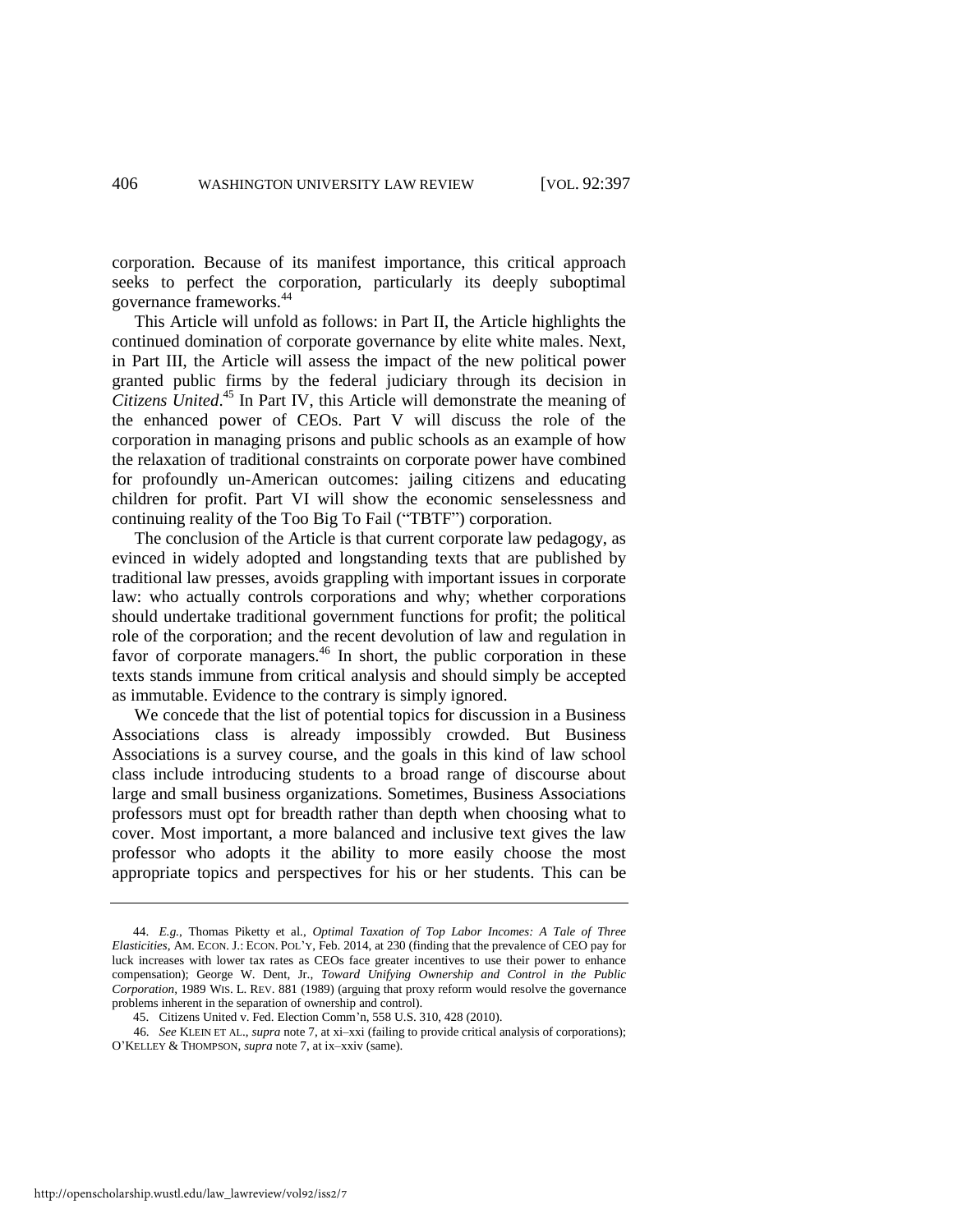done without having to resort to supplemental reading that students consider onerous. The refusal to provide critical evidence and critical analysis skews the business law education of U.S. law students and biases the knowledge base of emerging lawyers and leaders. We conclude by proposing a critical approach to corporate law pedagogy and scholarship.

#### <span id="page-11-0"></span>II. THE PUBLIC CORPORATION AND WHITE MALE SUPREMACY

Virtually absent in all leading business law texts published by traditional law presses is any discussion of the continuing dominance of white male supremacy at all leadership levels of public corporations.<sup>47</sup> This occurs even though corporations profoundly influence the social reality of race and class in the United States.<sup> $48$ </sup> In fact, the public corporation is a key engine of racial disparities in economic outcomes in America.<sup>49</sup> Nothing illustrates this reality more powerfully than the subprime mortgage crisis.<sup>50</sup> Most of the key players in the crisis operated as public corporations subject to American corporate governance laws.<sup>51</sup> Numerous official inquiries have identified defective corporate governance and risk management as a key cause of the subprime debacle.<sup>52</sup>

<sup>47.</sup> *See* EISENBERG & COX, *supra* note 7, at v–xvii, 1080–84; KLEIN ET AL., *supra* note [7,](#page-2-1) at xi– xxi; O'KELLEY & THOMPSON, *supra* note [7,](#page-2-1) at ix–xxiv; *see also* RICHARD ZWEIGENHAFT & G. WILLIAM DOMHOFF, THE NEW CEOS: WOMEN, AFRICAN AMERICAN, LATINO, AND ASIAN AMERICAN LEADERS OF FORTUNE 500 COMPANIES xii, xxiii (paperback ed. 2014) (showing that women and minorities now lead only about 10 percent of the Fortune 500 as CEOs and hold only about 25 percent of directorships despite comprising nearly 64 percent of the population).

<sup>48.</sup> For example, researchers found that tobacco firms competed to market menthol cigarettes in poor minority communities, and this contributed to the racialized geography of today's tobacco-related health disparities. Valerie B. Yerger et al., *Racialized Geography, Corporate Activity, and Health Disparities: Tobacco Industry Targeting of Inner Cities*, J. HEALTH CARE FOR POOR & UNDERSERVED, Nov. 2007, at 10 .

<sup>49.</sup> Leadership positions at the top of the public corporation carry power, prestige and wealth, as evidenced by the fact that about half of the top .01 percent of the income distribution consists of corporate and financial elites. *See supra* note [5.](#page-2-0) CEO compensation, in particular, constitutes one of the few positions where compensation can soar as high as \$100 million or even over \$1 billion per annum. Strauss et al., *supra* not[e 4.](#page-1-1) 

<sup>50.</sup> *See* Natasha Lennard, *A Record High Wealth Gap Between Whites and Minorities*, SALON (July 26, 2011), *archived at* [http://perma.cc/3N8Q-AAY7.](http://perma.cc/3N8Q-AAY7) 

<sup>51.</sup> FCIC REPORT, *supra* not[e 26,](#page-6-0) at xvii ("The very nature of many Wall Street firms changed from relatively staid private partnerships to publicly traded corporations taking greater and more diverse kinds of risks."). The FCIC highlights "stunning" corporate governance failures at AIG, Merrill Lynch, Fannie Mae and Citigroup, each of which was a publicly traded corporation. *Id.* at xix.

<sup>52.</sup> *See supra* note [26.](#page-6-0) *See also* S. COMM. ON HOMELAND SEC. AND GOVERNMENTAL AFFAIRS, PERMANENT SUBCOMM. ON INVESTIGATIONS, 112TH CONG., WALL STREET AND THE FINANCIAL CRISIS: ANATOMY OF A FINANCIAL COLLAPSE 65–68 (Comm. Print 2011), *archived at* <http://perma.cc/8BS-CC4T>[hereinafter Levin-Coburn Report] (finding that Washington Mutual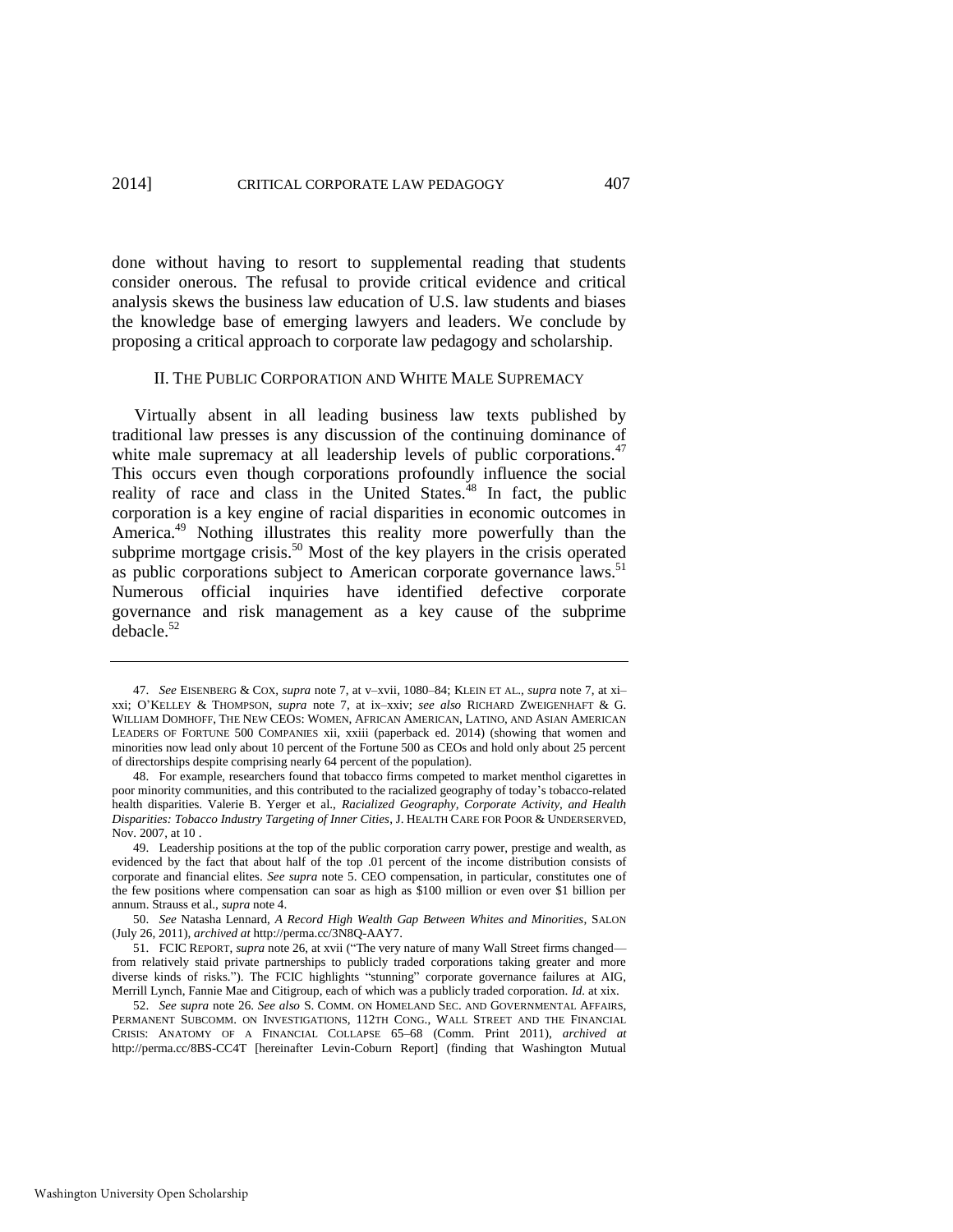The subprime crisis caused the most massive destruction and transfer of wealth in U.S. history.<sup>53</sup> That wealth transfer—from Main Street taxpayers to Wall Street bankers, executives and investors—ultimately led to the highest recorded racial wealth gap in recent U.S. history.<sup>54</sup> "By one" measure, the white-to-black median wealth ratio increased from eleven to one in 2005 to twenty to one in 2009. By this same measure, the white-to-Hispanic median wealth ratio increased from seven to one in 2005 to eighteen to one in 2009."<sup>55</sup> Naturally, these devastating changes in household wealth caused by the subprime mortgage fiasco result in fewer educational opportunities, less secure retirements, less economic mobility, and a lower quality of life in minority communities.<sup>56</sup>

The financial crisis also spawned differential outcomes in income status. "[B]y one measure, African Americans and Hispanics as a whole were downwardly mobile and net losers in terms of their income status during the period of 2001-2011, while whites were net winners."<sup>57</sup> And, the gap between white unemployment and minority unemployment reached higher levels after the crisis than before the crisis.<sup>58</sup> More Americans of color live in poverty today as a direct result. When compared to white Americans, twice as many Americans of color live in

56. *See id.* at 861–68.

<sup>(&</sup>quot;WaMu") embarked on high-risk mortgage lending in early 2005, even as the bank's own Chief Risk Officer stated that the condition of the housing market signifies a "bubble" with risks that "will come back to haunt us" and that WaMu forged ahead despite repeated warnings that the risks were excessive, its lending standards and risk management systems were deficient, and many of its loans were tainted by fraud.). The Levin-Coburn report found that WaMu was typical of home mortgage lenders in terms of risk. *Id.* at 4.

<sup>53.</sup> According to National Public Radio (NPR):

<sup>[</sup>T]he proximate cause of the Great Recession was the collapse of the housing market. When things went south, blacks and Latinos—who had more of their family wealth wrapped up in housing —were absolutely throttled. Blacks lost half of their household wealth, Latinos lost two-thirds, and home ownership rates fell to numbers not seen since the Reagan era.

Gene Demby, *What Do We Do About America's Racial Wealth Gap?*, NPR: CODE SWITCH (Apr. 30, 2013), [http://www.npr.org/blogs/codeswitch/2013/04/30/179907029/what-do-we-do-about-americas](http://www.npr.org/blogs/codeswitch/2013/04/30/179907029/what-do-we-do-about-americas-racial-wealth-gap)[racial-wealth-gap.](http://www.npr.org/blogs/codeswitch/2013/04/30/179907029/what-do-we-do-about-americas-racial-wealth-gap)

<sup>54.</sup> *See* SIGNE-MARY MCKERNAN ET AL., URBAN INST., LESS THAN EQUAL: RACIAL DISPARITIES IN WEALTH ACCUMULATION 1 (2013), *archived at* [http://perma.cc/TDH4-PZU2.](http://perma.cc/TDH4-PZU2) 

<sup>55.</sup> Thomas W. Mitchell, *Growing Inequality and Racial Economic Gaps*, 56 HOW. L.J. 849, 858 (2013) (citing PEW RESEARCH CTR., TWENTY-TO-ONE: WEALTH GAPS RISE TO RECORD HIGHS BETWEEN WHITES, BLACKS AND HISPANICS, 7, 14 (2011), *archived at* [http://perma.cc/4QL8-46S2\)](http://perma.cc/4QL8-46S2).

<sup>57.</sup> *Id.* at 851 (citing PEW RESEARCH CTR., FEWER, POORER, GLOOMIER: THE LOST DECADE OF THE MIDDLE CLASS, 12 (2012), *archived at* [http://perma.cc/M4B6-RPTE\)](http://perma.cc/M4B6-RPTE).

<sup>58.</sup> In 2011, the white unemployment rate was 7.9 percent lower than the black unemployment rate and 3.6 percent lower than the Hispanic unemployment rate. U.S. BUREAU OF LABOR STATISTICS, LABOR FORCE CHARACTERISTICS BY RACE AND ETHNICITY, 2011 41 tbl.12 (2012), *archived at* [http://perma.cc/8TG7-4PSQ.](http://perma.cc/8TG7-4PSQ) In contrast, in 2001, the white unemployment rate was 4.4 percent lower than the black unemployment rate and 2.4 percent lower than the Hispanic unemployment rate. *Id.*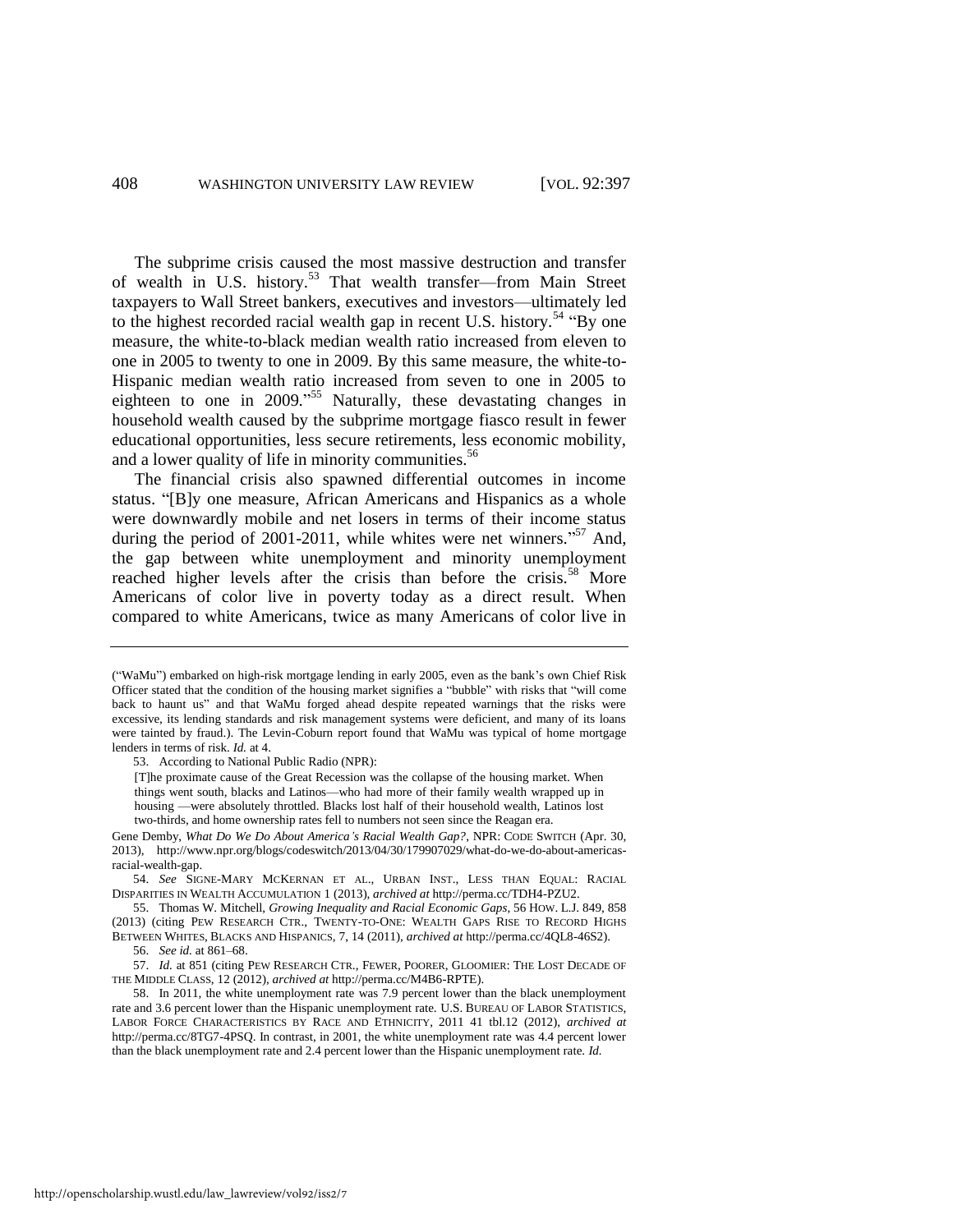*poverty*. <sup>59</sup> *Even more troubling is the fact that 37.9 percent of African* American children now live in poverty and 33.8 percent of Hispanic children live in poverty.<sup>60</sup> A more economically senseless destruction of human capital is difficult to imagine.

This economic inequality was no accident. Flawed corporate law, governance and policy played a major role.<sup>61</sup> For example, executives were able to harvest huge gains at the expense of shareholders and the disempowered, as well as society in general. $62$  Predatory lenders targeted the most unsophisticated borrowers, who, historically, have been denied access to capital and credit, for noxious home loans. $63$  A Federal Reserve study found that predatory lenders frequently targeted less educated Americans.<sup>64</sup> Another study by the *Wall Street Journal* found that of all subprime borrowers, 61 percent of them actually qualified for prime loans.<sup>65</sup> The most nefarious of the subprime lending was concentrated largely in areas that had sizeable minority populations.<sup> $\overline{66}$ </sup> The high up-front fees and interest costs associated with subprime loans accelerated executive compensation even while leading to higher borrower-default

61. *See* PIKETTY, *supra* not[e 5,](#page-2-0) at 302.

62. We were warned, albeit not through corporate law casebooks. No less an authority than Fed Chair Alan Greenspan stated in 2002, in reference to the Enron scandals, that CEOs would seek to harvest gains without respect to shareholder value. FED. RESERVE BOARD'S SEMIANNUAL MONETARY POL'Y REP. TO THE CONG. (July 16, 2002), *archived at* <http://perma.cc/4XQB-MREA>(testimony of Chairman Alan Greenspan) (stating that lax corporate governance law contributed to CEO primacy and permitted CEOs to ["harvest"](http://web2.westlaw.com/result/result.aspx?fmqv=c&strparmarrowtype=asnext&vr=2.0&mt=LawSchool&referenceposition=SR%3b17425&scxt=WL&rlti=1&strparmnavnewdoc=yes&sv=Split&rlt=CLID_QRYRLT5770242715114&cfid=3&referencepositiontype=T&method=TNC&sri=76&lquery=harvest&origin=Search&service=Search&tnprpdd=None&tnprpds=TaxNewsFIT&query=STEVE%21+%2f3+RAMIREZ+%26+GREENSPAN+%26+HARVEST&fn=_top&docaction=term&sskey=CLID_SSLA695991515114&rp=%2fWelcome%2fLawSchool%2fdefault.wl&direction=Next&cnt=DOC&db=JLR&utid=1&n=5&eq=Welcome%2fLawSchool&rs=WLW14.01&ss=CNT&rltdb=CLID_DB918841715114) illicit gains through manipulation of stock prices).

63. Christopher L. Peterson, *Fannie Mae, Freddie Mac, and the Home Mortgage Foreclosure Crisis*, 10 LOY. J. PUB. INT. L. 149, 168 n.128 (2009) ("The mortgage foreclosure crisis was driven not by lending to poor people, but by lending to poor people with terms designed to extract short term profits through abusive fees.").

64. *See generally* Kristopher Gerardi et al., *Financial Literacy and Subprime Mortgage Delinquency: Evidence from a Survey Matched to Administrative Data* (Fed. Reserve Bank of Atlanta, Working Paper No. 2010-10, Apr. 2010), *available at* [http://www.frbatlanta.org/documents/pubs/wp/](http://www.frbatlanta.org/documents/pubs/wp/wp1010.pdf)  [wp1010.pdf.](http://www.frbatlanta.org/documents/pubs/wp/wp1010.pdf) 

65. Rick Brooks & Ruth Simon, *Subprime Debacle Traps Even Very Credit-Worthy*, WALL ST. J., Dec. 3, 2007, at A1.

66. Elvin Wyly et al., *Cartographies of Race and Class: Mapping the Class-Monopoly Rents of American Subprime Mortgage Capital*, 33 INT'L J. URBAN & REGIONAL RES. 332, 339–40 (2009) (finding that subprime lending was concentrated in areas with high prime loan rejection rates and areas of historic minority marginalization such as the Texas border area).

<sup>59.</sup> In 2011, 12.8 percent of whites lived in poverty while 27.6 percent of blacks and 25.3% of Hispanics lived in poverty. CARMEN DENAVAS-WALT ET AL., U.S. CENSUS BUREAU, INCOME, POVERTY, AND HEALTH INSURANCE COVERAGE IN THE UNITED STATES: 2011, at 14 tbl.3 (2012), *available at* [https://www.census.gov/prod/2012pubs/p60-243.pdf.](https://www.census.gov/prod/2012pubs/p60-243.pdf) 

<sup>60.</sup> Valerie Strauss, *New Census Data: Children Remain America's Poorest Citizens*, WASH. POST: THE ANSWER SHEET BLOG (Sept. 17, 2013, 5:26 PM), *archived* <http://perma.cc/KJW5-29ZF> ("Those hardest hit are children of color: 37.9 percent of black children lived in poverty in 2012, and 33.8 percent of Hispanics did as well. Compare that to 12.3 percent for white, non-Hispanic children.").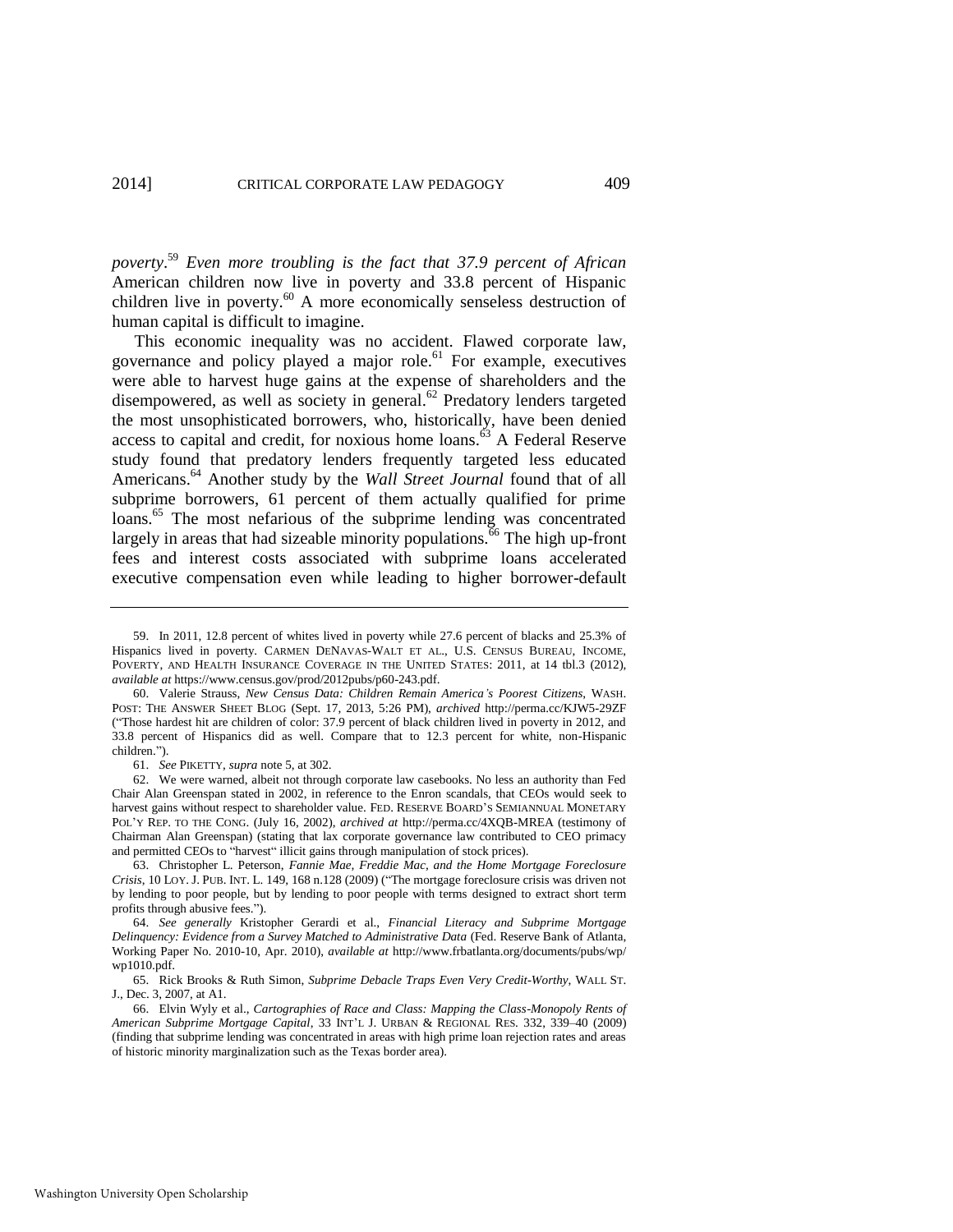levels.<sup>67</sup> Overwhelming evidence demonstrates that much of the crisis was rooted in widespread race-based subprime lending to non-subprime borrowers of color.<sup>68</sup>

All the while, corporations and their executives profited from this subprime lending. Take Countrywide Financial Corp., for example. Countrywide paid CEO Angelo Mozilo \$102 million in 2006 and \$229 million in 2007, including \$127 million that Mozilo reaped from exercising stock options in 2007, the same year that Countrywide announced massive mortgage losses.<sup>69</sup> The Financial Crisis Inquiry Commission ("FCIC"), a congressionally authorized commission charged with investigating the financial crisis, found that as early as 2006, Mozilo termed Countrywide's subprime loans "poison" and "toxic," and stated they were likely to lead to bankruptcy.<sup>70</sup> Countrywide ultimately settled predatory lending claims for \$8.4 billion, the largest predatory lending settlement in history.<sup>71</sup> Meanwhile, Angelo Mozilo and others settled securities fraud claims with the Securities and Exchange Commission ("SEC") for over \$70 million—essentially for selling shares to the investing public without disclosing the "poisonous" lending at Countrywide.<sup>72</sup> Mozilo, however, personally only paid \$22.5 million of

68. For example, a recent study found:

Consistent with previous research, blacks and Latinos were more likely and Asians less likely to receive subprime loans than whites were. Income was positively associated with receipt of subprime loans for minorities, whereas the opposite was true for whites. When expensive (jumbo) loans were excluded from the sample, regressions found an even stronger, positive association between income and subprime likelihood for minorities, supporting the theory that wealthier minorities were targeted for subprime loans when they could have qualified for prime loans.

Jacob W. Faber, *Racial Dynamics of Subprime Mortgage Lending at the Peak*, 23 HOUSING POL'Y DEBATE 328, 329 (2013). *See also* RAMIREZ, *supra* not[e 2,](#page-1-2) at 147–51 (collecting studies).

69. James L. Bicksler, *The Subprime Mortgage Debacle and Its Linkages to Corporate Governance*, 5 INT'L J. DISCLOSURE & GOVERNANCE 295, 296–97 (2008).

70. FCIC REPORT*, supra* not[e 26,](#page-6-0) at 20.

71. Gretchen Morgenson, *Countrywide to Set Aside \$8.4 Billion in Loan Aid*, N.Y. TIMES, Oct. 6, 2008, at B1.

<sup>67.</sup> High-cost subprime loans default at eight times the default rate on prime loans, even after controlling for credit characteristics. CLAUDIA COULTON ET AL., CTR. ON URBAN POVERTY & CMTY. DEV., PATHWAYS TO FORECLOSURE: A LONGITUDINAL STUDY OF MORTGAGE LOANS, CLEVELAND AND CUYAHOGA COUNTY, 2005-2008, at 1 (2008), *available at* [http://blog.case.edu/msass/2008/06/23/](http://blog.case.edu/msass/2008/06/23/Pathways_to_foreclosure_6_23.pdf)  [Pathways\\_to\\_foreclosure\\_6\\_23.pdf.](http://blog.case.edu/msass/2008/06/23/Pathways_to_foreclosure_6_23.pdf) 

<sup>72.</sup> Press Release, SEC, Former Countrywide CEO Angelo Mozilo to Pay SEC's Largest-Ever Financial Penalty Against a Public Company's Senior Executive (Oct. 15, 2010), *archived at*  <http://perma.cc/3YC3-A5V2>(noting that the SEC settled based upon allegations that Mozilo (and others) "failed to disclose to investors the significant credit risk that Countrywide was taking on as a result of its efforts to build and maintain market share" and that "Mozilo engaged in insider trading in the securities of Countrywide by establishing four 10b5-1 sales plans in October, November, and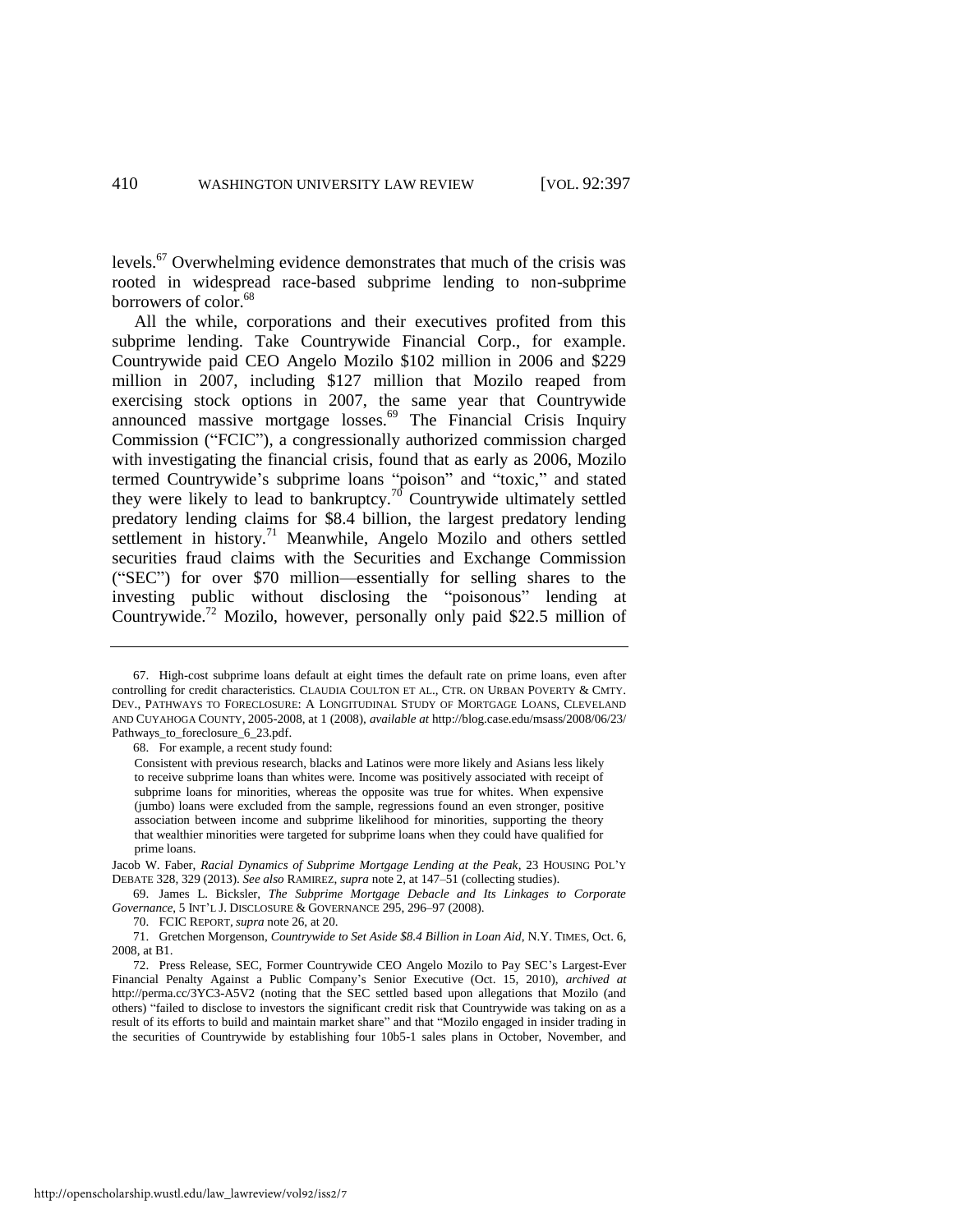the settlement.<sup>73</sup> The Mozilo and Countrywide fraud demonstrate the flawed legal structure of the public firm that permitted, even facilitated, the ability of CEOs and other senior executives to profit mightily from predatory and race-based lending while defrauding the public.<sup>74</sup>

<span id="page-15-1"></span>What would have happened if corporate leadership in America embraced and reflected diversity? Could these kinds of catastrophic losses for society, communities of color, and shareholders have been averted? Recent empirical studies demonstrate that firms with diverse boards suffered fewer subprime losses during the mortgage meltdown.<sup>75</sup> Still, despite evidence that meaningfully diverse boardrooms improve corporate governance and bestow significant financial benefits,  $\frac{76}{6}$  the apex of corporate leadership remains a bastion of white male supremacy.<sup>77</sup>

<span id="page-15-0"></span>A survey of the demographic make-up of corporate leadership reveals continued white male privilege rather than the operation of competitive meritocracy.<sup>78</sup> Fifty years after the Civil Rights Act of 1964,<sup>79</sup> which formally outlawed racial and gender discrimination, the commanding heights of the American economy still look more like an old boys' club

75. *E.g.*, Maureen I. Muller-Kahle & Krista B. Lewellyn, *Did Board Configuration Matter? The Case of US Subprime Lenders*, 19 CORP. GOVERNANCE: AN INT'L. REV. 405, 405 (2011) ("We find that the board configurations of those financial institutions that engaged in subprime lending were significantly different from those that did not. Specifically, subprime lenders had boards that were busier, had less tenure and were less diverse with respect to gender."); Marion Hutchinson et al., *Who Selects the 'Right' Directors? An Examination of the Association Between Board Selection, Gender Diversity and Outcomes*, 55 ACCT. & FIN. (forthcoming 2015) (finding that Australian companies with "greater gender diversity moderate[d] excessive firm risk which in turn improve[d] firms' financial performance").

 76. *See* RAMIREZ, *supra* note [2,](#page-1-2) at 145–47 (citing authorities which find diversity improves boardroom performance).

77. As will be discussed in the next section the problem is essentially that CEOs exercise too much control over the public firm's proxy solicitation, which they continue to use to control board composition and indirectly their compensation. *See* Ramirez, *supra* note [8,](#page-2-2) at 1600–12 (collecting authorities that demonstrate link between director and CEO affinity and compensation); Richard Clune et al., *The Nominating Committee Process: A Qualitative Examination of Board Independence and Formalization,* 31 J. CONTEMP. ACCT. RES. 748 (2014) (finding that CEOs continue to exercise influence over director nominations notwithstanding nominally independent nominating committees).

78. *See generally* ALLIANCE FOR BOARD DIVERSITY, MISSING PIECES: WOMEN AND MINORITIES ON *FORTUNE 500* BOARDS (2013), *available at* [http://theabd.org/2012\\_ABD%20Missing\\_Pieces\\_](http://theabd.org/2012_ABD%20Missing_Pieces_Final_8_15_13.pdf)  [Final\\_8\\_15\\_13.pdf.](http://theabd.org/2012_ABD%20Missing_Pieces_Final_8_15_13.pdf)

79. 42 U.S.C. §§ 2000a–2000h-6 (2006 & Supp. V. 2011).

December 2006 while he was aware of material, non-public information concerning Countrywide's increasing credit risk").

<sup>73.</sup> Walter Hamilton & E. Scott Reckard, *Angelo Mozilo, Other Former Countrywide Execs Settle Fraud Charges*, L.A. TIMES (Oct. 16, 2010), *archived at* [http://perma.cc/58U7-YKGU.](http://perma.cc/58U7-YKGU) 

<sup>74.</sup> *See* Gretchen Morgenson, *Gimme Back Your Paycheck: After the Losses, Who Shares the*  Pain?, N.Y. TIMES, Feb. 22, 2009, at BU1 ("Executives at seven major financial institutions that have collapsed, were sold at distressed prices or are in deep to the taxpayer received \$464 million in performance pay since 2005" even while their shareholders suffered staggering losses).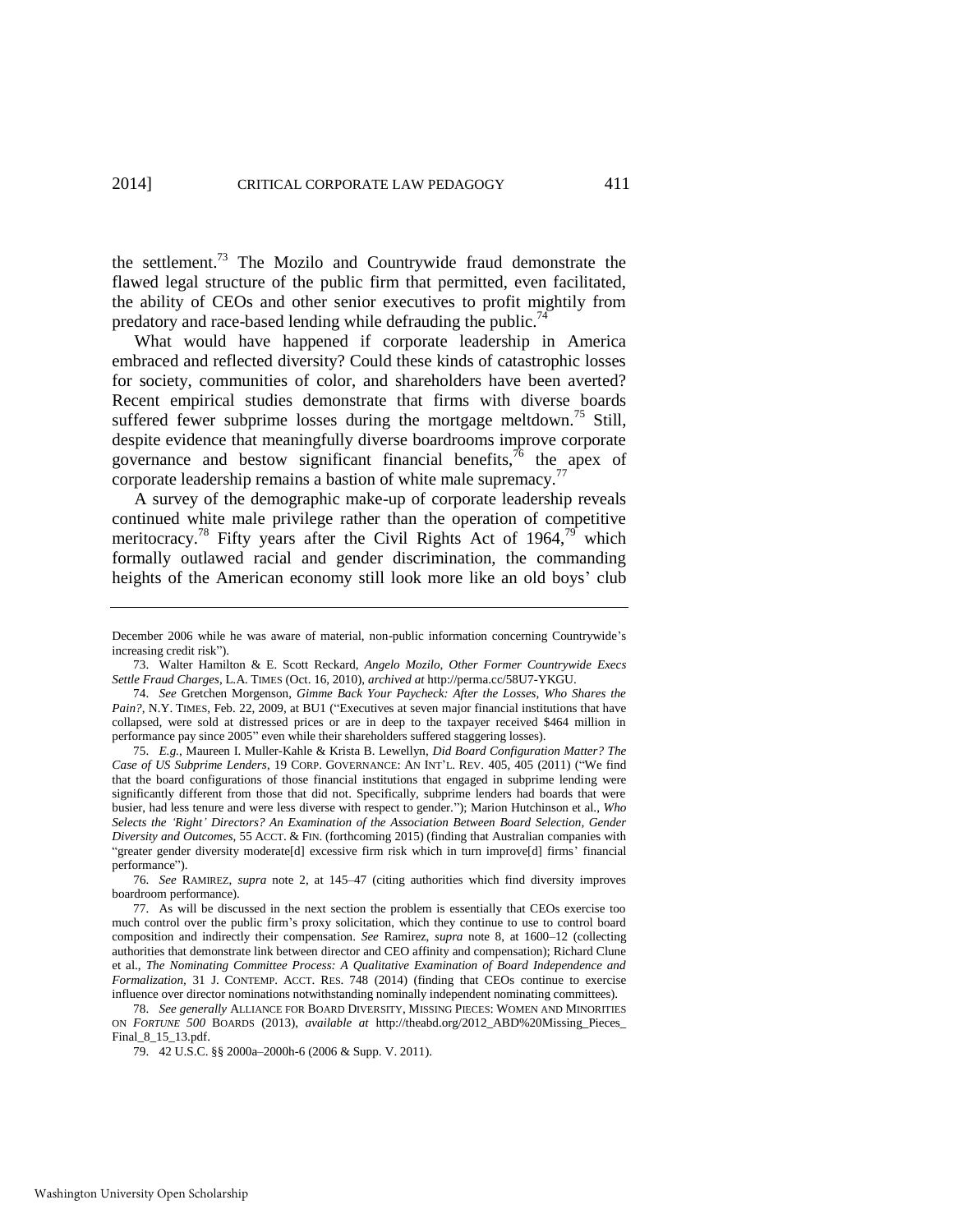than a thriving modern capitalistic meritocracy.<sup>80</sup> Only a genuine or unintended belief in white male supremacy can ignore the fact that meaningful racial, gender, or worldview diversity has failed to take hold in the modern corporate governance of the public firm.<sup>81</sup>

For example, according to one recent survey, males hold over 80 percent of Fortune 100 board seats and whites hold nearly 85 percent of such seats. $82$  At Fortune 500 firms these numbers increase to nearly 85 percent and 87 percent, respectively.<sup>83</sup> Progress for women and minorities on this front continues at a glacial pace, as women and minorities accounted for only 26.7 percent of all seats in 2012 at Fortune 500 firms, barely more than the  $25.5$  percent seen in  $2010$ .<sup>84</sup> Women and minorities continue to be dramatically underrepresented at all leadership levels of the world's most powerful public corporations.<sup>85</sup>

While public firms in the U.S. lag, diversity in the boardroom commands the attention of lawmakers in other parts of the world. For example, in 2003, Norway imposed quotas requiring that women occupy 40 percent of the board seats of public firms.<sup>86</sup> Other countries followed suit shortly thereafter. $87$  The EU proposed a directive in 2012 requiring that 40 percent of non-executive directors on corporate boards be female by January 1, 2020.<sup>88</sup> Diversity in the boardroom, thus, is a global issue.

Cheryl L. Wade, *Transforming Discriminatory Corporate Cultures: This Is Not Just Women's Work*, 65 MD. L. REV. 346, 349, 372 (2006).

<sup>80.</sup> *See* Gary Strauss, *Good Old Boys' Network Still Rules Corporate Boards*, USA TODAY, Nov. 1, 2002, at 1B (quoting Stephen Baum, CEO of Sempra Energy, that board diversity "provides diversity of opinion and a different perspective. It causes us to think a little more. The quality of our decision-making is better. If we were all right-wing Republicans, we might miss opportunities."). 81. Professor Cheryl Wade states the reality well:

<sup>[</sup>C]orporate diversity discussions are misleading because they imply that companies work hard to ensure race and gender equity. . . . The *implied contextual message*, however, is that it may be true that many men and whites are promoted more frequently and earn more, but these decisions are based on merit. The implication is that even with diversity training, diversity officers, and codes of conduct that prohibit discrimination, whites and males climb to the top of the corporate hierarchy anyway. It is an implied message of white male supremacy.

<sup>82.</sup> ALLIANCE FOR BOARD DIVERSITY, *supra* not[e 78,](#page-15-0) at 2 fig.1.

<sup>83.</sup> *Id.* at 7 fig.7*.*

<sup>84.</sup> *Id.* at 7*.*

<sup>85.</sup> According to the most recent census data, non-Hispanic whites now constitute only 63 percent of the U.S. population and are declining. Hope Yen, *Census: White Majority in U.S. Gone by 2043*, NBC NEWS (June 13, 2013), *archived at* [http://perma.cc/W593-M4PW.](http://perma.cc/W593-M4PW) Thus, white males constitute only about 30 percent of the general population but hold nearly 75 percent of the board seats.

<sup>86.</sup> Fawn Lee, Note, *Show Me the Money: Using the Business Case Rationale to Justify Gender Targets in the EU*, 36 FORDHAM INT'L L.J. 1471, 1488 (2013).

<sup>87.</sup> *Id.* at 1492–94.

<sup>88.</sup> *Id.* at 1494–96.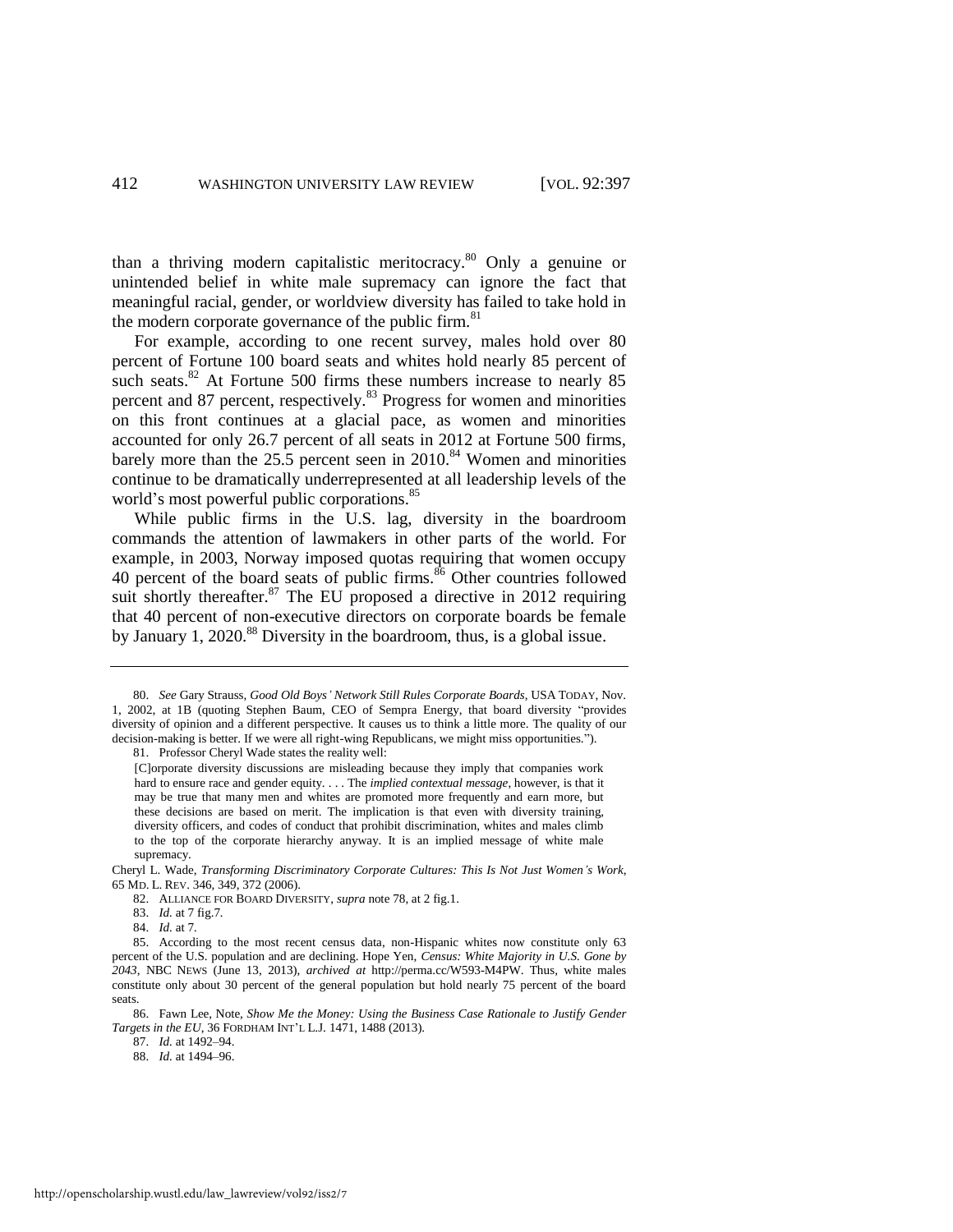<span id="page-17-1"></span>Lawmakers in the U.S. recently acted to encourage diversity on corporate boards, among senior executives, and in the corporate world in general. In 2009, the SEC imposed disclosure requirements on public firms to state the role of diversity in the board nomination process.<sup>89</sup> More recently, federal banking regulators in the U.S. released a joint rulemaking initiative requiring virtually all financial institutions to embrace diversity pursuant to the Dodd-Frank Wall Street Reform and Consumer Protection  $Act^{90}$  ("Dodd-Frank Act").<sup>91</sup> These recent legislative and regulatory changes supplement already-existing anti-discrimination law that indirectly encourages business leaders to embrace diversity.<sup>92</sup>

<span id="page-17-2"></span><span id="page-17-0"></span>Lawmakers undertook these initiatives as a result of increased acceptance of a business rationale in support of diversity.<sup>93</sup> Diversity extends greater informational elaboration to firms.<sup>94</sup> More diverse boards can draw upon distinct perspectives and experiences.  $95$  As a result,

<sup>89.</sup> SEC Diversity Disclosure Rule, 17 C.F.R. § 229.407(c)(2)(vi) (2011); Proxy Disclosure Enhancements, 74 Fed. Reg. 68,334 (Dec. 23, 2009) (requiring disclosure of diversity policies in corporations).

<sup>90.</sup> Pub. L. No. 111-203, 124 Stat. 1376 (2010).

<sup>91.</sup> Proposed Interagency Policy Statement Establishing Joint Standards for Assessing the Diversity Policies and Practices of Entities Regulated by the Agencies and Request for Comment, 78 Fed. Reg. 64052 (Oct. 25, 2013). *See also* Dodd-Frank Act § 342 (codified at 12 U.S.C. § 5452(a)(1)).

<sup>92.</sup> *See* Faragher v. City of Boca Raton, 524 U.S. 775, 780 (1998) (holding that "an employer is vicariously liable for actionable discrimination caused by a supervisor, but subject to an affirmative defense looking to the reasonableness of the employer's conduct as well as that of a plaintiff victim"). Naturally, policies that impose and enforce an obligation to embrace diversity upon all employees would satisfy the affirmative defense articulated in *Faragher*. *See* El-Bakly v. Autozone, Inc., No. 04 C 2767, 2008 WL 1774962 at \*12 (N.D. Ill. 2008) ("Given the law in this area, the Court agrees that the signed diversity mission statements are relevant to a potential affirmative defense for Defendant AutoZone, because they might support a finding that Defendant AutoZone exercised reasonable care to prevent and correct promptly the harassing behavior.").

<sup>93.</sup> *E.g.*, Toyah Miller & María del Carmen Triana, *Demographic Diversity in the Boardroom: Mediators of the Board Diversity—Firm Performance Relationship*, 46 J. MGMT. STUD. 755, 755 (2009) (finding in a sample of Fortune 500 firms "a positive relationship between board racial diversity and both firm reputation and innovation. We find that reputation and innovation both partially mediate the relationship between board racial diversity and firm performance. In addition, we find a positive relationship between board gender diversity and innovation."); Niclas L. Erhardt et al., *Board of Director Diversity and Firm Financial Performance*, 11 CORP. GOVERNANCE 102, 102 (2003) ("Correlation and regression analyses indicate board diversity is positively associated with these financial indicators of firm performance.").

<sup>94.</sup> Of course, cognitive diversity and information elaboration is not limited to diverse cultural perspectives or experiences associated with race or gender. *See, e.g.*, Lubomir P. Litov et al., *Lawyers and Fools: Lawyer-Directors in Public Corporations*, 102 GEO. L.J. 413 (2014) (finding that lawyerdirectors add diversity to the board, give the board access to more elaborate information, and thereby add value).

<sup>95.</sup> Miller & del Carmen Triana, *supra* not[e 93,](#page-17-0) at 775 ("These findings suggest that firms may benefit from the diverse human and social capital on diverse boards . . . because racial and gender diversity (proxies for richness of information in the decision-making process) are both related to innovation.") (citations omitted).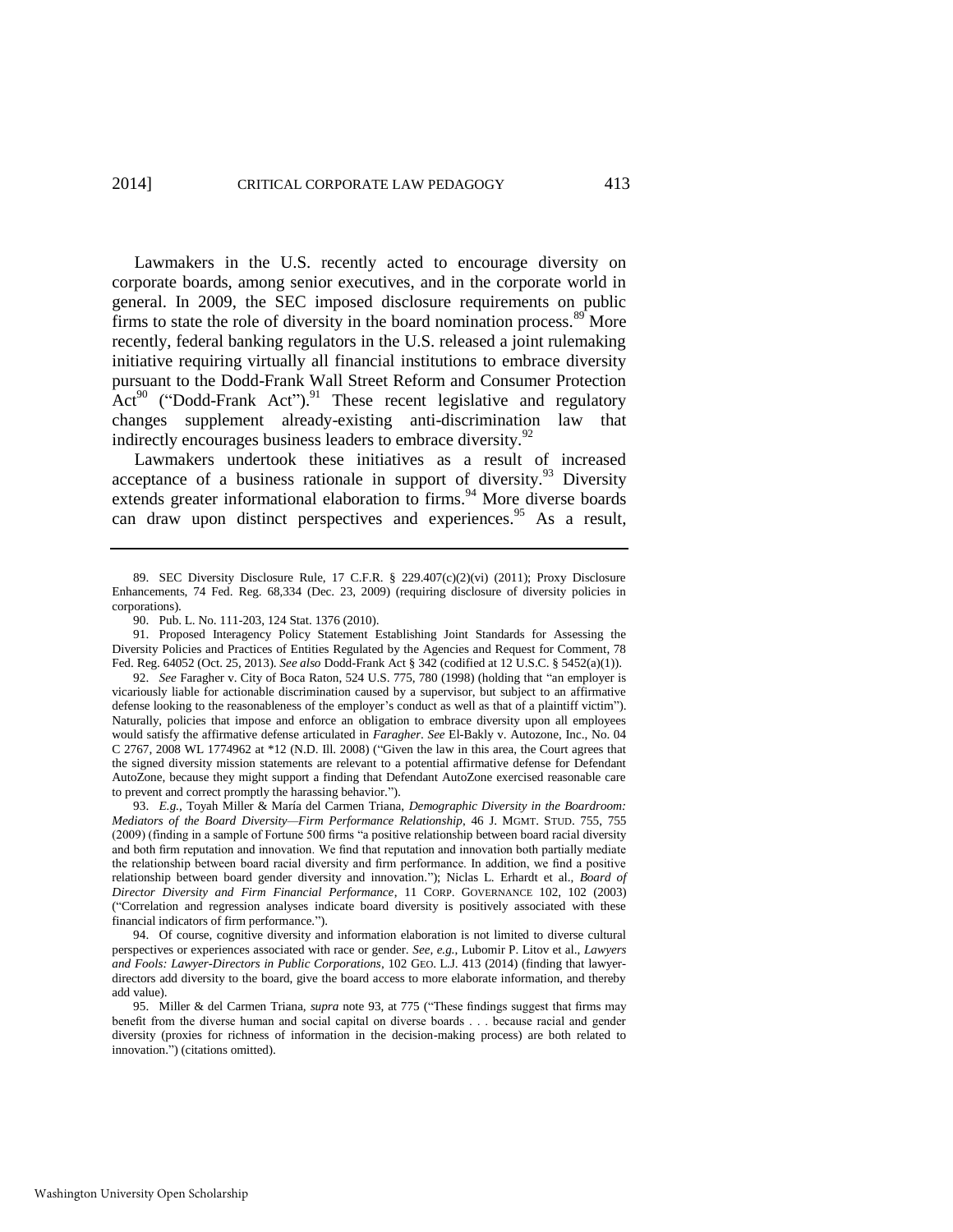<span id="page-18-2"></span>diversity enjoys a powerful association with innovation.<sup>96</sup> Diversity logically operates to effectively counter groupthink as well as affinity bias and thereby proves to be particularly relevant in the boardroom. $\frac{97}{7}$  More diverse groups often hold dissimilar views, even on basic issues such as risk.<sup>98</sup> Although, as might be expected, evidence is not uniform, there is strong empirical evidence that supports the tangible business benefits of diversity in the boardroom.<sup>99</sup>

<span id="page-18-1"></span><span id="page-18-0"></span>Notwithstanding the empirical strength of the business case for diversity in the boardroom, mainstream corporate law casebooks ignore the issue altogether.<sup>100</sup> Finance and economics scholars research and write about diversity, and many reports support diversity in the corporate boardroom. However, the authors and publishers of mainstream casebooks simply omit this discourse.<sup>101</sup> The authors of these texts overlook the actions of the SEC,<sup>102</sup> the federal banking authorities,<sup>103</sup> Congress,<sup>104</sup> and other lawmaking bodies to improve diversity in U.S. corporate boardrooms and the public sector.<sup>105</sup> The leading corporate law texts

<sup>96.</sup> Mariateresa Torchia et al., *Women Directors on Corporate Boards: From Tokenism to Critical Mass*, 102 J. BUS. ETHICS 299, 299 (2011) (conducting tests on 317 Norwegian firms and finding "that attaining critical mass—going from one or two women (a few tokens) to at least three women (consistent minority)—makes it possible to enhance the level of firm innovation.").

<sup>97.</sup> Regina F. Burch, *Worldview Diversity in the Boardroom: A Law and Social Equity Rationale*, 42 LOY. U. CHI. L.J. 585, 594 (2011) ("This Article proposes that greater worldview diversity on corporate boards may lead to better governance and mitigate bias and unfairness in corporate decision making.").

<sup>98.</sup> *Id.* at 610 (citing Dan M. Kahan et al., *Culture and Identity-Protective Cognition: Explaining the White-Male Effect in Risk Perception*, 4 J. EMPIRICAL LEGAL STUD. 465, 466 (2007)).

<sup>99.</sup> *Compare* CREDIT SUISSE RESEARCH INSTITUTE, GENDER DIVERSITY AND CORPORATE PERFORMANCE 12 (2012) (finding enhanced board diversity was associated with a 26 percent gain in corporate valuation from 2005 to 2012), *with* Lissa Lamkin Broome & Kimberly D. Krawiec, *Signaling Through Board Diversity: Is Anyone Listening?,* 77 U. CIN. L. REV. 431, 433–34 (2008) (discussing gaps in empirical evidence of business benefits). Diversity gains seem particularly robust when a board achieves a critical mass of diverse directors rather than just tokenism. *E.g.*, Jasmin Joecks et al., *Gender Diversity in the Boardroom and Firm Performance: What Exactly Constitutes a "Critical Mass?"*, 118 J. BUS. ETHICS 61 (2013) (finding evidence that critical mass of gender diversity is associated with higher financial performance).

<sup>100.</sup> *See* EISENBERG & COX, *supra* not[e 7,](#page-2-1) at 1470–71, 1472, 1482 (failing to mention diversity or demographic characteristics of board or management in index); O'KELLEY & THOMPSON, *supra* note [7,](#page-2-1) at 1169–75 (same); CHOPER ET AL., *supra* not[e 7,](#page-2-1) at 1157–1170 (same); KLEIN ET AL., *supra* not[e 7,](#page-2-1)  at 895–928 (same); EPSTEIN ET AL., *supra* not[e 7,](#page-2-1) at 635–39 (same).

<sup>101.</sup> *See* Fields & Keys, *supra* not[e 6.](#page-2-3) 

<sup>102.</sup> *See supra* not[e 89.](#page-17-1) 

<sup>103.</sup> *See supra* not[e 91.](#page-17-2) 

<sup>104.</sup> Dodd-Frank Act, Pub. L. No. 111-203 § 342 (2010) (codified at 12 U.S.C. § 5452(a)(1)).

<sup>105.</sup> Not one of the leading texts studied even mentions the word diversity either in the context of the corporate boardroom or as important from a profit maximizing perspective. *See* EISENBERG & COX, *supra* note [7,](#page-2-1) at 1470, 1485; CHOPER ET AL., *supra* not[e 7,](#page-2-1) at 1160–61; O'KELLEY & THOMPSON, *supra* note [7,](#page-2-1) at 1169–1175; EPSTEIN ET AL., *supra* not[e 7,](#page-2-1) at 147–57; KLEIN ET AL., *supra* note [7,](#page-2-1) at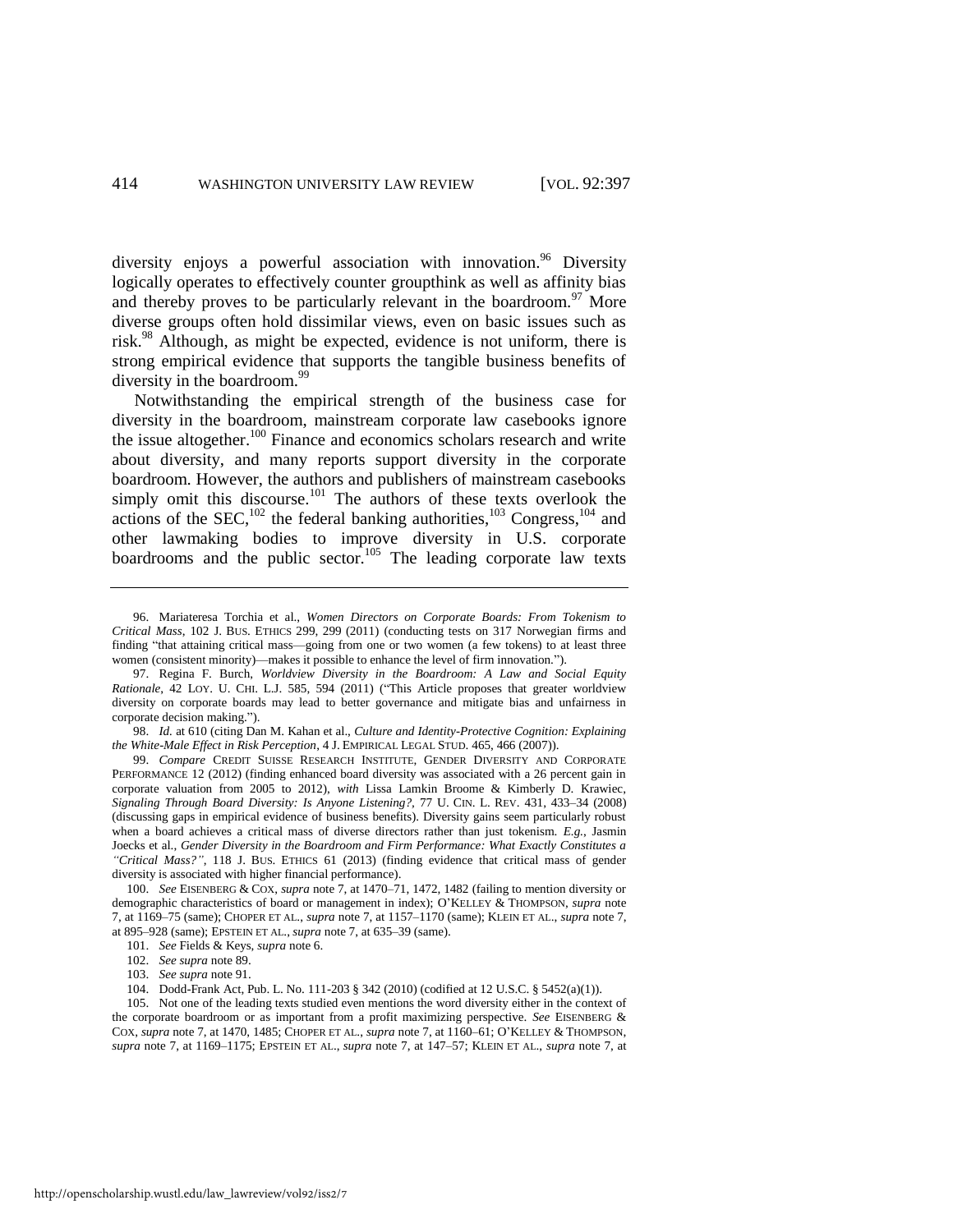certainly need not accept uncritically the benefits of diversity; but completely ignoring the debate as if it is nonexistent does a disservice to both law students and a society mired in racial privilege and disempowerment.<sup>106</sup> Indeed, these texts implicitly accommodate the racial pseudo-science of yesteryear that white male domination is not just acceptable but natural and unworthy of critique or analysis.

While each of the leading corporate casebooks disregards critical assessment of corporate leadership and diversity goals, there are some meager exceptions. To its credit, the *Choper* text *Cases and Material on Corporations* at least acknowledges that the boardrooms of public firms in America may be culturally monolithic.<sup>107</sup> But even *Choper* fails to discuss any reason for this continued exclusion of diverse voices from the boardroom or critically examine why this remains true in the modern U.S. economy.<sup>108</sup> Students are given no context for this homogeneity, no evidence demonstrating the benefits of diversity, and are essentially invited to conclude that white male supremacy is simply the natural order of American society.<sup>109</sup> At the very least there is a manifest failure of the primary business law text authors to voice any objection to the continued over-representation of white males in the boardroom.<sup>110</sup>

895–928. Compare this absence of discussion with the actual approach of the financial world. Barclay's recently launched an investment fund that seeks to capitalize upon the financial edge enjoyed by diverse firms. Michael Leibel, *Barclays Launches Women in Leadership Index and ETNs*, REUTERS (July 9, 2014), *archived at* [http://perma.cc/YAA5-JW9W.](http://perma.cc/YAA5-JW9W) 

106. As Professor Wade highlights:

 In the business setting, the equitable treatment of women and people of color depends on the commitment of corporate officers, directors, managers, and senior executives, almost all of whom are white and male. In spite of the difficulties inherent in discussing racism and sexism, it is important that the discourse not occur among women and people of color only. Whites and men must participate, and the discourse should start in law-school classes about business and corporate governance.

Cheryl L. Wade, *Teaching Gender as a Core Value in Business Organizations Class*, 36 OKLA. CITY U. L. REV. 545, 549 (2011).

107. CHOPER ET AL., *supra* note [7,](#page-2-1) at 10 (stating that boards remain populated "primarily" by white males).

108. *Id.*

109. *Id.*

110. Progressive corporate law scholars have long argued that the continuation of white male supremacy at the apex of the public corporation is totally without justification and that diversity is associated with a variety of business justifications. *See, e.g.*, DOUGLAS M. BRANSON, NO SEAT AT THE TABLE: HOW CORPORATE GOVERNANCE AND LAW KEEP WOMEN OUT OF THE BOARDROOM 151 (2007) ("The scarcity of women in corporate governance roles is curious, because women have been entering the professional and managerial ranks in great numbers for nearly three decades now."); Lisa M. Fairfax, *Board Diversity Revisited: New Rationale, Same Old Story?*, 89 N.C. L. REV. 855, 884 (2011) ("However, the empirical evidence suggests that the increased reliance on the business case has not translated into any appreciable gains in board diversity. Instead, there has been a relative stagnation in board diversity efforts even as more corporations and regulators appear willing to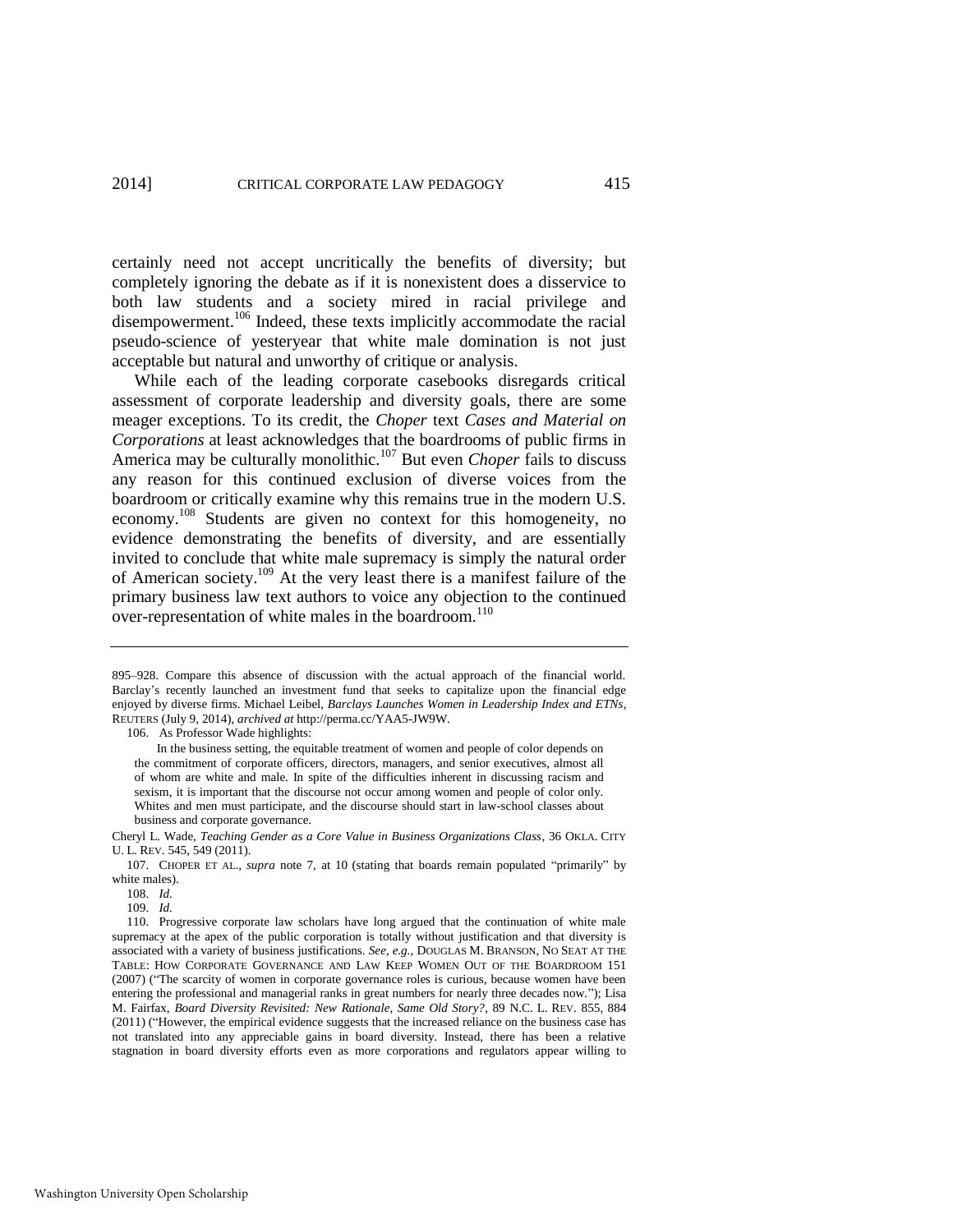#### 416 WASHINGTON UNIVERSITY LAW REVIEW [VOL. 92:397

The *Klein* text *Business Associations: Cases and Materials on Agency, Partnership, and Corporations*, arguably the most widely adopted Business Associations textbook on the market, makes no mention of diversity or the fact that board and executive leadership is dominated by privileged white males.<sup>111</sup> By ignoring this important corporate governance issue, the *Klein* authors leave law professors who adopt their text completely adrift on this matter, forcing them to manufacture meaningful classroom conversation in connection with diversity in the boardroom and its proper place in corporate governance policymaking.<sup>112</sup> Most professors using this text are forced to leave the subject unconsidered and students uninformed.

The *O'Kelley* business law text, *Corporations and Other Business Associations: Cases and Materials*, potentially opens a door to concrete discussion of board and executive makeup in connection with race and gender, but then slams the door abruptly by eschewing the opportunity to critically assess the monolithic makeup of corporate leadership.<sup>113</sup> Disappointingly, the text pays only passing lip service to gender diversity by describing the CEO as "she" when differentiating between officers and directors, no doubt well understanding that only 22 of Fortune 500 CEOs  $(4$  percent) are female.<sup>114</sup> The text, however, provides no further critical analysis as to why the corporate boardrooms and corner offices continue to be dominated by entrenched white males in the United States.<sup>115</sup>

None of the other leading corporations' texts mentions the domination of white males at the apex of the public firm, the potential benefits of cultural and worldview diversity, or the manifest costs of the corporations' presumed racially neutral structures.<sup>116</sup> Exacerbating the problem of white

rhetorically embrace the business case."); Lissa Lamkin Broome, *The Corporate Boardroom: Still a Male Club*, 33 J. CORP. L. 665, 679–80 (2008) ("Too often, directors follow the path of least resistance and nominate their acquaintances with whom they feel comfortable and these candidates necessarily often resemble the incumbent directors in terms of gender, race, social status, background, and experience."); Marleen A. O'Connor, *The Enron Board: The Perils of Groupthink*, 71 U. CIN. L. REV. 1233, 1241 (2003) (arguing that diversity can stem groupthink which arises from homogeneity).

<sup>111.</sup> *See* KLEIN ET AL., *supra* note [7,](#page-2-1) at 907–09.

<sup>112.</sup> Law professor adopters of *Klein* are seemingly forced to shoehorn considerations of board diversity into existing text sections on board duties (Chapter 5), including perhaps the duty of care. One can imagine how this results in awkward syllabus construction and, at many times, leaves students with the false impression that the subject is unimportant or *ultra vires* for purposes of corporate law study. This has been the experience of two authors of this Article, and likely countless law professors around the country.

<sup>113.</sup> *See* O'KELLEY & THOMPSON, *supra* not[e 7,](#page-2-1) at 150–51.

<sup>114.</sup> ZWEIGENHAFT & DOMHOFF, *supra* not[e 47,](#page-11-0) at xii.

<sup>115.</sup> *See* O'KELLEY & THOMPSON, *supra* not[e 7,](#page-2-1) at 151.

<sup>116.</sup> *See supra* not[e 100.](#page-18-0)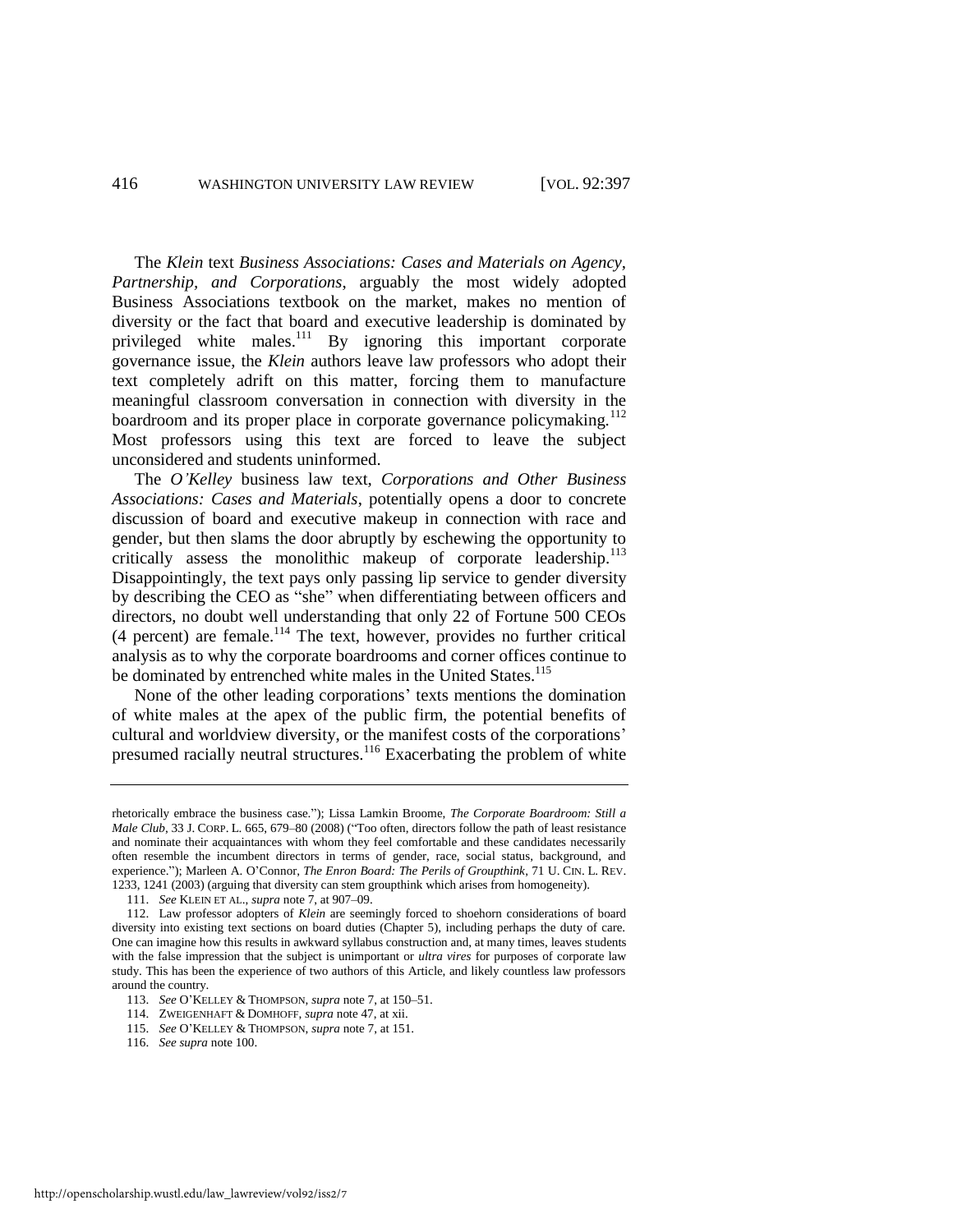male domination in the corporate boardroom is the new electioneering power granted this powerful, but culturally monolithic, group by the Supreme Court of the United States in *Citizens United*. Indeed, the upper echelons of the public corporation may well qualify as one of the most enduring bastions of white male supremacy in the U.S.

#### III. *CITIZENS UNITED* AND THE NEW POLITICAL POWER OF THE PUBLIC FIRM

On January 10, 2010, the United States Supreme Court rendered its decision in *Citizens United v. Federal Election Commission*. <sup>117</sup> The Court ruled that corporations enjoy the same free speech rights as individuals, and therefore, governmental restrictions on a corporation's political speech must survive strict scrutiny, the most demanding level of judicial review of governmental actions.<sup>118</sup> More specifically, the Court held that corporations are entitled to first amendment free speech protections, and as a result, corporate money spent on political electioneering independent of a campaign cannot be limited by campaign finance restrictions.<sup>119</sup> Previously, corporate funds could not be used for electioneering purposes, forcing CEOs and corporate leaders to finance politicking for their chosen candidates from their own capital (typically through Political Action Committees ("PACs")).<sup>120</sup> Now, CEOs and corporate leadership can essentially use corporate monies in an unfettered manner to campaign for and help elect the political candidates of their choice.<sup>121</sup>

<sup>117. 558</sup> U.S. 310 (2010).

<sup>118.</sup> *Id.* at 342–43.

<sup>119.</sup> *Id.* at 372 (holding 2 U.S.C. § 441b's restriction of corporate independent electioneering expenditures unconstitutional). The Court ultimately overruled two of its precedents on this point. *Id.* at 365–66. The statutory section found unconstitutional was part of the Bipartisan Campaign Reform Act of 2002. Pub. L. No. 107-155, 116 Stat. 81 (codified in scattered sections of 2, 8, 18, 28, 36, and 47 U.S.C).

<sup>120.</sup> *See generally* Bret Shaw, Note, It's the End of the World as We Know It (And I Feel Fine)*: How Comparative Campaign Finance Suggests that* Citizens United *May Not Be the End of the World . . . and that the United States Should Consider Other Policy Alternatives*, 31 ARIZ. J. INT'L & COMP. L. 159, 161–64 (2014) (describing the evolution of regulating corporate political activity).

<sup>121.</sup> Shareholders have no power to influence the management of the corporation under state law and are generally limited to voting for directors. *See, e.g.*, DEL. CODE ANN. tit. 8, § 141(a) (2011) ("The business and affairs of every corporation organized under this chapter shall be managed by or under the direction of a board of directors . . . ."); DEL. CODE ANN. tit. 8, § 211(b) (2011) ("[A]n annual meeting of stockholders shall be held for the election of directors . . . ."). High profile corporate law experts almost immediately attacked the Court's decision because it misapprehended the nature of the corporation as an instrument of public policy with no inherent powers not ceded by the state for public purposes. *See, e.g.*, Robert A.G. Monks, *Corporate Governance Redux in the Light of* Citizens United, HARV. L. SCH. F. ON CORP. GOVERNANCE & FIN. REG. (May 7, 2010, 9:24 AM), *archived at*  [http://perma.cc/JG2T-9YL5.](http://perma.cc/JG2T-9YL5)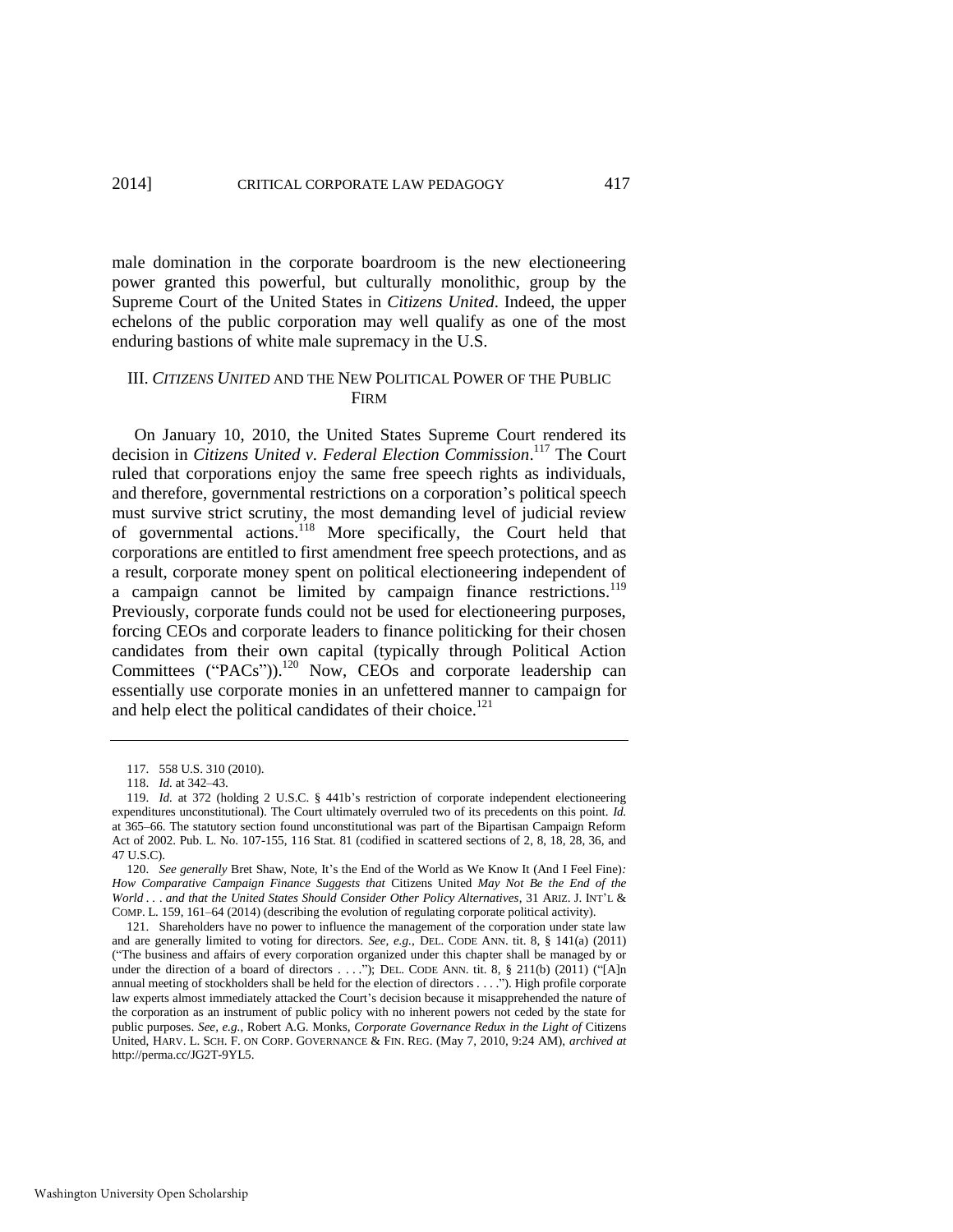This change in law represents a massive transfer of political power from ordinary citizens to the CEOs of the most colossal capital aggregations in the history of the world.<sup>122</sup> Modern public corporations in America hold value approaching \$20 trillion.<sup>123</sup> One U.S. Senator stated that the *Citizens United* ruling has moved the U.S. toward an economic and political oligarchy whereby a small handful of "billionaire families" control the economy and political system.<sup>124</sup> Another former Senator reflected upon the scale of resources available to public corporations and described the decision's implications as "scary."<sup>125</sup> A leading election law scholar called the day the opinion was issued "a very bad day for American democracy."<sup>126</sup>

CEOs' power over the political activities of the corporation is now unlimited. Surprisingly, there is no mandatory disclosure obligation of a public firm's political activities.<sup>127</sup> There is no enforceable mandate that the CEO consider shareholder interests when deploying for political ends the extraordinary capital available to the public firm.<sup>128</sup> It is virtually

123. The current total market value of publicly traded firms in the US amounts to \$19.8 trillion. WILSHIRE, THE WILSHIRE 5000 TOTAL MARKET INDEX: FUNDAMENTAL CHARACTERISTICS, <http://web.wilshire.com/Indexes/Broad/Wilshire5000/Characteristics.html> (last visited Dec. 4, 2014), *archived at* [http://perma.cc/T5MS-DXRK.](http://perma.cc/T5MS-DXRK) 

124. Natasha Bach, *Bernie Sanders: Citizens United Is Creating An 'Oligarchic Form Of Society'*, HUFF. POST (Mar. 27, 2014, 6:04 PM), *archived at* [http://perma.cc/5Q95-KN97.](http://perma.cc/5Q95-KN97) 

<sup>122.</sup> *See* Douglas M. Spencer & Abby K. Wood, Citizens United, *States Divided: An Empirical Analysis of Independent Political Spending*, 89 IND. L.J. 315, 316 (2014) ("Indeed, during the 2012 federal election cycle, independent spending related to all federal races exceeded \$1 billion, which was approximately three times more than spending in 2008 and approximately six times more than spending in 2004."). Professors Spencer and Wood examined those states whose election laws were most affected by *Citizens United*. They found that independent corporate electioneering expenditures in state elections since *Citizens United* doubled. *Id.* at 361 ("[W]e . . . systematically examined the effect of [*Citizens United*] on spending at the state level. We found that independent spending increased at twice the rate in states whose laws were affected by the decision.").

<sup>125.</sup> Bob Kerrey, *The Senator from Exxon-Mobil?*, HUFF. POST (Mar. 23, 2010, 5:12 AM), *archived at* [http://perma.cc/8BEP-R5W3 \(](http://perma.cc/8BEP-R5W3)"With \$85 billion in profits during the 2008 election, Exxon Mobil would have been able to fully fund over 65,000 winning campaigns for U.S. House or outspend every candidate by a factor of 90 to 1. That's a scary proposition when you consider that the health of our planet is at stake.").

<sup>126.</sup> Rick Hasen, Citizens United: *What Happens Next?*, HUFF. POST (Mar. 23, 2010, 5:12 AM), *archived at* [http://perma.cc/JX92-VMGB.](http://perma.cc/JX92-VMGB)

<sup>127.</sup> Delaware law fails to even authorize political expenditures much less regulate them. *See* DEL. CODE ANN. tit. 8, § 122 (2011) (detailed listing of corporate powers without authorizing political contributions and activities).

<sup>128.</sup> At best, the campaign expenditures and political activity of a CEO is subject to review only under the very promiscuous business judgment rule, which only imposes fiduciary duty liability for gross negligence—meaning egregious, near intentional wrongdoing. *See, e.g.*, Smith v. Van Gorkom, 488 A.2d 858 (Del. 1985) (imposing liability upon finding that the CEO negotiated sale of company without authority from board, settled upon a price without basis and without expert analysis, signed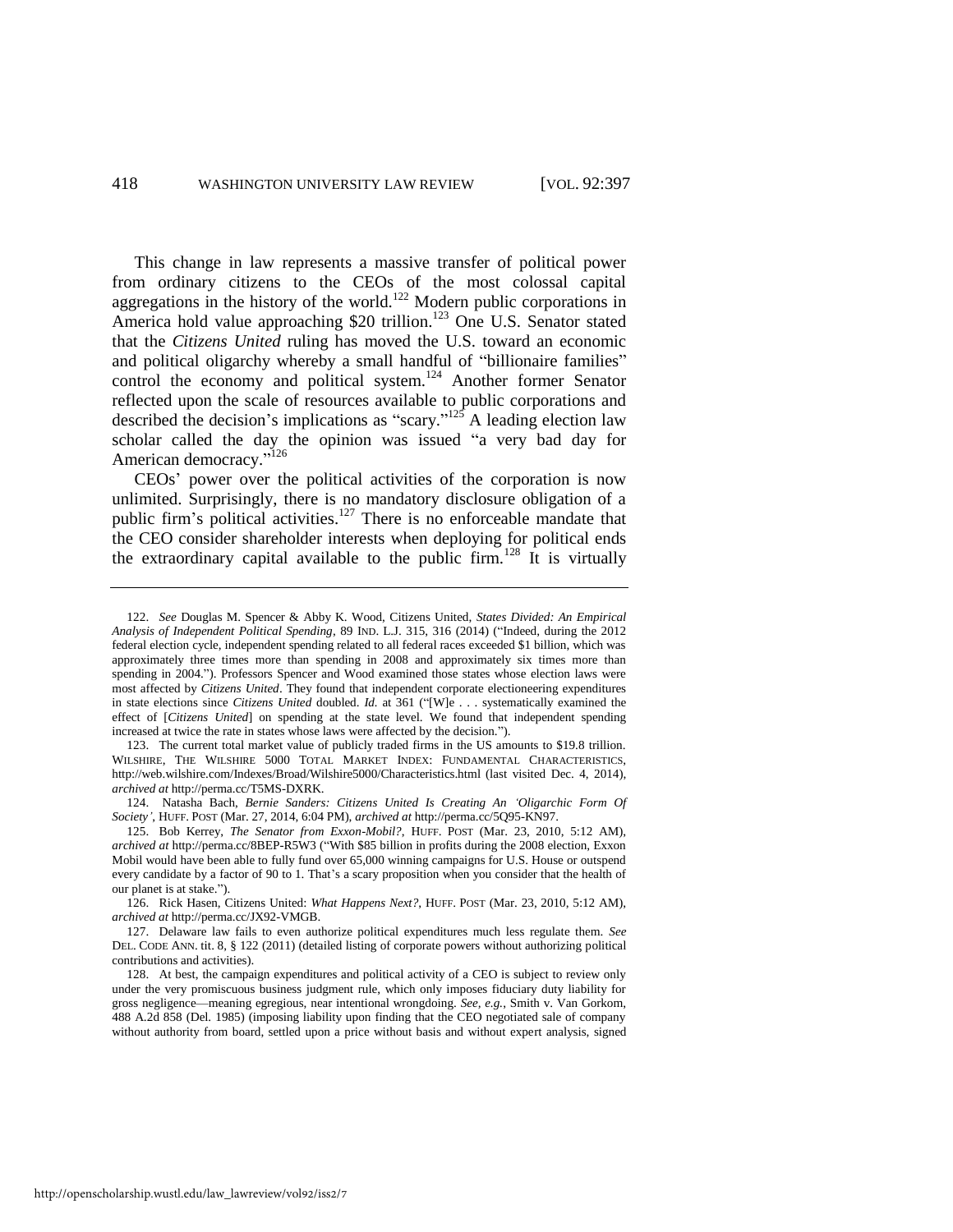impossible for shareholders to hold corporate leaders accountable in this context, even if executives put their personal interests before those of the corporation and its shareholders. In order to enforce fiduciary duties owed to the corporation, a shareholder must proceed derivatively and can generally only do so upon a showing of bad faith.<sup>129</sup> Indeed, state law provisions that effectively abolished the duty of care for most public corporations fail to provide means to hold directors accountable even when they act recklessly.<sup>130</sup> These statutes typically require a showing of "conscious disregard" of duty.<sup>131</sup> Thus, the Supreme Court through *Citizens United* expanded the power of CEOs, already insulated under statutory law, to use shareholder wealth—and to thereby coerce shareholder speech—to further management's political goals with little or no accountability.<sup>132</sup>

In fact, while state law generally takes great care to delineate the power of the corporation, those powers generally do not include the power to

130. *E.g.*, DEL. CODE ANN. tit. 8, § 102(b)(7) (2011) (authorizing an exculpatory provision in a corporation's articles of incorporation for money damages for "acts or omissions not in good faith or which involve intentional misconduct or a knowing violation of law"). *See also* Lawrence A. Hamermesh, *Why I Do Not Teach* Van Gorkom, 34 GA. L. REV. 477, 490 (2000) (finding that 98% of sampled Fortune 500 companies that incorporated under state laws that permit insulation of directors for duty-of-care liability had adopted insulating charter provisions, and that 100% of Delaware firms sampled had adopted such provisions).

131. *In re* Walt Disney Co. Derivative Litig., 906 A.2d 27, 63, 67 (Del. 2006) (holding that a "conscious disregard of one's responsibilities" shows bad faith for purposes of director liability).

132. *See* discussion of CEO primary *infra* Part IV. *See also* Miller, *supra* note [8,](#page-2-2) at 91. In his opinion, Justice Stevens articulated the point:

 It is an interesting question "who" is even speaking when a business corporation places an advertisement that endorses or attacks a particular candidate. Presumably it is not the customers or employees, who typically have no say in such matters. It cannot realistically be said to be the shareholders, who tend to be far removed from the day-to-day decisions of the firm and whose political preferences may be opaque to management. Perhaps the officers or directors of the corporation have the best claim to be the ones speaking . . . .

Citizens United v. Fed. Election Comm'n, 558 U.S. 310, 467 (Stevens, J., concurring in part, dissenting in part).

merger agreement without reading document, and failed to assure that board conditions to transaction were properly secured).

<sup>129.</sup> *See, e.g.*, Stone v. Ritter, 911 A.2d 362, 373 (Del. 2006) ("Accordingly, we hold that the Court of Chancery properly . . . dismissed the plaintiffs' derivative complaint for failure to excuse demand by alleging particularized facts that created reason to doubt whether the directors had acted in good faith in exercising their oversight responsibilities."); Beam *ex rel.* Martha Stewart Living Omnimedia, Inc. v. Stewart, , 1044, 1054 n.37 (Del. 2004) (quoting Aronson v. Lewis, 473 A.2d 805, 815 (Del. 1984) ("[I]n the demand context even proof of majority ownership of a company does not strip the directors of the presumptions of independence, and that their acts have been taken in good faith and in the best interests of the corporation. There must be coupled with the allegation of control such facts as would demonstrate that through personal or other relationships the directors are beholden to the controlling person.")) (dismissing derivative action).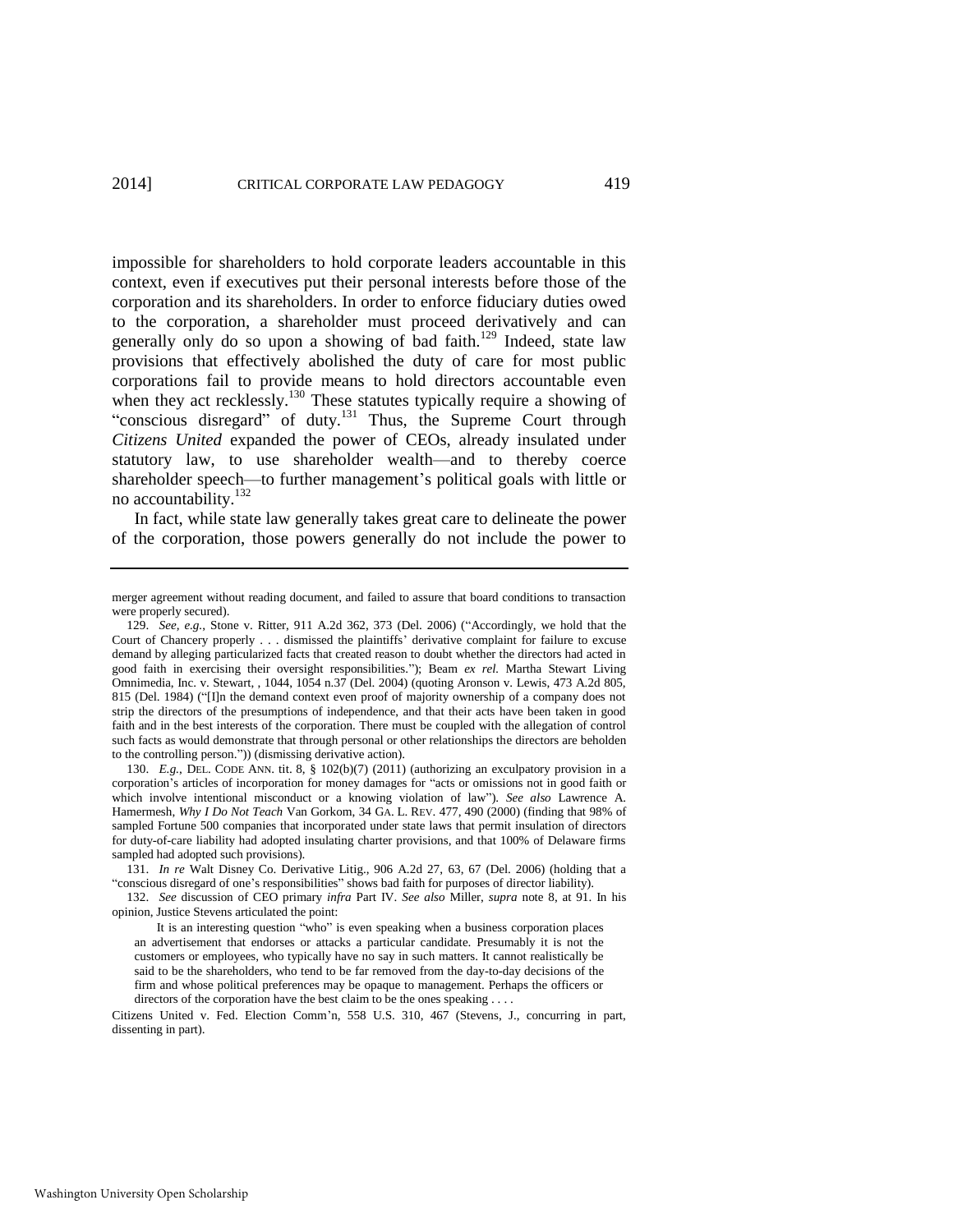influence politicians and elections.<sup>133</sup> Only the U.S. Supreme Court endows these artificial legal fictions with such power.<sup>134</sup> Historically, the corporation existed as a matter of the state's imperative to facilitate macroeconomic growth.<sup>135</sup> This implied concentrated economic power, and legislatures exercised caution accordingly, limiting the power of the corporation by imposing limits on its duration, number of shareholders, capitalization, and powers.<sup>136</sup> There is no evidence, however, that at the framing of the U.S. Constitution anyone contemplated that the corporation would act as a key political player that is controlled almost entirely by the  $CEO<sup>137</sup>$ 

Noted constitutional law scholars have raised important objections to allowing CEOs to plumb shareholder wealth to fund their political objectives.<sup>138</sup> They note that the Supreme Court's expansion of the power of corporate managers to use shareholder wealth for management's political agenda is at odds with the Court's insistence that unions be deprived of the same power with respect to union members.<sup>139</sup> These scholars also recognize that the Court could have easily resolved the compelled speech issue with respect to shareholders simply by mandating institutional assurances that shareholders have some voice in the expenditure of their wealth by corporate leadership for political

<sup>133.</sup> *See, e.g.*, DEL. CODE ANN. tit. 8, § 122 (2011).

<sup>134.</sup> Leading texts of decades past wrestled only with the charitable donations that corporations made and did not contemplate them as political actors. LATTIN, *supra* note [32,](#page-8-1) at § 64. Indeed, the nature of the historic roots of the corporation was that the sovereign dispensed concessions to the corporation as its creator and that these could contravene constitutional rights. *Id.* § 174–75.

<sup>135.</sup> Thus, corporations existed in England and the American colonies to generate revenue for the government and assist in the creation of infrastructure such as bridges, roads, ferries, wharfs, banks, water suppliers and other basic public goods. *Id.* § 175.

<sup>136.</sup> *Id.* § 54.

<sup>137.</sup> Prior to the Constitution only about 30 special purpose corporations even existed in the American colonies. HENN & ALEXANDER, *supra* not[e 32,](#page-8-1) at 24. General incorporation statutes did not appear until 1795 (with many restrictions) and broad general business corporations did not exist until the late 19th century. *Id.* at 24–27. *See also* Carol R. Goforth, *"A Corporation Has No Soul"—Modern Corporations, Corporate Governance, and Involvement in the Political Process*, 47 HOUS. L. REV. 617, 659 (2010) ("Given the accepted notion that the Framers were indeed concerned with individual rights, they never would have contemplated giving [modern public corporations] free speech rights.").

<sup>138.</sup> *See, e.g.*, Catherine L. Fisk & Erwin Chemerinsky, *Political Speech and Association Rights After* Knox v. SEIU, Local 1000, 98 CORNELL L. REV. 1023, 1024–25 (2013) ("When the Supreme Court held in *Citizens United v. FEC* that corporations have a First Amendment right to make unlimited, independent campaign expenditures, it dismissed in a few sentences the idea that the corporate leadership's use of corporate resources on politics might infringe the rights of dissenting shareholders.").

<sup>139.</sup> *Id.* at 1026 ("The dissimilar treatment of unions as compared to almost all other organizations for purposes of the compelled speech restriction on associational free speech rights cannot be justified by law or logic.").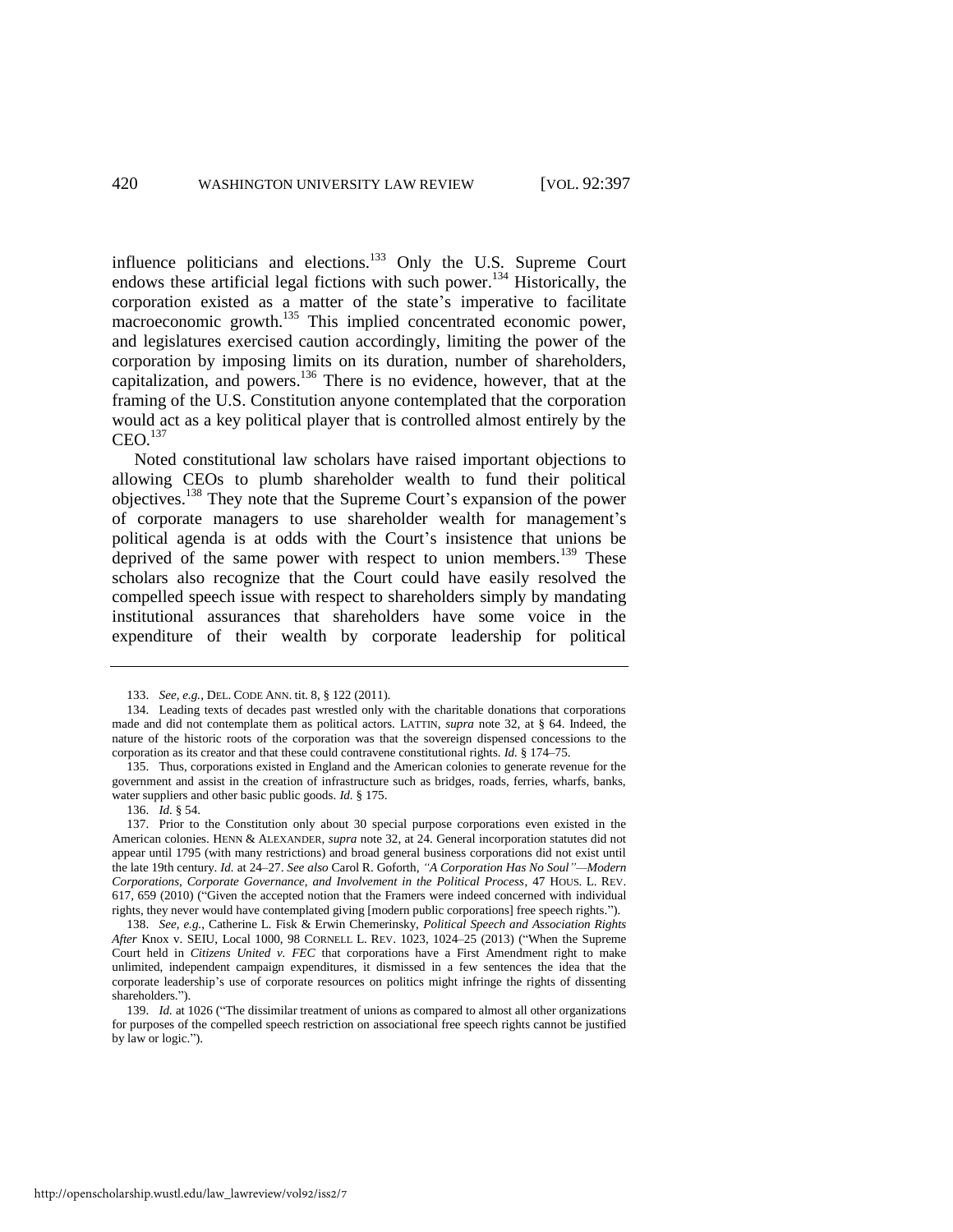purposes.<sup>140</sup> Instead, the Court's mandate that state-created artificial entities enjoy First Amendment speech rights to spend shareholder money for electioneering simply shifted massive political power to CEOs.

The Supreme Court's holding in *Citizens United* invited leading corporate law scholars to address the issue of compelled speech of shareholders and the crafting of innovative structural adaptations to address this issue. Some scholars answered the call admirably.<sup>141</sup> These commentators urge more robust accountability of managers, under traditional fiduciary duties, for political expenditures.<sup>142</sup> Fundamentally, however, the issue is a more urgent incarnation of a longstanding corporate governance and shareholder concern: "how to ensure that [a] corporation['s] political activities are actually in the interest of shareholders."<sup>143</sup>

Consider the observations made in the preceding paragraphs along with the dearth of women or minority leaders who are CEOs or on boards of Fortune 500 companies. It becomes clear that the new political and economic power granted to CEOs and boards by *Citizens United* is simply a grant of additional power to entrenched white males and the white male perspective that has dominated economic policy in the United States for so long.<sup>144</sup> Put simply, the Supreme Court transferred power from the diverse body politic as a whole to a small handful of non-diverse corporate elites.

Consider also one disturbing example of a CEO's abuse of the power given to corporate executives under *Citizens United.* The CEO of Massey Coal in West Virginia hand-picked a West Virginia Supreme Court judicial candidate, used corporate funds to see him elected, and then reaped the reward when that judge cast the deciding vote in a case that spared Massey Coal from a \$50 million verdict for allegedly interfering

<sup>140.</sup> *Id.* at 1023 ("Nor does it consider what kinds of internal organizational governance mechanisms are necessary to ensure a fair allocation of speech protections between those who wish the organization to promote one message and those who wish it to promote another.").

<sup>141.</sup> *See, e.g.*, Lucian A. Bebchuk & Robert J. Jackson, Jr., *Corporate Political Speech: Who Decides?*, 124 HARV. L. REV. 83, 117 (2010) ("We have put forward rules based on a combination of shareholder voting, oversight by independent directors, and detailed transparency requirements that include robust disclosure of spending through intermediaries.").

<sup>142.</sup> *See, e.g.*, William Alan Nelson II, Esq., *Post-*Citizens United*: Using Shareholder Derivative Claims of Corporate Waste to Challenge Corporate Independent Political Expenditures*, 13 NEV. L.J. 134, 155–67 (2012); Jonathan Romiti, Note, *Playing Politics with Shareholder Value: The Case for Applying Fiduciary Law to Corporate Political Donations Post-*Citizens United, 53 B.C. L. REV. 737, 769–73 (2012).

<sup>143.</sup> James Kwak, *Corporate Law Constraints on Political Spending*, 18 N.C. BANKING INST. 251, 253 (2013).

<sup>144.</sup> *See* cummings, *supra* not[e 8,](#page-2-2) at 108.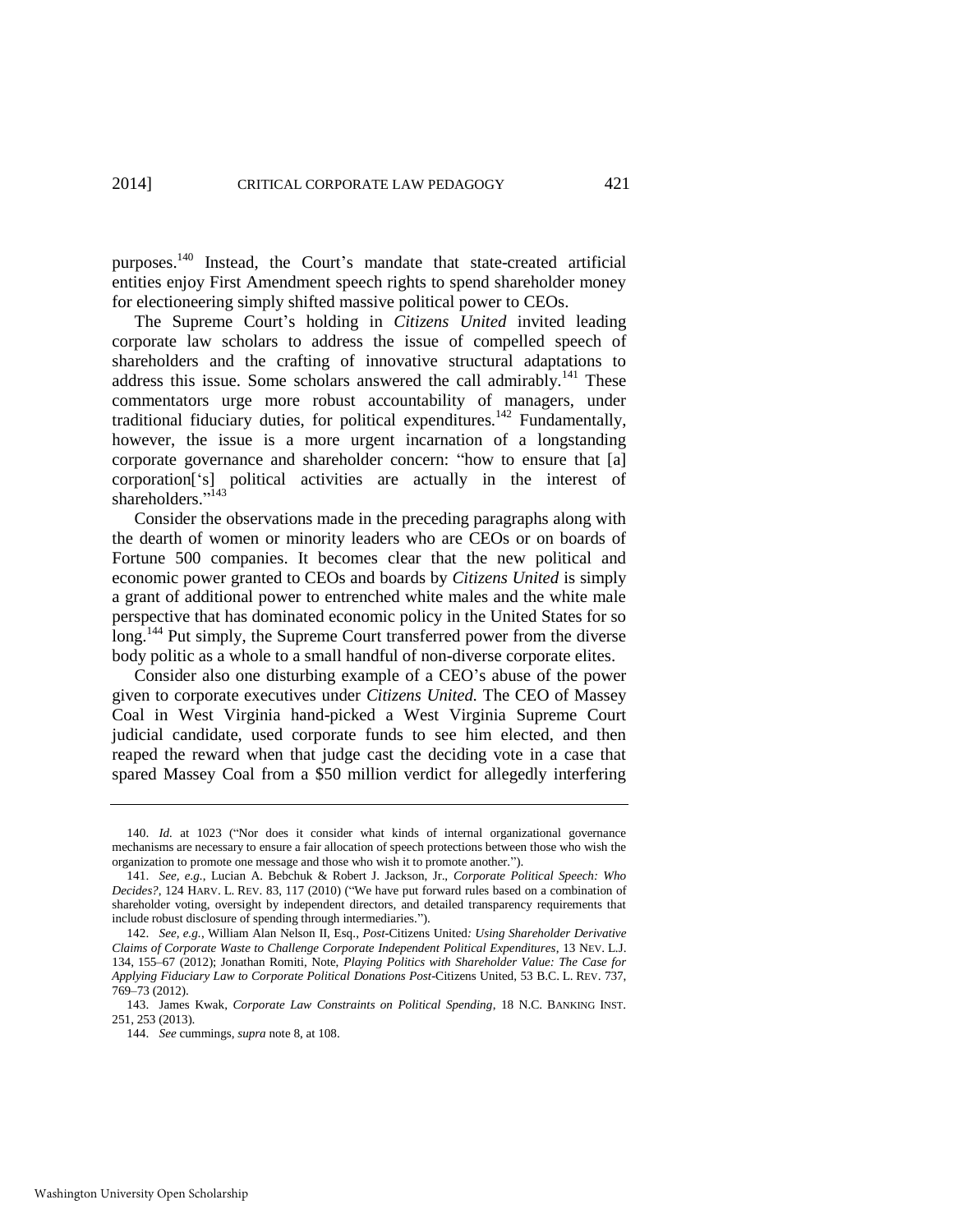tortiously in a business relationship.<sup>145</sup> The *Citizens United* decision has enabled CEOs to select and elect state judges who are amenable to the business law policies favored by the CEOs. $14\overline{6}$ 

Most business law textbooks fail to question or even mention the political role of the corporation, the recent expansion of that role, the fact that the expansion enjoys a weak state law basis, and the implications in terms of CEO power arising from the expanded political role of the public firm. The *Eisenberg* text mentions the *Citizens United* case immediately following materials concerning corporate power to make charitable contributions, but it offers no explicit opportunity to critique or analyze the expansion of corporate political power. $147$  The text also raises corporate governance questions regarding corporate political activity but does not attempt to spark discussion about whether such activity is something that corporations should pursue.<sup>148</sup> The *Choper*, *O'Kelley*, *Epstein*, and *Klein* texts all fail to mention or make reference to *Citizens*  United.<sup>149</sup> Despite multiple entry points in the current corporate law canon, textbooks generally ignore the political role of the corporation.<sup>150</sup> These omissions make it difficult to have thoughtful classroom discussions on the proper political status of the public corporation or the role of the CEO in directing the prodigious spending of corporations for political purposes.

<sup>145.</sup> *Id.* at 99–102. *See also* Caperton v. A.T. Massey Coal Co., 556 U.S. 868 (2009) (holding that West Virginia Supreme Court of Appeals judge should have recused himself as matter of due process because president and CEO of corporation appearing before him contributed some \$3 million to his election campaign following trial court's entry of \$50 million judgment against corporation when it was likely that corporation would be seeking review in Supreme Court of Appeals).

<sup>146.</sup> *See* cummings, *supra* note [8,](#page-2-2) at 102–09; *see also* Michael H. LeRoy, *Do Partisan Elections of Judges Produce Unequal Justice when Courts Review Employment Arbitrations?*, 95 IOWA L. REV. 1569 (2010).

<sup>147.</sup> EISENBERG & COX, *supra* not[e 7,](#page-2-1) at 267.

<sup>148.</sup> *Id.* The Supreme Court's decision in *Hobby Lobby* provides another important illustration of the judiciary's acquiescence to the arguably unreasonable expansion of corporate power and influence. The Court held that the religious beliefs of the owners of small family-owned businesses could be attributed to the corporation itself. Burwell v. Hobby Lobby Stores, Inc., 573 U.S. \_\_\_ (2014) (holding that corporations could not be compelled by law to do anything they find religiously objectionable). A group of corporate lawyers and professors signed onto an amicus brief explaining that this holding eviscerated the fundamental notion in corporate law that a corporation is an entity or person that is separate from its owners or shareholders. Brief of Corporate and Criminal Law Professors as Amici Curiae Supporting Petitioners, *Hobby Lobby*, 573 U.S. \_\_\_ (2014) (Nos. 13-354, 13-356), 2014 WL 333889.

<sup>149.</sup> *See* CHOPER ET AL., *supra* not[e 7,](#page-2-1) at 1130; O'KELLEY & THOMPSON, *supra* not[e 7,](#page-2-1) at 1164; EPSTEIN ET AL., *supra* note [7,](#page-2-1) at xxi; KLEIN ET AL., *supra* not[e 7,](#page-2-1) at xxiv.

<sup>150.</sup> *See* Michael D. Guttentag, *Teaching* Citizens United v. FEC *in the Introductory Business Associations Course*, 8 J. BUS. & TECH. L. 163, 165–66 (2013) (arguing that *Citizens United* can be integrated into the typical Business Associations course when discussing shareholder primacy, agency costs between managers and owners, and when discussing the risk management role of transactional attorneys).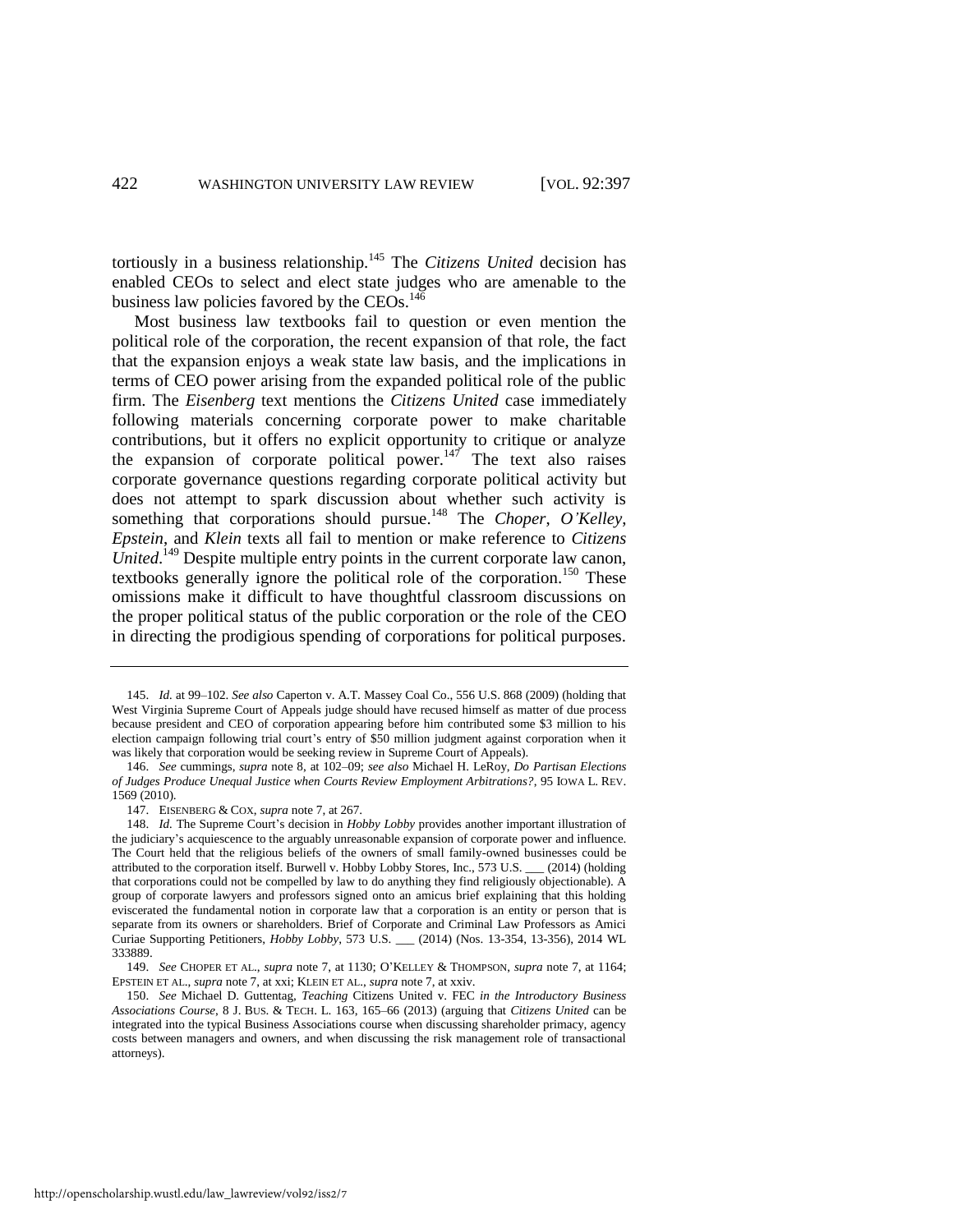This kind of discussion can occur only if supplemental material is assigned. Thus, at a time when high-profile commentators demonstrate that America has devolved into an aristocracy of CEOs, students will be ill-equipped to assess whether the new political power of the CEO contributes to this new reality.<sup>151</sup>

#### <span id="page-27-0"></span>IV. CEO PRIMACY AND AMERICA'S NEW ECONOMIC ROYALTY

Noticeably missing from all major business law texts is a discussion connecting the reckless mismanagement of many corporate leaders with the mortgage crisis of 2008. After the financial crisis of 2007-2009, many experts and commentators concluded that CEOs and senior executives at major financial firms received excessive compensation for pursuing reckless lending and investment activities, which led to catastrophic losses for the firms and huge paydays for senior executives.<sup>152</sup> In fact, the head of the Office of the Comptroller of the Currency ("OCC"), which supervises all national banks and federally chartered thrifts, concluded that underlying the entire debacle was "the worst mortgage underwriting in our nation's history." <sup>153</sup> These reckless mortgages added huge risks to an already over-leveraged financial sector, meaning that small losses could

<sup>151.</sup> *See* Robert J. Samuelson, *The CEO Aristocracy: Big Bucks for the Big Boss,* WASH. POST, June 22, 2014, *archived at* [http://perma.cc/83DM-JBZV.](http://perma.cc/83DM-JBZV)

<sup>152.</sup> *E.g.*, Claire A. Hill & Brett H. McDonnell, *Reconsidering Board Oversight Duties After the Financial Crisis,* 2013 U. ILL. L. REV. 859, 859–60 ("The financial crisis helps make the case that boards should do more monitoring. Corporate behavior in the crisis yielded enormous negative externalities for the greater society. Corporations were able . . . [to] incentivize risky behavior that yields negative externalities, [so] it seems appropriate that boards do more to prevent the abuse of [limited liability]."); Lucian A. Bebchuk et al., *The Wages of Failure: Executive Compensation at Bear Stearns and Lehman 2000– 2008,* 27 YALE J. ON REG. 257, 257–60 (2010) (finding that "the top executive teams of Bear Stearns and Lehman" derived billions in compensation, "exceed[ing] the value of the executives' [stock] holdings at the beginning of the period," such that "the bottom-line payoffs of these executives during 2000–2008 were not negative but rather decidedly positive."); Kenneth R. Davis, *Taking Stock— Salary and Options Too: The Looting of Corporate America*, 69 MD. L. REV. 419, 419–20 (2010) ("Too many managers appointed to protect the interests of shareholders are looting their companies. . . . Even in 2008, a year of shriveling corporate profits and plummeting stock prices, more CEOs saw pay increases than cuts. Despite the ravages of the financial crisis, average CEO pay in 2008 declined only modestly."); Morgenson, *supra* note [74](#page-15-1) ("Executives at seven major financial institutions that have collapsed, were sold at distressed prices or are in deep to the taxpayer received \$464 million in performance pay since 2005. . . . Yet these firms have reported losses of \$107 billion since 2007 . . . . And \$740 billion in stock market value has been lost since these companies' shares peaked in 2007, just before the housing bubble burst.").

<sup>153.</sup> John C. Dugan, Comptroller of the Currency, Office of the Comptroller of the Currency, Remarks Before the Exchequer Club 6 (July 21, 2010), *available at* [http://www.occ.gov/news](http://www.occ.gov/news-issuances/speeches/2010/pub-speech-2010-84a.pdf)[issuances/speeches/2010/pub-speech-2010-84a.pdf](http://www.occ.gov/news-issuances/speeches/2010/pub-speech-2010-84a.pdf) ("[T]he recent financial crisis was caused by a number of factors . . . [including,] at the heart of it all, the worst mortgage underwriting in our nation's history.").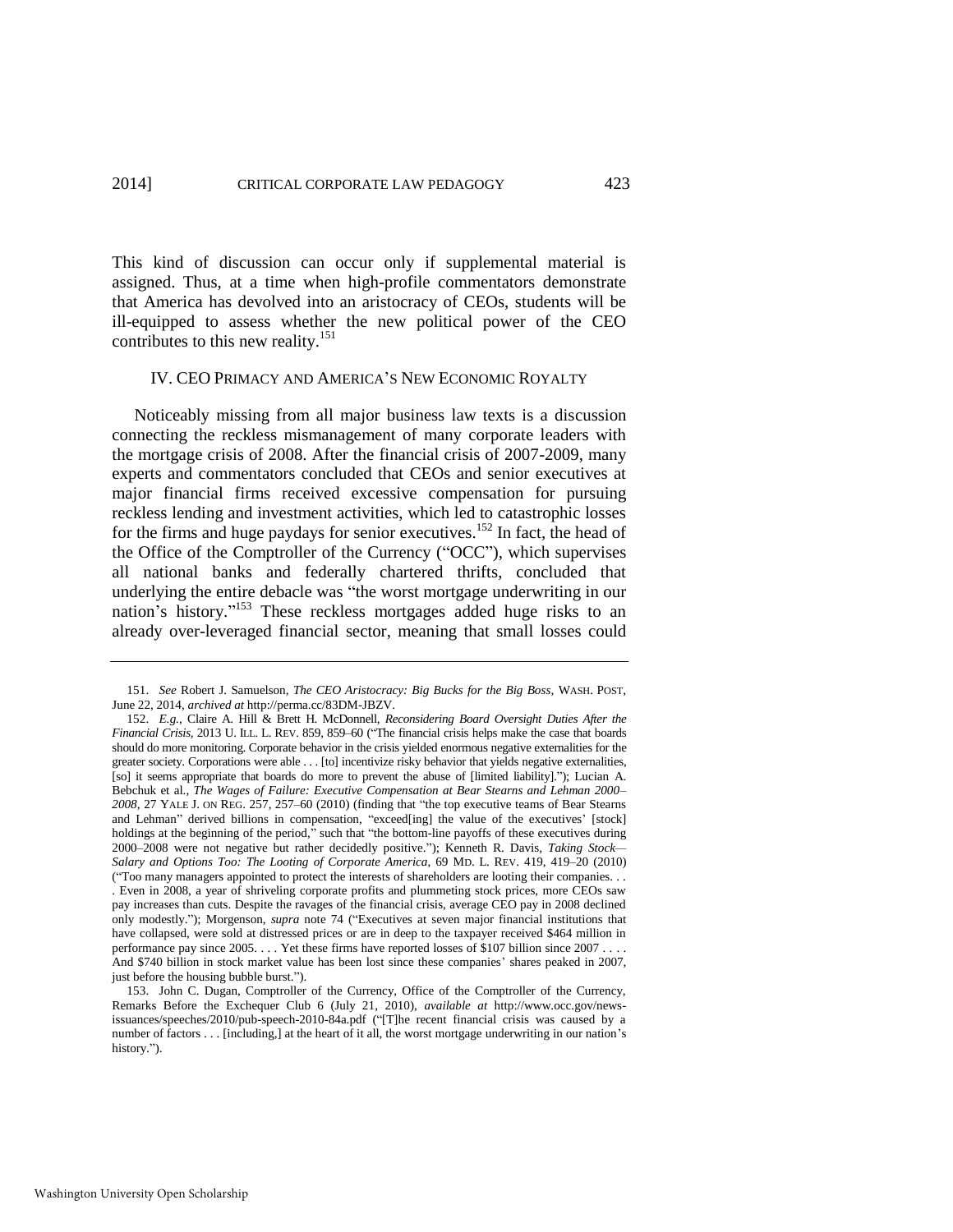<span id="page-28-0"></span>wipe out equity and lead to mass insolvency.<sup>154</sup> All of this led to massive losses for shareholders and the economy at large.<sup>155</sup> CEOs essentially manipulated risk to pump up short-term profits, saddling the entire financial sector with a very high probability of systemic failure.<sup>156</sup> The FCIC confirmed that compensation rewarded high-risk short-term gains and resulted in long-term threats to firms' financial viability.<sup>157</sup> Little mention of this lethal mismanagement is included in major business law texts today, even though they may include extended discussions of compensation issues.<sup>158</sup> It is as if the crisis simply did not happen, or corporate governance played no role—and these texts foreclose any debate

155. Losses from the crisis include lost wealth of \$9 trillion and foregone GDP could approach \$10 trillion. *See* U.S. GOV'T ACCOUNTABILITY OFFICE, *supra* note [26.](#page-6-0) 

156. *See supra* note[s 9](#page-3-1) and [10](#page-3-2) and accompanying text. *See also* Raghuram Rajan, *Bankers' Pay is Deeply Flawed*, FIN. TIMES, Jan. 8, 2008, at 11, *available at* [http://us.ft.com/ftgateway/superpage.](http://us.ft.com/ftgateway/superpage.ft?news_id=fto010920081142101282)  [ft?news\\_id=fto010920081142101282](http://us.ft.com/ftgateway/superpage.ft?news_id=fto010920081142101282) ("[U]nless we fix incentives in the financial system we will get more risk than we bargain for. Unless bankers offer these better explanations, their enormous pay, which has been thought of as just reward for performance, will deservedly come under scrutiny."); Paul Krugman, *Banks Gone Wild*, N.Y. TIMES, Nov. 23, 2007, at A37, *available at*  [http://www.nytimes.com/2007/11/23/opinion/23krugman.html?\\_r=0](http://www.nytimes.com/2007/11/23/opinion/23krugman.html?_r=0) ("Executives are lavishly rewarded if the companies they run seem successful: last year the chief executives of Merrill and Citigroup were paid \$48 million and \$25.6 million, respectively. But if the success turns out to have been an illusion—well, they still get to keep the money.").

157. *See* FCIC REPORT, *supra* note [26,](#page-6-0) at xix ("Compensation systems . . . too often rewarded the quick deal, the short-term gain—without proper consideration of long-term consequences. Often, those systems encouraged the big bet—where the payoff on the upside could be huge and the downside limited. This was the case up and down the line—from the corporate boardroom to the mortgage broker on the street."). Both the Chair of the FDIC and the Chair of the SEC concurred in this basic conclusion. *Id.* at 64 (quoting SEC Chair Mary Schapiro: "Many major financial institutions created asymmetric compensation packages that paid employees enormous sums for short-term success, even if these same decisions result in significant long-term losses or failure for investors and taxpayers."). 158. Fed Chair Ben Bernanke explained just how lethal the risk manipulation was:

As a scholar of the Great Depression, I honestly believe that September and October of 2008 was the worst financial crisis in global history, including the Great Depression. . . . [O]ut of maybe the . . . 13 of the most important financial institutions in the United States, 12 were at risk of failure within a period of a week or two.

*Id.* at 354. *See also* CHOPER ET AL., *supra* not[e 7,](#page-2-1) at xxv, 7–8, 647–49 (mentioning in short discussions scattered throughout the text the financial crisis as well as raising the possibility of risk manipulation to seek enhanced compensation and Congress' response to the problem in the form of the Dodd-Frank Act); O'KELLEY & THOMPSON, *supra* not[e 7,](#page-2-1) at xxv, 7–8, 248–49 (mentioning the financial crisis but failing to mention links to risk manipulation and compensation arrangements encouraging excessive risk).

http://openscholarship.wustl.edu/law\_lawreview/vol92/iss2/7

<span id="page-28-1"></span><sup>154.</sup> As the FCIC explains:

By one measure, [the five major investment banks'] leverage ratios were as high as 40 to 1, meaning for every \$40 in assets, there was only \$1 in capital to cover losses. Less than a 3% drop in asset values could wipe out a firm. To make matters worse, much of their borrowing was short-term, in the overnight market—meaning the borrowing had to be renewed each and every day.

FCIC REPORT, *supra* not[e 26,](#page-6-0) at xix.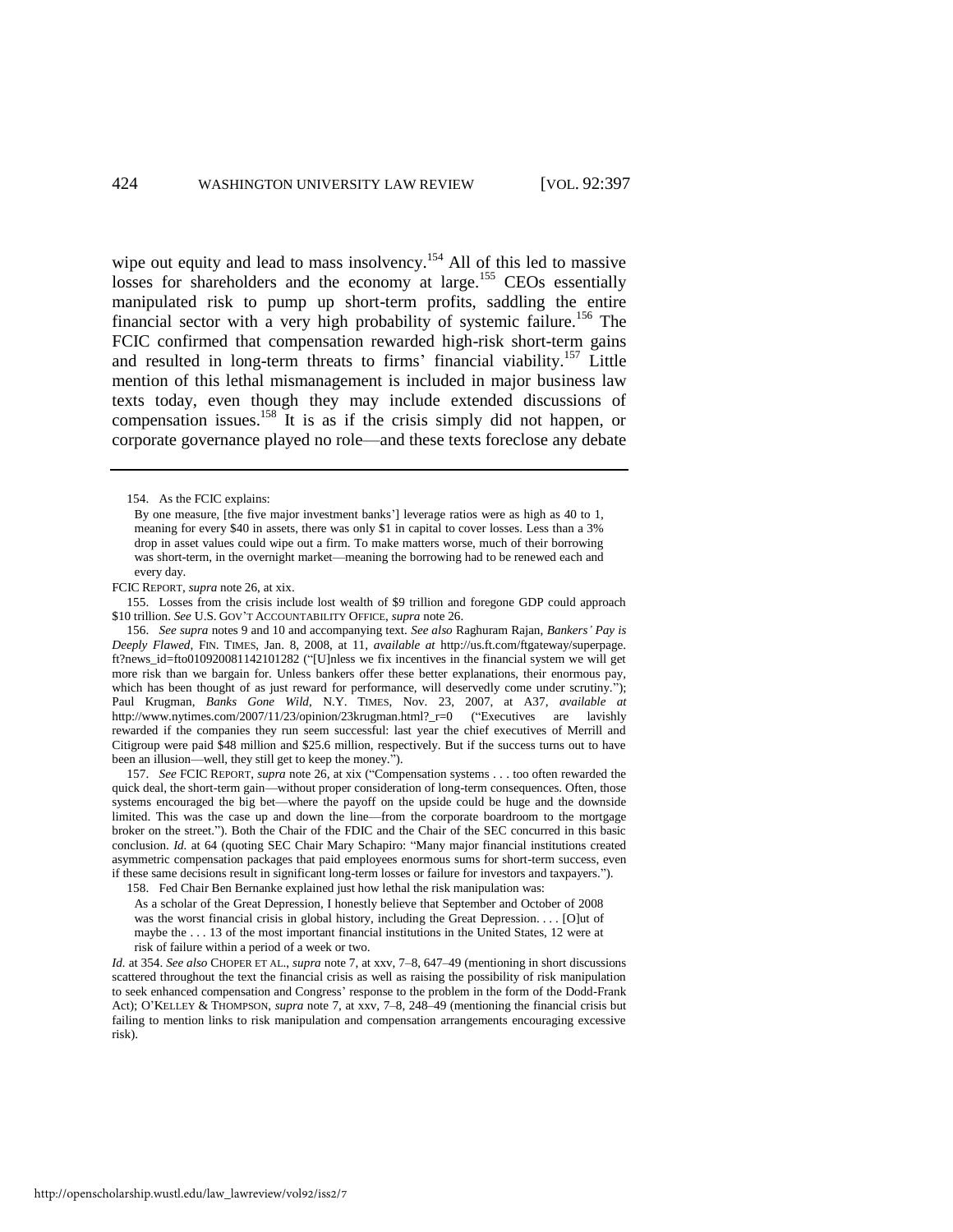on this point.<sup>159</sup> The problem of excessive executive compensation and incentives to manipulate risk continues to plague public firms, yet the subject is ignored in business law texts and classrooms.

<span id="page-29-0"></span>To address the problem of excessive compensation, Congress included a provision within the Dodd-Frank Act that gave shareholders a "say on pay."<sup>160</sup> More precisely, the Act mandated that shareholders have an advisory vote on executive pay.<sup>161</sup> This precatory vote, however, has not been an effective mechanism for controlling CEO pay.<sup>162</sup> In the past two years since say on pay took effect, CEO pay has soared—in some cases exceeding \$1 billion in a single year.<sup>163</sup> Executive compensation now stands at a level that exceeds pre-crisis highs.<sup>164</sup> The core problem is that say on pay lacks teeth—a no vote is next to meaningless. And when shareholders do approve high payouts it serves to encourage excessive pay.<sup>165</sup>

Progressive corporate law scholars have argued that the "say on pay" rules should have been an occasion for state courts to reinvigorate state fiduciary duty standards as a mechanism for imposing more effective corporate governance.<sup>166</sup> The prospects for this kind of change in any meaningful sense are dim at best.<sup>167</sup> Instead, this modest reform seems to have backfired as managers use shareholder votes to justify larger pay

<sup>159.</sup> *See, e.g.*, EISENBERG & COX, *supra* note [7,](#page-2-1) at 730–56 (discussing compensation but not financial crisis); CHOPER ET AL., *supra* not[e 7,](#page-2-1) at 131–54 (same).

<sup>160.</sup> *See* Dodd-Frank Act, Pub. L. No. 111-203 § 951, 124 Stat. 1376, 1899–1900 (2010) (codified at 15 U.S.C. § 78n-1 (2012)).

<sup>161.</sup> This was only the most recent federal effort to reign in corporate excesses. LOUIS LOSS, JOEL SELIGMAN ET AL., FUNDAMENTALS OF SECURITIES REGULATION 55–57 (6th ed. 2011) (historical overview of federal efforts to reign-in corporate excesses under the federal securities laws.).

<sup>162.</sup> Jesse Eisinger, *Ixnay on 'Say on Pay'*, PROPUBLICA (June 26, 2013, 12:00 PM), *archived at*  [http://perma.cc/JXR2-9T2B.](http://perma.cc/JXR2-9T2B) 

<sup>163.</sup> *See supra* notes [4](#page-1-1) and [11](#page-3-3) and accompanying text. The high end of CEO pay soared to unprecedented levels recently, as ten CEOs made over \$100 million, and two made over \$1 billion. Dina ElBoghdady, *Two CEOs Break a Billion-Dollar Record*, WASH. POST, Nov. 8, 2013, *archived at* [http://perma.cc/4J94-29AF.](http://perma.cc/4J94-29AF) 

<sup>164.</sup> Eisinger, *supra* not[e 162.](#page-29-0) 

<sup>165.</sup> *See* John Carney, *Why 'Say on Pay' Failed and Why That's a Good Thing*, CNBC (July 3, 2013, 6:00 AM), *archived at* [http://perma.cc/PNU6-3F3D.](http://perma.cc/PNU6-3F3D) 

<sup>166.</sup> *See, e.g.*, Lisa M. Fairfax, *Sue on Pay: Say on Pay's Impact on Directors' Fiduciary Duties*, 55 ARIZ. L. REV. 1, 25 (2013).

<sup>167.</sup> The most significant corporate law jurisdiction, Delaware, continues to insist that senior managers of public firms hold immunity for misconduct short of intentional wrongdoing. It also seeks more risk in public firms while being incapable of comprehending that too much risk can pose lethal dangers to firms and the economy as a whole. *See In re* Citigroup Inc. S'holder Derivative Litig., 964 A.2d 106, 114 n. 6 (Del. Ch. 2009) ("[T]he threat of personal liability may discourage beneficial risk taking.").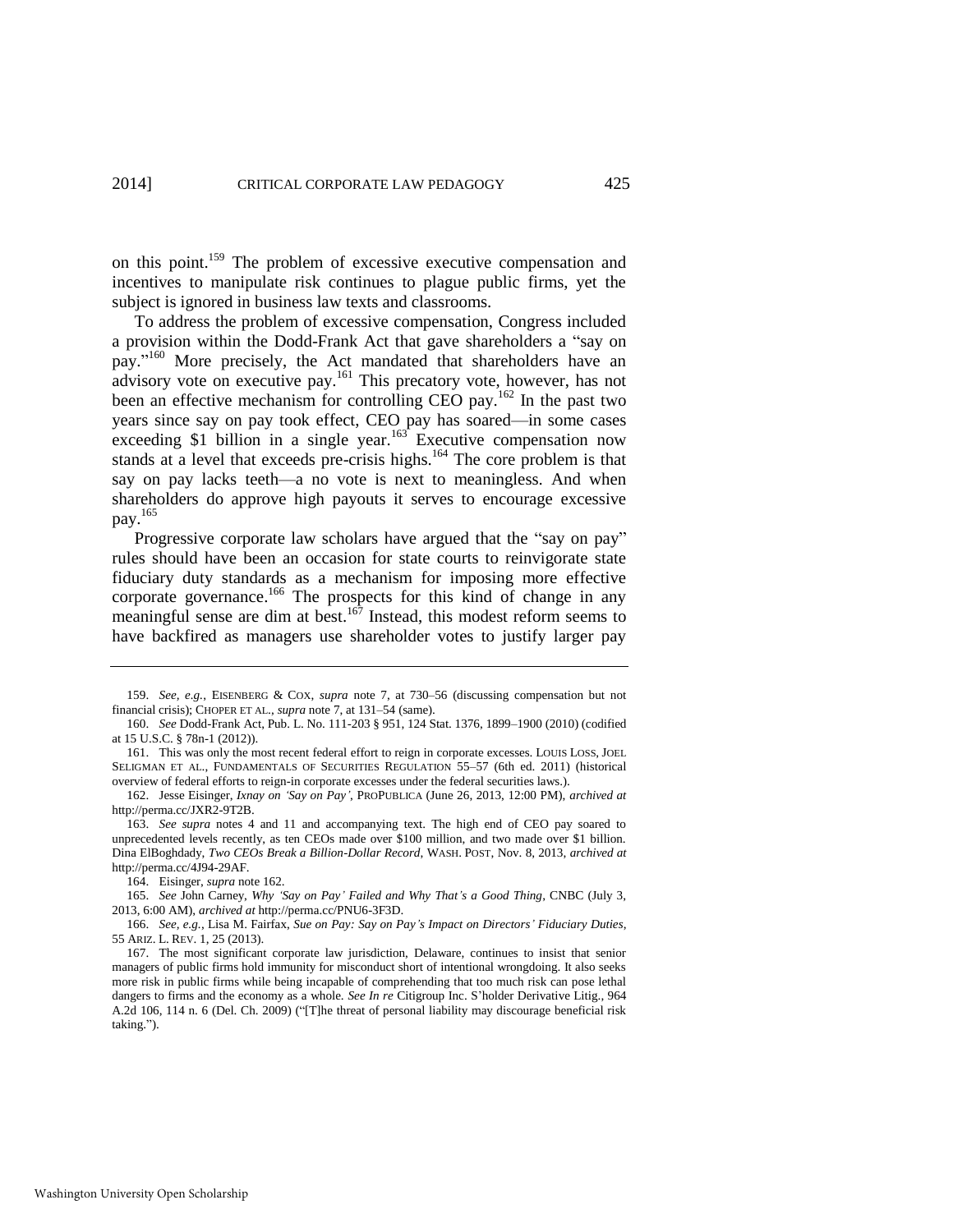packages.<sup>168</sup> In sum, the say on pay effort to control perverse compensation incentives is a bust.<sup>169</sup>

Another Dodd-Frank Act failure is the effort by Congress to reform proxy access so that shareholders could access management's proxy solicitation to nominate directors and run candidates against management's own selections.<sup>170</sup> The SEC attempted to implement the power Congress expressly gave it to allow shareholders expanded proxy access.<sup>171</sup> In *Business Roundtable v. SEC*,<sup>172</sup> the D.C. Circuit Court held that the SEC's effort to implement this part of Dodd-Frank was not valid because the SEC failed to perform an adequate cost-benefit analysis, and its rule was therefore arbitrary and capricious.<sup>173</sup> Consequently, in the public firm today, management still selects management, meaning that shareholder supervision is not possible and compensation soars ever higher.<sup>174</sup>

Despite broad consensus that perverse compensation incentives drove the financial crisis and the resulting Dodd-Frank legislation, corporate law textbooks largely ignore the links between compensation and the crisis.<sup>175</sup> For example, the *Klein* text declines a perfect platform to take up the issue of skewed corporate executive compensation when it examines *Disney.*<sup>176</sup> In that case, Disney shareholders sued the Disney board of directors for entering into an astonishing contract with former Disney President Michael Ovitz that turned out to pay Ovitz more money when he was terminated from the company without fault than it would have paid out

175. *See supra* note[s 9,](#page-3-1) [10,](#page-3-2) [152,](#page-27-0) [156 a](#page-28-0)n[d 157.](#page-28-1)

176. *In re* Walt Disney Co. Derivative Litig., 907 A.2d 693 (Del. Ch. 2005), *aff'd sub nom.*, Brehm v. Eisner, 906 A.2d 27 (Del. 2006).

<sup>168.</sup> *See* Minor Myers, *The Perils of Shareholder Voting on Executive Compensation*, 36 DEL. J. CORP. L. 417, 461 (2011) ("Shareholder approval has the potential to insulate directors from criticism for compensation decisions, which may perversely lead directors at some firms to offer pay packages that are higher and less sensitive to performance than the current baseline.").

<sup>169.</sup> *See* Eisinger, *supra* not[e 162.](#page-29-0) 

<sup>170.</sup> Dodd-Frank Act, Pub. L. No. 111-203 § 971 (codified as amended at 15 U.S.C. § 78n) (2012) (authorizing the SEC to adopt a proxy access rule).

<sup>171.</sup> Facilitating Shareholder Director Nominations, 75 Fed. Reg. 56,668, 56,753–76 (Sept. 16, 2010) (codified at 17 C.F.R. pt. 240.14a-11).

<sup>172. 647</sup> F.3d 1144 (D.C. Cir. 2011).

<sup>173.</sup> *Id.* at 1148 ("We agree with the petitioners and hold the Commission acted arbitrarily and capriciously for having failed once again . . . adequately to assess the economic effects of a new rule.").

<sup>174.</sup> *See supra* notes [17](#page-4-0)[–19.](#page-5-0) *See also* 17 C.F.R. 240.14a-8(i)(8) (2013) (allowing management to exclude shareholder proposals from management's proxy solicitation materials if the shareholder proposal relates to a director election). Thomas Piketty argues the ability of CEOs to set their own compensation (or have other CEOs set CEO pay) has caused an explosion in manager salaries leading to soaring inequality. PIKETTY, *supra* not[e 5,](#page-2-0) at 331–32.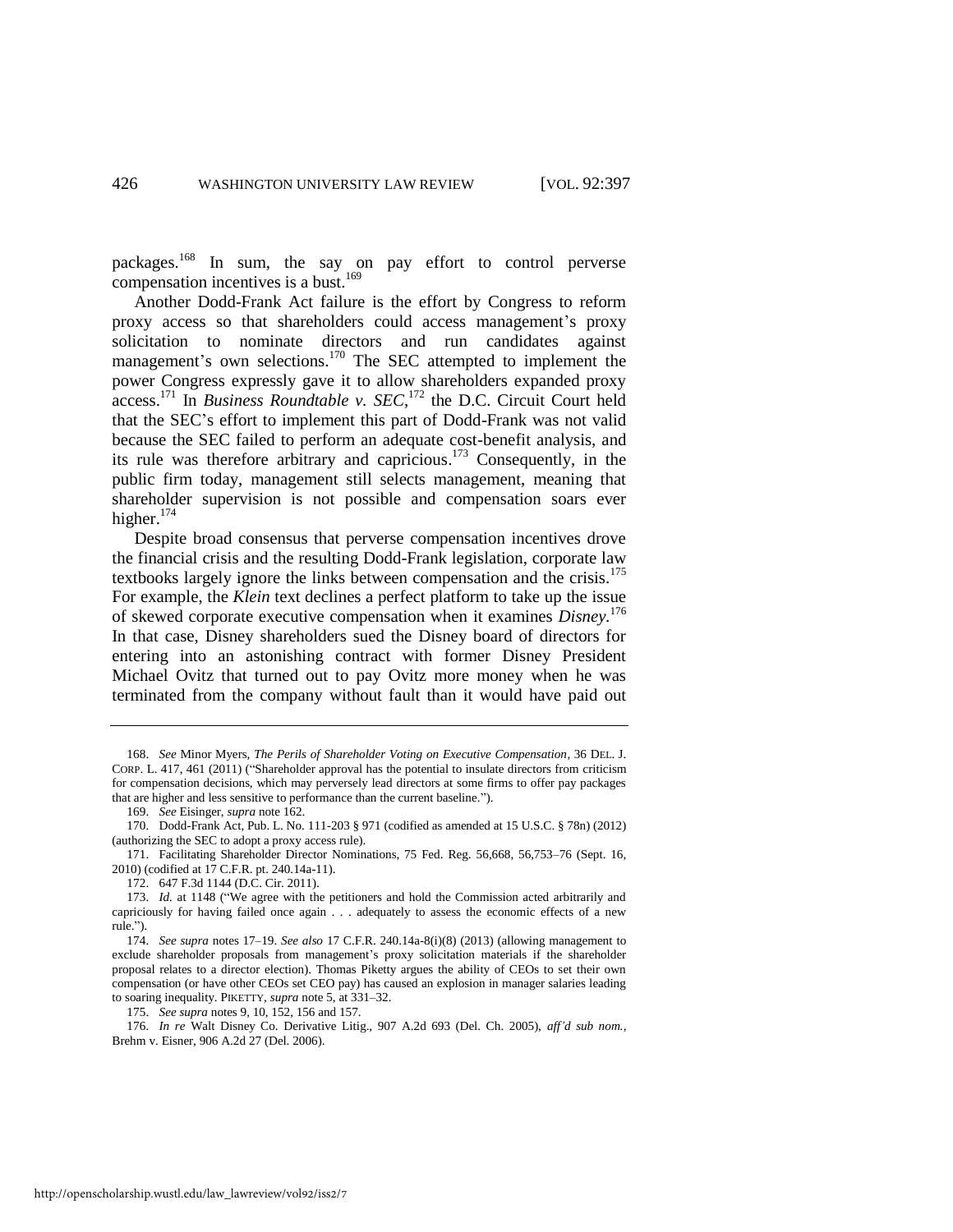had he performed the life of his contract.<sup>177</sup> Ovitz took home close to \$130 million for his fourteen months of service to Disney—roundly considered a failed tenure.<sup>178</sup> Noted commentators concluded that, in the end, the *Disney* litigation resulted in yet another judicial power transfer to CEOs to enter into dubious compensation arrangements with other officers.<sup>179</sup>

When presented with the opportunity to critically examine executive compensation and the perverse incentives that motivate executives to take excessive and reckless risks based on astonishing pay packages, the *Klein* text eschews the opportunity.<sup>180</sup> Rather, the text reads as if astonishing executive compensation is natural, even appropriate, and board members are rightly protected from shareholder inquiry if an excessive pay package is approved by a compensation committee and compensation expert.<sup>18</sup> The message is that corporate executives deserve the hundreds of millions of dollars of compensation, even if their tenure is deemed a failure.

<span id="page-31-0"></span>While *Klein* fails to critically examine enormous executivecompensation payouts and the attendant consequences, it does take note of the Dodd-Frank Act's "say on pay" provisions to alert students to the fact that shareholders now have the right to take a periodic "non-binding" advisory vote on executive pay.<sup>182</sup> In noting that Dodd-Frank tries to address not only "Wall Street Banks" but also corporate compensation generally in the United States, *Klein* matter-of-factly reports that "[t]he results of the [say on pay] vote are not binding on the board of directors. Indeed, the Act makes clear that the vote shall not be deemed either to effect or affect the fiduciary duties of directors."<sup>183</sup>

As the *Klein* text is perhaps the most widely adopted Business Associations textbook in the United States, thousands of law students annually are given no critical analysis of executive compensation as currently practiced in corporate America, nor are they encouraged to think

180. KLEIN ET AL., *supra* not[e 7,](#page-2-1) at 374–90.

181. *Id.* at 389.

182. *Id.* at 390 (discussing Dodd-Frank pay reforms without any context regarding the financial crisis). This appears to be the only discussion of the financial crisis and the Dodd-Frank Act in *Klein*. *Id.* at 909.

183. *Id.* at 390.

<sup>177.</sup> *Disney*, 907 A.2d at 704.

<sup>178.</sup> *Brehm*, 906 A.2d at 35.

<sup>179.</sup> *See, e.g.*, Marc I. Steinberg & Matthew D. Bivona, *Disney Goes Goofy: Agency, Delegation, and Corporate Governance,* 60 HASTINGS L.J. 201, 230 (2008) ("The *Disney* case recognized Eisner's unilateral actual authority to terminate without cause the company's president, causing the issuance of a \$130 million severance payment. This event took place with no board of director discussion or approval."). The judicial grant of arguably unreasonable levels of power to CEOs is embodied in the court's holding that the board of Disney acted in good faith and with no duty of care breach when they hired and fired Michael Ovitz.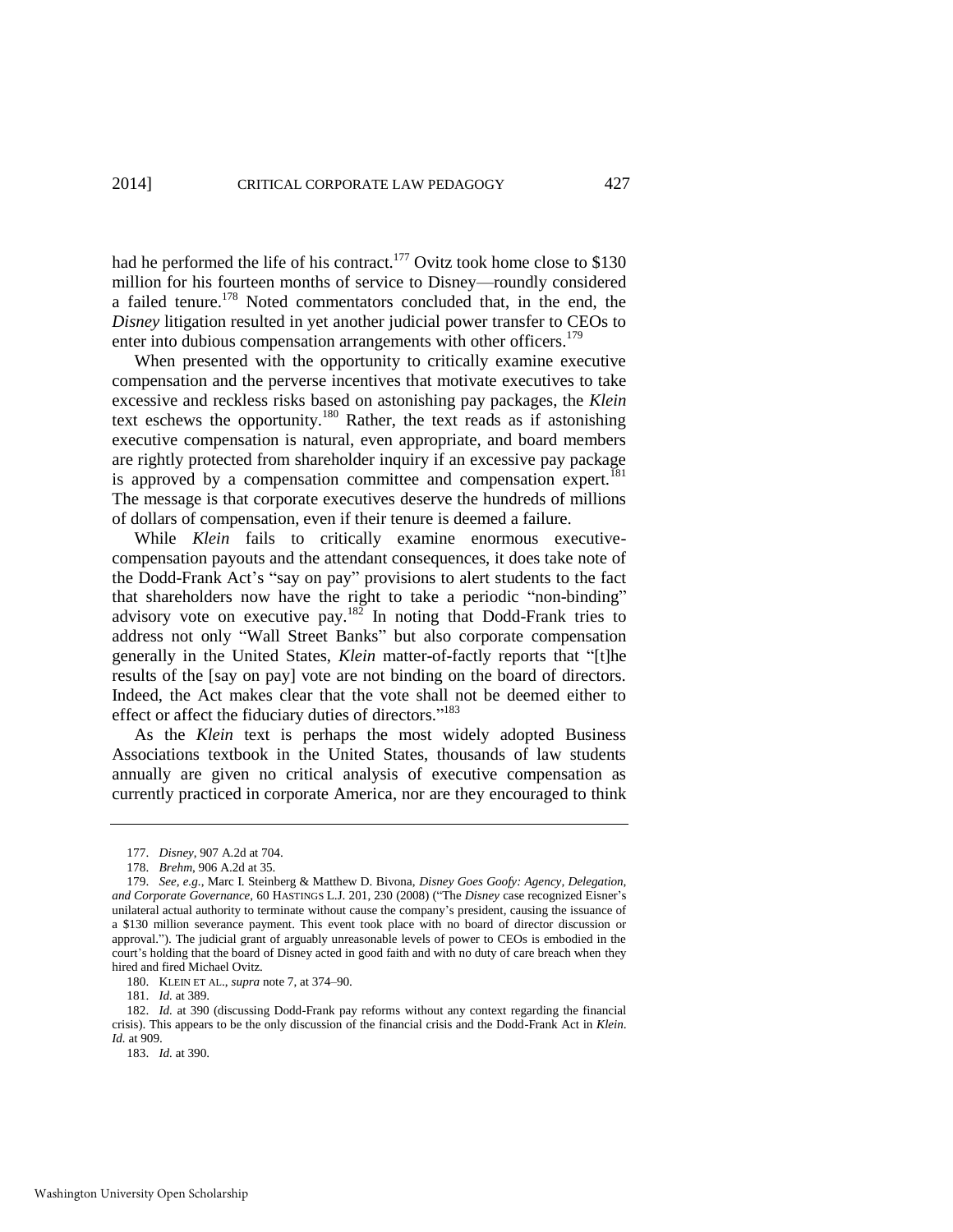about the possibility that executive compensation paradigms may have helped to precipitate the financial crisis.<sup>184</sup> One of the most controversial issues in corporate law today, excessive executive compensation and its manifest costs, is nearly invisible in one of the most widely adopted business law texts on the market.<sup>185</sup> Not only is the subject left unaddressed, but if a business law professor that uses the *Klein* text intends to examine executive compensation and the perverse incentives that motivate so many business leaders today, that professor is forced to supplement the text and bring in a significant amount of outside reading. This can alienate students, already burdened with significant amounts of work, and cause discordance for a professor who assigns materials some students may deem inappropriate because it is "not in the book."

No other mainstream business law textbook adequately considers the issue of excessive executive compensation insofar as the financial crisis and CEO power is concerned. There is a mention of excessive executive compensation in the *Epstein* text, but no serious critical consideration of it or link to the financial crisis.<sup>186</sup> No substantial discussion at all of links between excessive risk-taking incentives in executive compensation and the financial crisis appears in the *Choper* text,<sup>187</sup> the *Eisenberg* text<sup>188</sup> or

185. *See supra* not[e 182.](#page-31-0) 

<sup>184.</sup> Inclusion of this topic in the text (or any topic discussed herein) obviously does not mean that the authors of the text endorse any particular position or that these professors teach any particular position. Instead, it only means that students may engage in thoughtful discussion on the topic if a given professor deems the topic worth the time given what else must be covered. *See* Joan MacLeod Heminway, *Teaching Business Associations Law in the Evolving New Market Economy,* 8 J. BUS. & TECH. L. 175, 190 (2013) (articulating four primary goals for the basic business organizations course: "(1) efficiently use available resources, (2) build from individual strengths, (3) meet institutional curricular and degree requirements, and (4) educate our students for the short-term and long-term demands of a business law or other practice in a rapidly changing legal employment and education setting"). With respect to the issue of the excessive compensation and the financial crisis, lawmakers, influential commentators and a consensus of economists concluded that excessive compensation was "partly responsible for the financial crisis." John Cassidy, *Wall Street Pay: Where's the Reform?*, NEW YORKER, July 23, 2010, *archived at* [http://perma.cc/N2JN-F9R4.](http://perma.cc/N2JN-F9R4) Thus, future business leaders should at least hold the possibility of an unencumbered discussion of the issue.

<sup>186.</sup> EPSTEIN ET AL., *supra* not[e 7,](#page-2-1) at 261–70, 311–12, 315–18 (discussing the financial crisis but failing to link executive compensation to excessive risk and risk manipulation). *See also id.* at 658 (discussing how the business judgment rule operates to protect subprime mortgage investments in Delaware).

<sup>187.</sup> The *Choper* text includes a credible discussion on the power of CEOs and executive compensation. CHOPER ET AL., *supra* not[e 7,](#page-2-1) at 5–17, 131–35, 142–44, 533–38. *Choper* also footnotes a reference to potential director liability for investment in subprime mortgages, but with no discussion of the role of such lax oversight in the financial crisis of 2008. *Id.* at 98 n.44, 139 n.101. As previously demonstrated, while the *Choper* text does in fact mention excessive risk taking and perverse compensation incentives during the financial crisis, no student would have any clue that numerous experts and legal inquiries target these factors as a key driver of the crisis. *Id.* at xxv, 7–8, 647–49 (mentioning in short discussions scattered throughout the text the financial crisis as well as raising the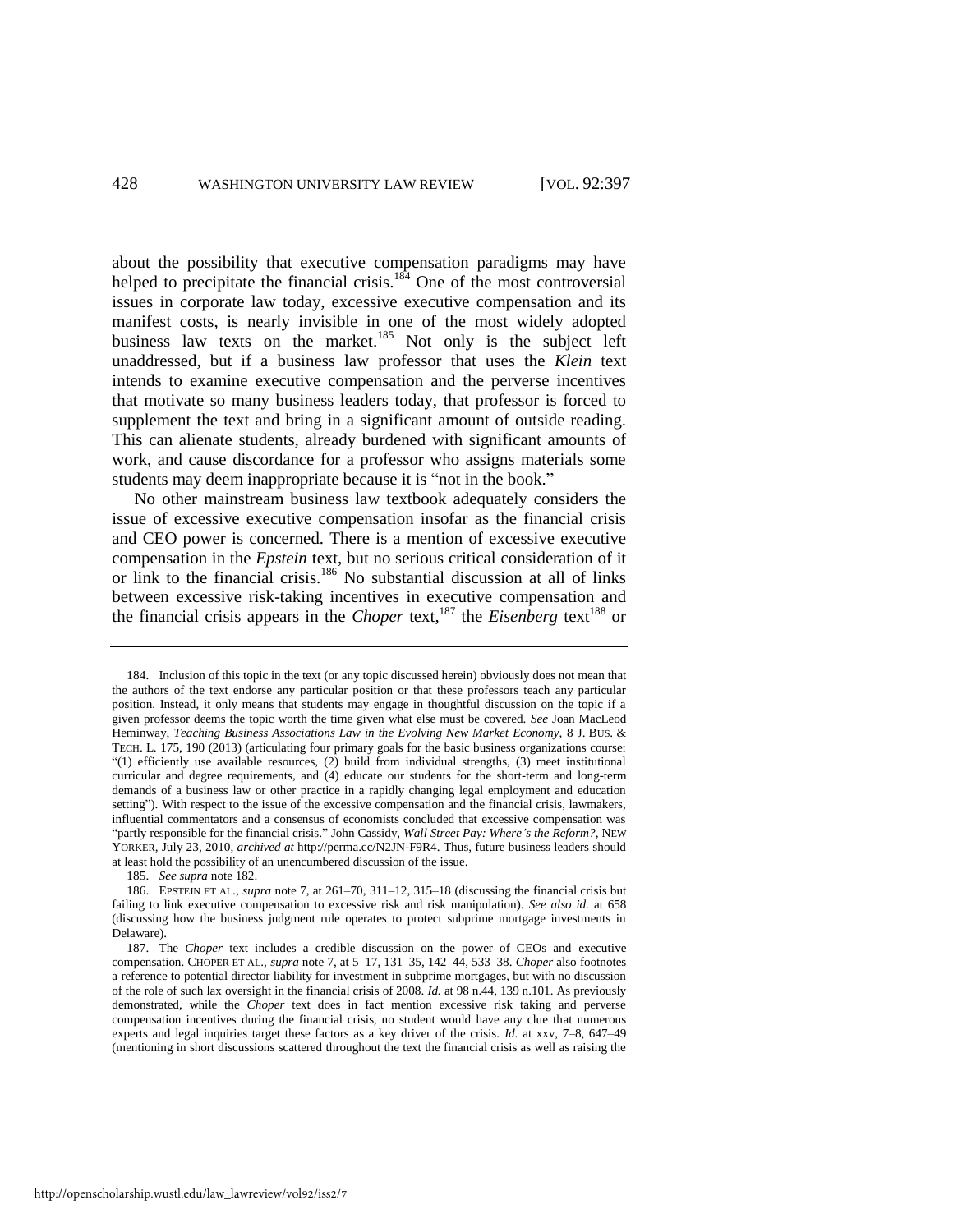the *O'Kelley* text.<sup>189</sup> Leading corporate law professors who draft the most adopted business law textbooks in the country provide no assessment of the verdict of the FCIC, Nobel laureates, or a wide array of other economists that corporate law allows CEOs to pillage their firms to attain massive compensation payments.

Excessive CEO compensation has now figured prominently in a series of corporate fiascos this century. First, in 2001–2002, a battery of public firms collapsed amid accounting frauds rooted in efforts by senior managers to increase their options-based compensation.<sup>190</sup> Second, in 2006, options back-dating emerged as another way for CEOs to take for themselves millions of dollars from shareholders.<sup>191</sup> Third, during the subprime debacle, senior executives received huge incentive-based compensation payments for manipulating risk, even though these risks ultimately sank the entire financial sector and led to the Great Financial Crisis of  $2007-2009$ <sup>192</sup>. The costs of this misconduct are measured in the trillions.<sup>193</sup>

Yet, perhaps the greatest cost of CEO dominance is not the occasional massive macroeconomic disruption implicit in financial crises. Instead, CEO primacy inflicts a daily toll on the economy in the form of compromised financial performance.<sup>194</sup> CEOs simply hold too much

possibility of risk manipulation to seek enhanced compensation and Congress' response to the problem in the form of the Dodd-Frank Act).

<sup>188.</sup> *See* EISENBERG & COX, *supra* not[e 7,](#page-2-1) at 1465, 1475.

<sup>189.</sup> *See* O'KELLEY & THOMPSON, *supra* not[e 7,](#page-2-1) at 325–326, 379–395. The *O'Kelley* text includes a limited discussion of the financial crisis of 2008, but no mention of perverse compensation incentives or risk manipulation for higher compensation*. Id.* at 7–8.

<sup>190.</sup> *See generally* andré douglas pond cummings, *"Ain't No Glory in Pain": How the 1994 Republican Revolution and the Private Securities Litigation Reform Act Contributed to the Collapse of the United States Capital Markets*, 83 NEB. L. REV. 979 (2005) (describing the accounting frauds at Enron, WorldCom, and many others resulting from corporate executives attempting to maintain high stock value to enhance executive compensation payouts).

<sup>191.</sup> *See* M.P. Narayanan et al., *The Economic Impact of Backdating of Executive Stock Options*, 105 MICH. L. REV. 1597, 1641 (2007) ("[O]ur evidence suggests that managerial theft is not a zerosum game, but involves huge dead-weight losses for the shareholders.").

<sup>192.</sup> *See* Philip Coggan, *The Bonus Racket*, THE ECONOMIST, Jan. 31, 2009, at 79 ("In effect, executives and employees were given a call option on the markets by the banking system. They took most of the profits when the market was booming and shareholders bore the bulk of the losses during the bust."). In the three years prior to the crisis, Bear Stearns paid \$11.3 billion in compensation and benefits while the shareholders were wiped out in bankruptcy; Lehman Brothers paid \$21.6 billion and went bankrupt; finally, Merrill Lynch paid compensation and benefits of \$45 billion while its shareholders got \$9.6 billion in Bank of America stock. *Id.*

<sup>193.</sup> *See supra* not[e 26.](#page-6-0) 

<sup>194.</sup> *See* Paul Gompers et al., *Corporate Governance and Equity Prices*, 118 Q. J. ECON. 107, 145 (2003) (finding that potential gains from improvements in corporate governance "would be enormous").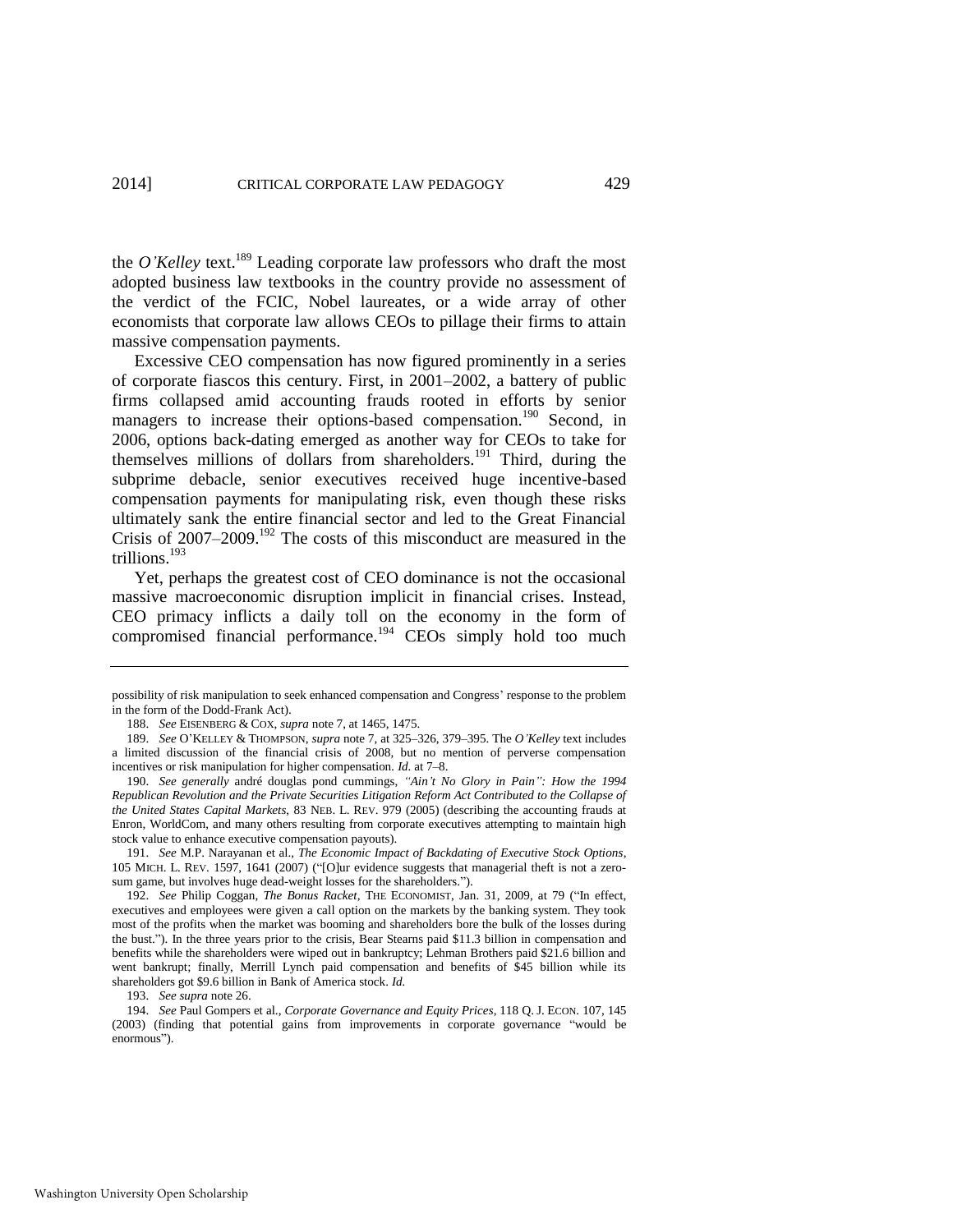power.<sup>195</sup> For example, the simple expedient of splitting the CEO position from the Chair of the Board results in dramatic performance gains at the worst performing companies.<sup>196</sup> And there are other fundamental corporate governance matters that should be addressed and assessed in Business Associations casebooks. An independent risk-management committee is associated with superior financial performance, particularly in financial firms.<sup>197</sup> Diverse boardrooms have also been linked to valuation gains.<sup>198</sup> Shareholders value the ability to exercise votes in a meaningful way in the context of shareholder access to management's proxy for director elections.<sup>199</sup>

The political power of CEOs is the linchpin of CEO primacy. Economists have modeled how CEOs are able to wield political power to entrench and enrich themselves at shareholder expense. These models are consistent with extant empirical evidence.<sup>200</sup> This observation draws further support from the devolution of law and regulation in favor of managers that coincides with their runaway compensation, as discussed above. For example, in Delaware and most other jurisdictions, the law now provides for the elimination of liability for breach of the directors' duty of care.<sup>201</sup> This makes it less likely that boards will supervise CEOs.

<sup>195.</sup> Steven A. Ramirez, *Lessons From the Subprime Debacle: Stress Testing CEO Autonomy*, 54 ST. LOUIS U. L.J. 1, 52 (2009).

<sup>196.</sup> Vo, *supra* note [8,](#page-2-2) at 126–29. *See also* Ryan Krause & Matthew Semadeni, *Apprentice, Departure, and Demotion: An Examination of the Three Types of CEO-Board Chair Separation*, 56 ACAD. MGMT. J. 805, 805 (2013) ("In a study of Standard & Poor's (S&P) 1500 and *Fortune* 1000 firms, we find that separation of the two leadership roles positively impacts future firm performance when current performance is poor, but negatively impacts future firm performance when current performance is high. We find that this effect is most dramatic for demotion separations.").

<sup>197.</sup> *E.g.*, Ryan J. Baxter et al., *Enterprise Risk Management Program Quality: Determinants, Value Relevance, and the Financial Crisis*, 30 CONTEMP. ACCT. RES. 1264 (2013) (finding that superior Enterprise Risk Management (ERM) is associated with superior accounting performance and firm value); Robert E. Hoyt & Andre P. Liebenberg, *The Value of Enterprise Risk Management*, 78 J. RISK & INS. 795 (2011) (finding that insurance firms practicing ERM enjoy a 20 percent valuation premium.).

<sup>198.</sup> *See supra* note[s 93](#page-17-0)[–99 a](#page-18-1)nd accompanying text. *See also* Torchia et al., *supra* not[e 96 \(](#page-18-2)finding that firms with a critical mass of women on the board are more innovative).

<sup>199.</sup> *See* Becker et al., *supra* not[e 21 \(](#page-5-1)finding that sophisticated shareholders value proxy access).

<sup>200.</sup> *See* Lucian A. Bebchuk & Zvika Neeman, *Investor Protection and Interest Group Politics*, 23 REV. FIN. STUD. 1089 (2010) (articulating a model of sub-optimal corporate governance based upon lobbying resources and incentives and concluding that a CEO primacy model is consistent with extant empirical evidence).

<sup>201.</sup> Delaware essentially abolished liability under the duty of care for directors of public firms in 1987, through the passage of Delaware General Corporation Law (DGCL) section 102(b)(7). DEL. CODE ANN. tit. 8,  $\S$  102(b)(7) (2011). The synopsis of the bill indicated that the legislature was animated by the concerns of the insurance industry. *See* Michael Bradley & Cindy A. Schipani, *The Relevance of the Duty of Care Standard in Corporate Governance*, 75 IOWA L. REV. 1, 43 (1989). This is odd given that the market value of such insurance companies rose significantly after the *Smith v.*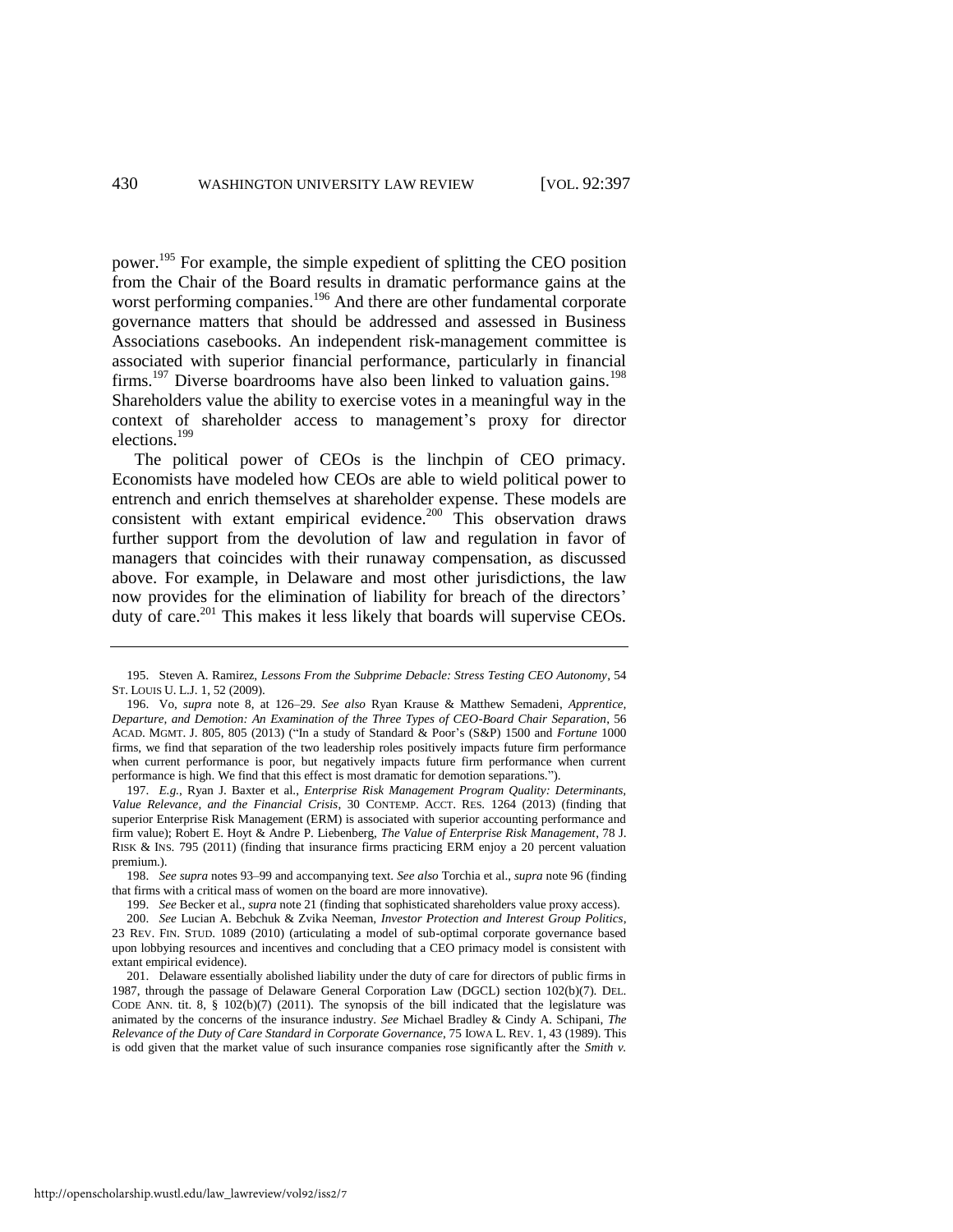Corporate leadership has also escaped liability for securities fraud because plaintiffs are now required to plead a "strong inference" of scienter without the benefit of discovery.<sup>202</sup> And big business leaders consistently exercise political power in a way that deprives shareholders of any real voice in the selection of board directors.<sup>203</sup>

The political power of CEOs reached its zenith in the aftermath of the financial market crisis of 2007–09. Despite proof of massive fraud, no individual corporate leader faced any real criminal accountability for the misconduct underlying the crisis.<sup>204</sup> In particular, no senior executive of any Wall Street bank faced indictment for the wrongdoing that precipitated the crisis.<sup>205</sup> The Department of Justice has failed to accurately justify this apparent immunity.<sup>206</sup> A lack of accountability for the most powerful does violence to the rule of law and encourages lawlessness throughout our society.<sup>207</sup> While there may be some colorable basis for declining to pursue criminal charges against banks backed by the full faith and credit of

203. The Business Roundtable and the United States Chamber of Commerce—lobbying organizations that operate to further the interests of CEOs—recently stymied the SEC's efforts to give shareholders access to management's proxy for the purpose of participating in the director-selection process insofar as proxy voting is concerned. *See* Bus. Roundtable v. SEC, 647 F.3d 1144, 1146–47 (D.C. Cir. 2011).

204. *See* Steven A. Ramirez, *The Virtues of Private Securities Litigation: An Historic and Macroeconomic Perspective*, 45 LOY. U. CHI. L.J. 669 (2014) (reviewing evidence of massive securities fraud).

205. *Id.* at 723 n.362 ("In early 2013, Frontline investigated 'why Wall Street's leaders have escaped prosecution for any fraud related to the sale of bad mortgages.' . . . Among its findings was an apparent lack of criminal Grand Jury investigations . . . .") (citing *Frontline: The Untouchables* (PBS television broadcast Jan. 22, 2013), *archived at* [http://perma.cc/MQ4-6GT6\)](http://perma.cc/MQ4-6GT6).

206. *Id.* (citing U.S. DEP'T. OF JUST., AUDIT OF THE DEPARTMENT OF JUSTICE'S EFFORTS TO ADDRESS MORTGAGE FRAUD, OFFICE OF THE INSPECTOR GENERAL AUDIT DIV., AUDIT REPORT 14– 12, at 29 (Mar. 2014), *available at* [http://www.justice.gov/oig/reports/2014/a1412.pdf.\)](http://www.justice.gov/oig/reports/2014/a1412.pdf) ("The Inspector General of the Department of Justice also found that the Department mislead [sic] the public with regard to its prosecutorial efforts against financial and mortgage fraud. . . . Thus, the criminal response to the frauds underlying the Great Financial Crisis of 2008–2009 has been weaker than reported.").

207. *See* Mary Kreiner Ramirez, *Criminal Affirmance: Going Beyond the Deterrence Paradigm to Examine the Social Meaning of Declining Prosecution of Elite Crime*, 45 CONN. L. REV. 865, 871 (2013).

*Van Gorkom* decision. *Id.* at 74. It appears insurance companies were able to use the decision to enhance their premium revenues with little real additional risk. *Id.* 

<sup>202.</sup> Steven A. Ramirez, *Arbitration and Reform in Private Securities Litigation: Dealing with the Meritorious as Well as the Frivolous*, 40 WM. & MARY L. REV. 1055, 1076, 1084 (1999) ("The . . .'reforms' of private securities litigation are a betrayal of . . . the federal securities laws and expose our financial system to risks that are not fully appreciated. A more reactionary cycle could hardly have been imagined by the promulgators of the federal securities laws in the early 1930s."). Most major texts at least mention the Private Securities Litigation Reform Act in passing while failing to link the Act to the massive securities fraud underlying the subprime debacle. *See, e.g.*, EISENBERG & COX, *supra* not[e 7,](#page-2-1) at 863–66; O'KELLEY & THOMPSON, *supra* note [7,](#page-2-1) at 1030–59; CHOPER ET AL, *supra* note [7,](#page-2-1) at 407–13.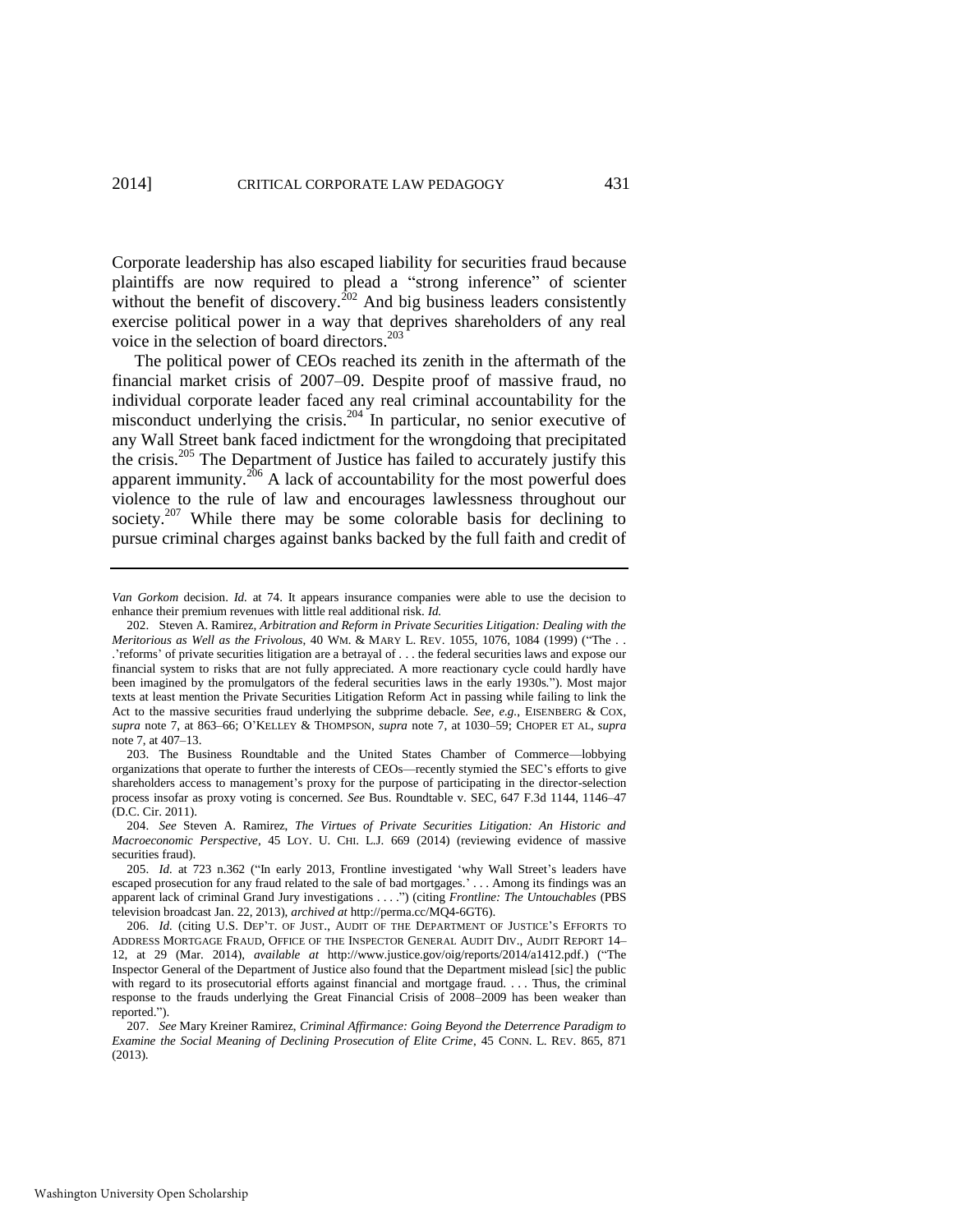the U.S. government,<sup>208</sup> there is no basis for individual immunity for top financial executives. Moreover, this immunity from prosecution and the recklessness that presaged the market crisis are not mentioned in any of the leading corporations' textbooks to date.<sup>209</sup>

The irrational deviations from traditional norms described in the preceding paragraphs speak volumes about the power of  $CEOs$ <sup>210</sup> But. little to nothing is mentioned in leading business law texts that would challenge the new primacy of the CEO.

#### V. CORPORATIZATION OF PRISONS AND SCHOOLS

Also absent in any Business Associations textbook is discussion of the disquieting trend whereby traditional governmental functions are turned over to profit-seeking firms.<sup>211</sup> For example, one increasingly popular

210. CEO power thus explains soaring compensation. Prominent economists cannot find any performance-related basis for CEO pay. PIKETTY, *supra* not[e 5,](#page-2-0) at 334 ("The most convincing proof of the failure of corporate governance . . . is that when we collect data about individual firms . . . it very difficult to explain the observed variations [in pay] in terms of firm performance."). *See also* Piketty et al., *supra* note [44,](#page-10-0) at 232 (finding that soaring CEO pay resulted from CEO power to set pay independently from performance and incentives to exploit lower marginal tax rates).

*Id.* at 123.

<sup>208.</sup> *See* Gregory M. Gilchrist, *The Special Problem of Banks and Crime*, 85 U. COLO. L. REV. 1 (2014) (arguing that externalities to prosecutions justify declination of prosecutions of banks).

<sup>209.</sup> While the issues of CEO power and accountability squarely implicate basic corporate governance principles, criminal exposure for acts surrounding the financial crisis is arguably less central to corporate law. Nevertheless, as an indicator of the political power of CEOs, and the impact of that political power on the fabric of basic corporate law, criminal immunity for top executives must warrant discussion to some extent. The most likely placement for this discussion is either in sections discussing executive compensation or the effort to reduce agency costs within the corporation through fiduciary duties. *See, e.g.*, EISENBERG & COX, *supra* not[e 7,](#page-2-1) at 299–314; CHOPER ET AL., *supra* not[e 7,](#page-2-1)  at 32–35. Unfortunately, reading these sections of the texts, one would not even know the crisis of 2007–2009 ever occurred. *See also* O'KELLEY & THOMPSON, *supra* not[e 7,](#page-2-1) at 1169–75; KLEIN ET AL., *supra* not[e 7,](#page-2-1) at 895–928; EPSTEIN ET AL., *supra* note [7,](#page-2-1) at 635–39. The *Epstein* text was published in 2010, before it became clear that zero criminal prosecutions against personnel at the largest firms would occur.

<sup>211.</sup> Scholars increasingly contest the move of traditionally government functions to the corporate space. They argue that corporations do not operate with respect for individual rights but do operate without the checks and balances applicable to government actions. *E.g.*, powell & Menendian, *supra* note [8,](#page-2-2) at 121–24. They are not subject to anti-discrimination laws to the same extent as government actors due to the State Action doctrine. *See id.* at 121–22. Corporations represent highly concentrated power, not diffused power like that associated with democracy. As Professors powell and Menendian state:

<sup>[</sup>C]orporations make good servants, but bad masters. To paraphrase Rawls, we can have either a corporatist welfare state or democracy, property respecting state. The rapid expansion of corporate prerogative and growth of corporate space is not only a threat to individual liberty and democratic accountability, it is a threat to the broadest public good. The concentration of wealth and influence in corporate form is an increasingly evident structural distortion in our economy and our politics.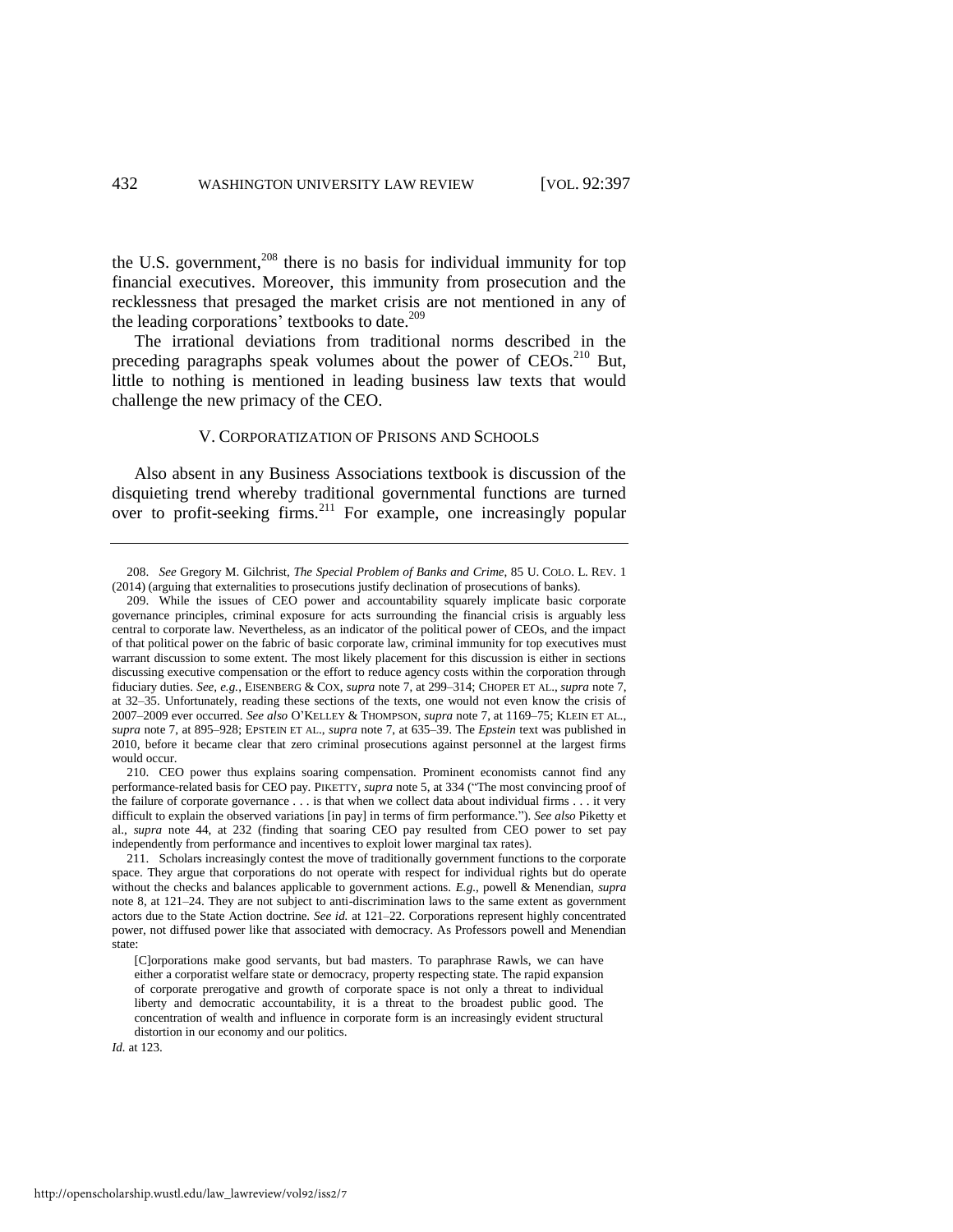<span id="page-37-2"></span>privatization trend involves the transfer of the operation or ownership of correctional facilities from local, state, or federal governments to for-profit corporations.<sup>212</sup> Another significant privatization effort involves for-profit companies that operate or manage primary and secondary public schools.<sup>213</sup> These companies control the lives and futures of vulnerable constituencies—prisoners and students. These vulnerable individuals serve as a source of shareholder wealth.

At its legal optimum, the public firm aggregates capital from passive investors to fund ideas, innovation and entrepreneurial activities.<sup>214</sup> It fuels growth by lowering the cost of capital and eliminating the need for expensive capital intermediation.<sup>215</sup> There are, however, limits to the activities society should wish to capitalize through the economic benefits of the public firm.<sup>216</sup> Some activities do not warrant a lower cost of capital, nor high-powered lobbying and electioneering efforts, as there exists a zone of activities that may be best left to public funding. $217$ 

#### <span id="page-37-1"></span>*A. The Prison Industrial Complex*

<span id="page-37-0"></span>The prison industrial complex in the U.S. illustrates this limit.<sup>218</sup> The inherent problems of privatizing traditionally public functions are

<sup>212.</sup> The privatization of prisons is not a new phenomenon. In 1995, seven percent of the operators of state and federal facilities were private contractors. JAMES J. STEPHAN, U.S. DEP'T OF JUSTICE, CENSUS OF STATE AND FEDERAL CORRECTIONAL FACILITIES, 1995, at 2 (1997). Typically, one company "is responsible for everything that goes on in the prison, from the food that's served and the vocational courses that are taught to the discipline that's meted out to inmates." Penelope Lemov, *Jailhouse Inc.*, GOVERNING MAGAZINE, May 1993, at 44. Lemov described one of the prison companies, Corrections Corporation of America, and the fact that it sold its stock on a major stock exchange. *See id.*

<sup>213.</sup> For-profit companies have also been retained to distribute social services program benefits. *See generally* U.S. GEN. ACCOUNTING OFFICE, SOCIAL SERVICE PRIVATIZATION: EXPANSION POSES CHALLENGES IN ENDURING ACCOUNTABILITY FOR PROGRAM RESULTS (1997) (examining the policy implications of privatization of social services for children).

<sup>214.</sup> *See* RAMIREZ, *supra* not[e 2,](#page-1-2) at 51.

<sup>215.</sup> *Id.* at 49–51.

<sup>216.</sup> In decades past, corporate law textbooks addressed the limitations and restrictions imposed upon corporate activities by states. *E.g.*, WILLIAM L. CARY & MELVIN ARON EISENBERG, CASES AND MATERIALS ON CORPORATIONS 5–12 (5th ed. unabridged 1980). As Justice Brandeis recognized, these restrictions were based upon "apprehension of corporate domination." Louis K. Liggett Co. v. Lee, 288 U.S. 517, 549, 555 (1933) (Brandeis, J., dissenting) (noting that traditionally corporations only existed for a limited number of purposes and their powers were "sparingly conferred and strictly construed").

<sup>217.</sup> This is particularly so in the wake of *Citizens United*. *See supra* Part III. We explain the reasons why certain government functions are best left to the public sector in the subsections that follow.

<sup>218.</sup> *See* Patrice A. Fulcher, Hustle *and* Flow*: Prison Privatization Fueling the Prison Industrial Complex*, 51 WASHBURN L.J. 589, 589 (2012) ("The Prison Industrial Complex . . . is a profiteering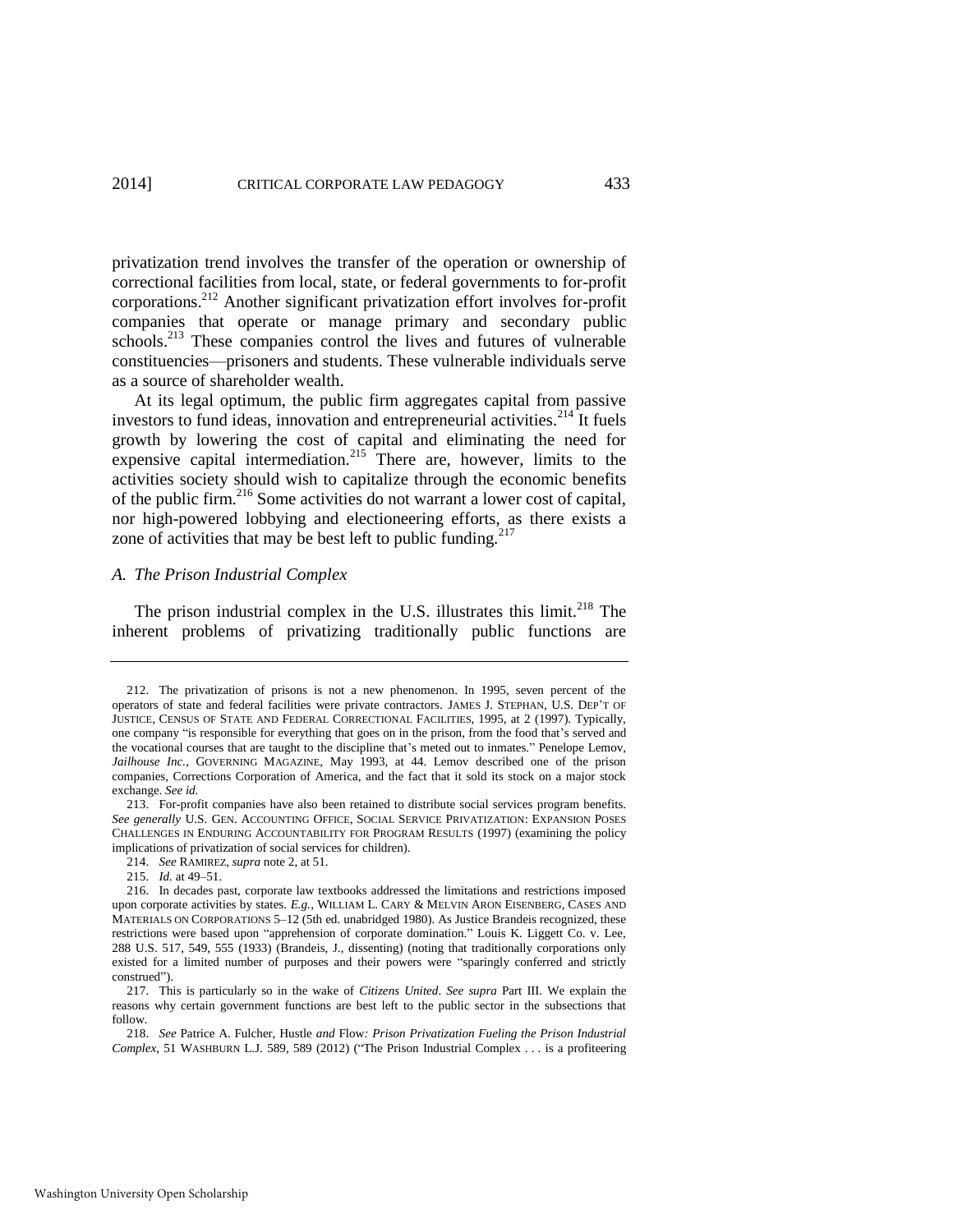<span id="page-38-0"></span>particularly evident in the context of carceral policy.<sup>219</sup> Should passive investors profit from incarcerating fellow citizens? Should society capitalize incarceration through the capital aggregation power of the public firm? Is the use of the public firm to operate prisons acceptable, particularly in light of the enhanced political power of the firm to influence legislation and incarceration policies?

Consider the following facts. The U.S. currently incarcerates more citizens than any nation on earth,<sup>220</sup> outpacing such autocratic regimes as China, Russia and Rwanda.<sup>221</sup> African Americans suffer disproportionately from this excessive incarceration rate, accounting for more than forty percent of the nation's inmates but only thirteen percent of the population.<sup>222</sup> This stunning percentage is exacerbated when you consider that most incarcerated African Americans are males. Nearly one in three African-American males can now expect to face some time in prison.<sup>223</sup> Latino males similarly make up large percentages of the U.S. prison population even though they make up a much smaller percentage of our nation's citizenry.<sup>224</sup> Additionally, the federal government holds approximately 34,000 immigration law violators in detention facilities that

system fueled by the economic interests of private corporations, federal and state correctional institutions, and politicians."). *See also* Eric Schlosser, *The Prison-Industrial Complex*, THE ATLANTIC, Dec. 1998, *available at* [http://www.theatlantic.com/magazine/archive/1998/12/the-prison](http://www.theatlantic.com/magazine/archive/1998/12/the-prison-industrial-complex/304669/)[industrial-complex/304669/](http://www.theatlantic.com/magazine/archive/1998/12/the-prison-industrial-complex/304669/) ("The prison-industrial complex is not only a set of interest groups and institutions. It is also a state of mind. The lure of big money is corrupting the nation's criminal-justice system, replacing notions of public service with a drive for higher profits.").

<sup>219.</sup> andré douglas pond cummings, "*All Eyez On Me": America's War on Drugs and the Prison-Industrial Complex*, 15 J. GENDER RACE & JUST. 417, 419 (2012) ("The 'tough on crime' political posturing and War on Drugs rhetoric have further led to an eruption in prison profiteering, in what has come to be known, per Angela Davis, Cornel West, and Talib Kweli, as the 'prison-industrial complex.'").

<sup>220.</sup> Michael B. Kelley & Christina Sterbenz, *This World Map Shows the Enormity of America's Prison Problem*, BUS. INSIDER (Jan. 24, 2014, 12:58 PM), [http://www.businessinsider.com/world](http://www.businessinsider.com/world-map-of-incarceration-rates-2014-1#ixzz2vyEV26eA)[map-of-incarceration-rates-2014-1#ixzz2vyEV26eA.](http://www.businessinsider.com/world-map-of-incarceration-rates-2014-1#ixzz2vyEV26eA) 

<sup>221.</sup> Fulcher, *supra* not[e 218,](#page-37-0) at 591.

<sup>222.</sup> Michael B. Kelley, *13 Signs That America's Prison System Is out of Control*, BUS. INSIDER (Apr. 12, 2012, 1:40 PM), *archived at* [http://perma.cc/9YAK-JUD8.](http://perma.cc/9YAK-JUD8) 

<sup>223.</sup> Saki Knafo, *1 in 3 Black Males Will Go to Prison in Their Lifetime, Report Warns*, HUFF. POST (Oct. 4, 2013, 3:24 PM), *archived at* [http://perma.cc/TN6-H56J.](http://perma.cc/TN6-H56J)

<sup>224.</sup> THE SENTENCING PROJECT, REPORT OF THE SENTENCING PROJECT TO THE UNITED NATIONS HUMAN RIGHTS COMMITTEE REGARDING RACIAL DISPARITIES IN THE UNITED STATES CRIMINAL JUSTICE SYSTEM 1 (2013), *available at* [http://sentencingproject.org/doc/publications/rd\\_ICCPR%](http://sentencingproject.org/doc/publications/rd_ICCPR%20Race%20and%20Justice%20Shadow%20Report.pdf)  [20Race%20and%20Justice%20Shadow%20Report.pdf](http://sentencingproject.org/doc/publications/rd_ICCPR%20Race%20and%20Justice%20Shadow%20Report.pdf) ("If current trends continue, one of every three black American males born today can expect to go to prison in his lifetime, as can one of every six Latino males—compared to one of every seventeen white males.").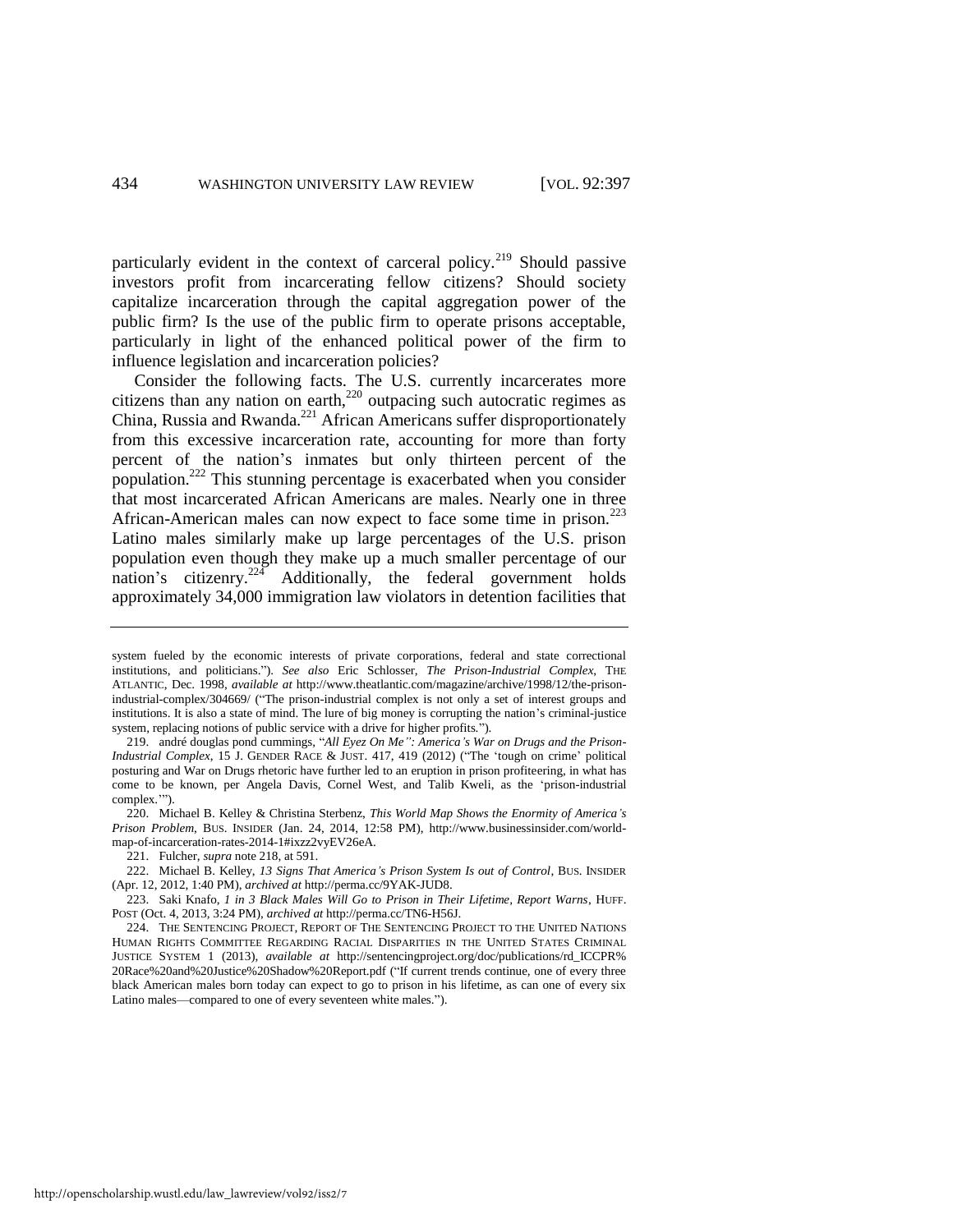are often privately operated.<sup>225</sup> Essentially, mass incarceration operates to create a new caste system of deeply disempowered minorities in the  $U.S.<sup>226</sup>$ 

<span id="page-39-1"></span><span id="page-39-0"></span>Public corporations profit from America's incarceration folly, $227$  and it is natural for these firms to lobby lawmakers and make campaign contributions to further their economic interests.<sup>228</sup> Large private for-profit prison corporations spend dozens of millions of dollars annually to lobby for draconian sentencing penalties for crimes.<sup>229</sup> They also lobby lawmakers to hunt for "new" crimes that will result in incarceration.<sup>230</sup> For private prison profiteers, the name of the game is head count.<sup>231</sup> Their goal is to increase the number of heads that hit mattresses each night in their private carceral facilities.<sup>232</sup> In this way, it appears that private prison

<sup>225.</sup> William Selway & Margaret Newkirk, *Congress Mandates Jail Beds for 34,000 Immigrants as Private Prisons Profit*, BLOOMBERG (Sept. 23, 2013, 11:01 PM), *archived at* [http://perma.cc/](http://perma.cc/C3NM-TJJK)  [C3NM-TJJK.](http://perma.cc/C3NM-TJJK) 

<sup>226.</sup> MICHELLE ALEXANDER, THE NEW JIM CROW 4 (2010) ("Quite belatedly, I came to see that mass incarceration in the United States had, in fact, emerged as a stunningly comprehensive and welldisguised system of racialized social control that functions in a manner strikingly similar to Jim Crow.").

<sup>227.</sup> *See* Joe Weisenthal, *This Investor Presentation for a Private Prison Is One of the Creepiest Presentations We've Ever Seen*, BUS. INSIDER (Mar. 12, 2012, 1:06 PM), *archived at* [http://perma.cc/](http://perma.cc/E8PS-CDEP)  [E8PS-CDEP.](http://perma.cc/E8PS-CDEP) 

<sup>228.</sup> PAUL ASHTON & AMANDA PETTERUTI, JUSTICE POLICY INST., GAMING THE SYSTEM: HOW THE POLITICAL STRATEGIES OF PRIVATE PRISON COMPANIES PROMOTE INEFFECTIVE INCARCERATION POLICIES 22 (2011), *available at* http://www.justicepolicy.org/uploads/justicepolicy/documents/ gaming\_the\_system.pdf (explaining that private prison companies like CCA, GEO Group, and Cornell Corrections have hired thirty lobbyists, in Florida alone, to promote their prison interests). Further, CCA has given over \$900,000 annually to federal candidates since 2003, and the prison companies have given more than \$16 million to state and federal legislators since 2000—evidence that states are some of the private prison companies' most important clients. *Id.* at 22, 24. *See also* Lee Hall, *Nomads Under the Tent of Blue: Migrants Fuel the U.S. Prison Industry*, 6 RUTGERS RACE & L. REV. 265, 308 (2004) (explaining how private prison lobbyists exercise influence); Clifford J. Levy, *Prison Company Faces Fine on Gaps in Lobbying Records*, N.Y. TIMES, Feb. 6, 2003, at B5.

<sup>229.</sup> Cassandre Monique Davilmar, Note, *We Tried to Make Them Offer Rehab, but They Said, "No, No, No!": Incentivizing Private Prison Reform Through the Private Prisoner Rehabilitation Credit,* 89 N.Y.U. L. REV. 267, 282 n.79 (2014) ("Private prison companies have aggressively promoted public policies that tend to increase revenues for private prisons.").

<sup>230.</sup> *See* AM. CIVIL LIBERTIES UNION, BANKING ON BONDAGE: PRIVATE PRISONS AND MASS INCARCERATION 38 (2011), *available at* [http://www.aclu.org/files/assets/bankingonbondage\\_](http://www.aclu.org/files/assets/bankingonbondage_20111102.pdf)  [20111102.pdf;](http://www.aclu.org/files/assets/bankingonbondage_20111102.pdf) Laura Sullivan, *Prison Economics Help Drive Ariz. Immigration Law*, NPR (Oct. 28, 2010), http://www.npr.org/templates/story/story.php?storyId=130833741 (describing how CCA hired lobbyists to influence the Arizona legislature to pass a new law to increase prison populations).

<sup>231.</sup> *See* Davilmar, *supra* note [229,](#page-39-0) at 282 (noting that short term cost reductions lead to higher recidivism and a greater prison population for private exploitation); ASHTON & PETTERUTI, *supra* note [228,](#page-39-1) at 9–12 (describing how private prison corporations promote policies that lead to greater numbers of prisoners incarcerated which leads to larger profits for the corporation and its shareholders).

<sup>232.</sup> Davilmar, *supra* note [229,](#page-39-0) at 282 ("For society to benefit from private prisons, it must demand more than a short-term, convenient solution to the prison problem. Otherwise, if prison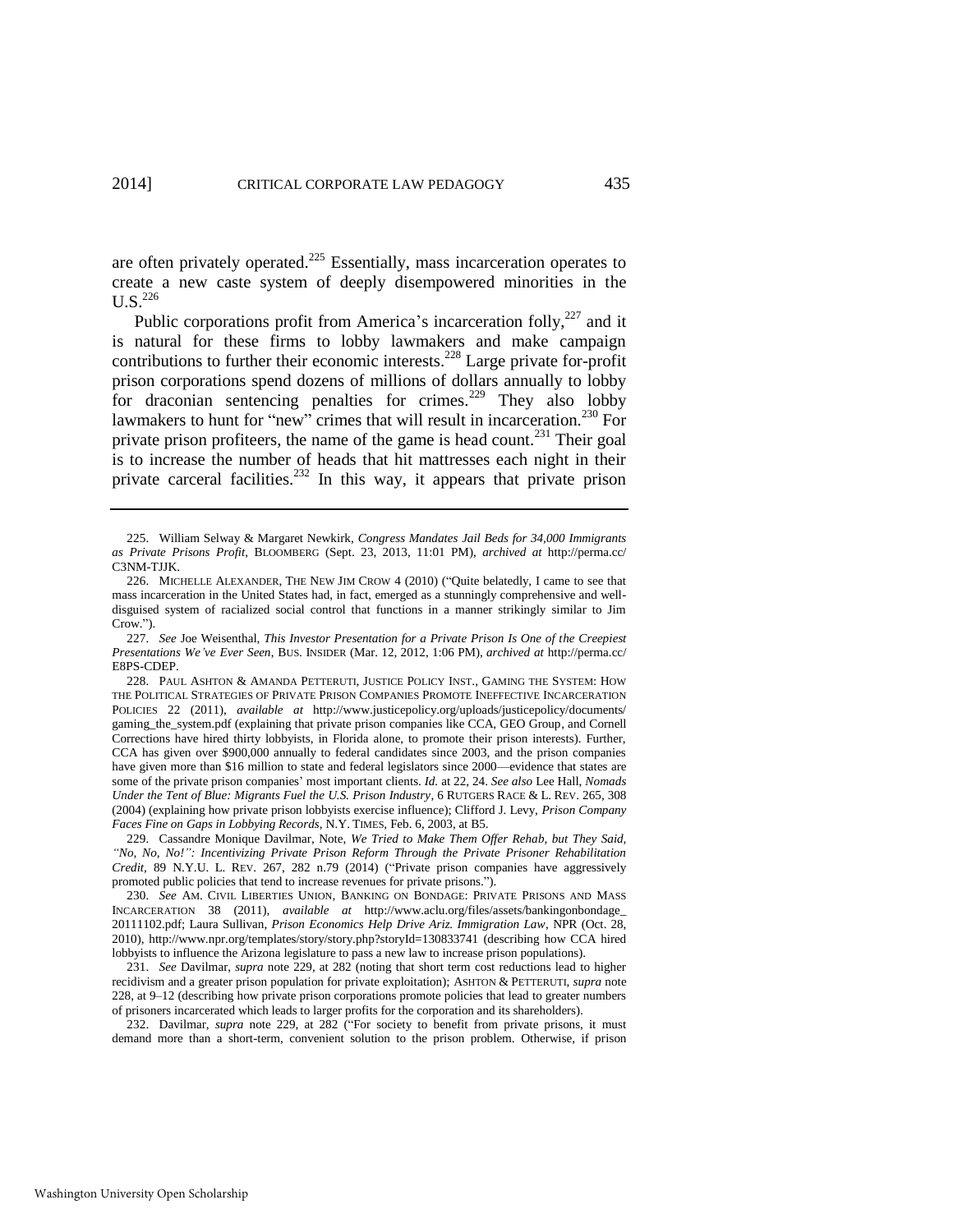corporations are perversely incentivized to increase human suffering in the name of profit maximization and greed.<sup>233</sup>

Disturbingly, the private prison corporation manufactures nothing, provides no genuinely valuable service, and simply acts as a conduit to transfer taxpayer funds from government coffers into the hands of shareholders and corporate executives.<sup>234</sup> Private prison companies exist primarily through government contracts that call upon them to warehouse city, state, and federal prisoners.<sup>235</sup> They siphon off taxpayer funds without manufacturing or providing anything truly useful.<sup>236</sup> Private prison executives sell their services to governments and municipalities by promising more efficiently run prisons and lower costs, but recent studies indicate that private prisons are run less efficiently, less safely, and less cost-effectively than are government-run prisons.<sup>237</sup> Moreover, private

<span id="page-40-0"></span>corporations are allowed to focus solely on short-term cost-reduction, their long-term revenue stream will continue to increase to the detriment of society.").

<sup>233.</sup> *See* andré douglas pond cummings, *Private Prison Profiteering*, CONCURRING OPINIONS (Feb. 22, 2012), *archived at* <http://perma.cc/J7WX-MMN3>(describing the lobbying efforts of private prison for-profit business leaders to increase prison populations in order to increase shareholder profits).

<sup>234.</sup> As Senator Robert F. Kennedy emphasized, in a 1968 speech at the University of Kansas, not all economic activity enhances social welfare:

Gross National Product counts air pollution and cigarette advertising, and ambulances to clear our highways of carnage. It counts special locks for our doors and the jails for the people who break them. It counts the destruction of the redwood and the loss of our natural wonder in chaotic sprawl. It counts napalm and counts nuclear warheads and armored cars for the police to fight the riots in our cities. It counts Whitman's rifle and Speck's knife, and the television programs which glorify violence in order to sell toys to our children. Yet the gross national product does not allow for the health of our children, the quality of their education or the joy of their play. It does not include the beauty of our poetry or the strength of our marriages, the intelligence of our public debate or the integrity of our public officials. It measures neither our wit nor our courage, neither our wisdom nor our learning, neither our compassion nor our devotion to our country, it measures everything in short, except that which makes life worthwhile. And it can tell us everything about America except why we are proud that we are Americans.

Senator Robert F. Kennedy, Speech at the University of Kansas (Mar. 18, 1968), [http://www.jfklibrary.org/Research/Research-Aids/Ready-Reference/RFK-Speeches/Remarks-of-Robert-](http://www.jfklibrary.org/Research/Research-Aids/Ready-Reference/RFK-Speeches/Remarks-of-Robert-F-Kennedy-at-the-University-of-Kansas-March-18-1968.aspx)[F-Kennedy-at-the-University-of-Kansas-March-18-1968.aspx.](http://www.jfklibrary.org/Research/Research-Aids/Ready-Reference/RFK-Speeches/Remarks-of-Robert-F-Kennedy-at-the-University-of-Kansas-March-18-1968.aspx) Though prisons add to gross domestic product, they may substract from the general welfare of the nation.

<sup>235.</sup> RAMIREZ, *supra* note [2,](#page-1-2) at 21 ("Excessive prison expenditures may enhance short-term growth, but only at the cost of any reasonable measure of aggregate social happiness-a society that imprisons many of its citizens suffers from either an abnormally high concentration of dangerously violent people (unlikely) or an out-of-whack criminal justice system.").

<sup>236.</sup> *See* Robert J. Gordon, *Two Centuries of Economic Growth: Europe Chasing the American Frontier* 13 (Nat'l Bureau of Econ. Research, Working Paper No. 10662, 2004), *available at*  http://www.nber.org/papers/w10662 (arguing that excessive prison expenditures in U.S. masks (in part) inferior U.S. productivity relative to Europe).

<sup>237.</sup> CORRECTIONAL INST. INSPECTION COMM. REP. ON THE INSPECTION AND EVALUATION OF THE LAKE ERIE CORRECTIONAL INSTITUTION, Jan. 22–23, 2013, *available at* [http://big.assets.](http://big.assets.huffingtonpost.com/lakeeriereport.pdf)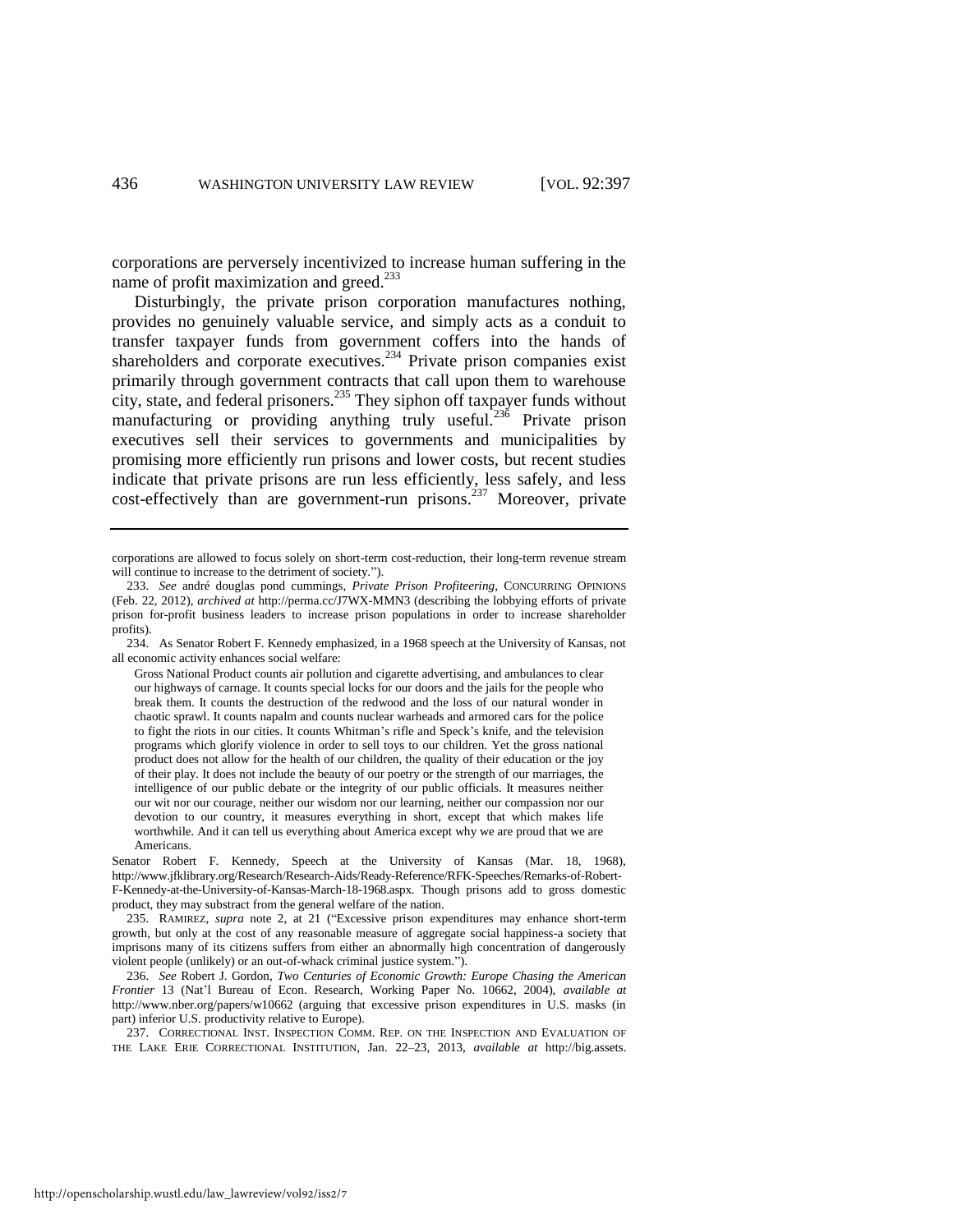prisons have failed to lower recidivism rates.<sup>238</sup> So, at its core, the private prison company simply exists as a transfer mechanism of taxpayer funds from average U.S. taxpayers to private prison shareholders and company executives.

More nefariously, private prison corporations also profit from prison labor, essentially engaging in a program of modern day indentured servitude.<sup>239</sup> Increasingly, private prison executives enter into contracts with a variety of companies that use prison labor at deep discounts to manufacture or develop their products. With companies able to pay prisoners significantly less than minimum wage, private prisons profit on the backs of those confined in their facilities, while the companies that contract for prison labor are able to place a "made in America" tag on their products and pay significantly less than minimum wage. $240$  In both Georgia and Wisconsin, prisoners are paid nothing for their labor.<sup>241</sup> They are modern day slaves, exploited by the private prison regime. Corporations that have profited from prison labor since the inception of the private prison corporation include big-name companies like Starbucks, McDonalds, IBM, Victoria's Secret and many others.<sup>242</sup>

The for-profit private prison corporation profits by increasing the number of American citizens that are incarcerated while simultaneously exploiting their labor—perverse behavior that the law currently incentivizes.<sup>243</sup> To increase profits, corporate leadership of private prison companies must hope for, even work for, an increase in the number of men and women put behind bars in the United States. This work is handsomely rewarded as 2011 reports indicate that the two largest private prison

[huffingtonpost.com/lakeeriereport.pdf;](http://big.assets.huffingtonpost.com/lakeeriereport.pdf) John Burnett, *Miss. Prison Operator out; Facility Called a 'Cesspool'*, NPR (Apr. 24, 2012), [http://www.npr.org/2012/04/24/151276620/firm-leaves-miss-after](http://www.npr.org/2012/04/24/151276620/firm-leaves-miss-after-its-prison-is-called-cesspool)[its-prison-is-called-cesspool;](http://www.npr.org/2012/04/24/151276620/firm-leaves-miss-after-its-prison-is-called-cesspool) David M. Reutter, *Florida Provides Lesson in How Not to Privatize State Prisons*, PRISON LEGAL NEWS (Feb. 15, 2012)[, https://www.prisonlegalnews.org/news/2012/feb/15/](https://www.prisonlegalnews.org/news/2012/feb/15/florida-provides-lesson-in-how-not-to-privatize-state-prisons/)  [florida-provides-lesson-in-how-not-to-privatize-state-prisons/.](https://www.prisonlegalnews.org/news/2012/feb/15/florida-provides-lesson-in-how-not-to-privatize-state-prisons/) 

<sup>238.</sup> Davilmar, *supra* not[e 229,](#page-39-0) at 276–77.

<sup>239.</sup> Patrice Fulcher, *Emancipate the FLSA: Transform the Harsh Economic Reality of Working Inmates*, \_\_\_ ST. JOHN'S J. C.R. & ECON. DEV. \_\_\_ (forthcoming 2014) (manuscript at 4) (on file with authors).

<sup>240.</sup> *Id.* at 14–15

<sup>241.</sup> *See id.* at 20 n.110 (citing Rhonda Cook, *Inmates Use Technology to Organize State Prison Protest*, ATLANTA JOURNAL-CONSTITUTION (Dec. 13, 2010, 3:48 PM), [http://www.ajc.com/news/](http://www.ajc.com/news/news/local/inmates-use-technology-to-organize-state-prison-pr/nQnsN/)  [news/local/inmates-use-technology-to-organize-state-prison-pr/nQnsN/\)](http://www.ajc.com/news/news/local/inmates-use-technology-to-organize-state-prison-pr/nQnsN/).

<sup>242.</sup> *See id.* at 32–33.

<sup>243.</sup> *See* Vicky Pelaez, *The Prison Industry in the United States: Big Business or a New Form of Slavery?*, GLOBAL RES. (Mar. 31, 2014), [http://www.globalresearch.ca/the-prison-industry-in-the](http://www.globalresearch.ca/the-prison-industry-in-the-united-states-big-business-or-a-new-form-of-slavery/8289)[united-states-big-business-or-a-new-form-of-slavery/8289.](http://www.globalresearch.ca/the-prison-industry-in-the-united-states-big-business-or-a-new-form-of-slavery/8289)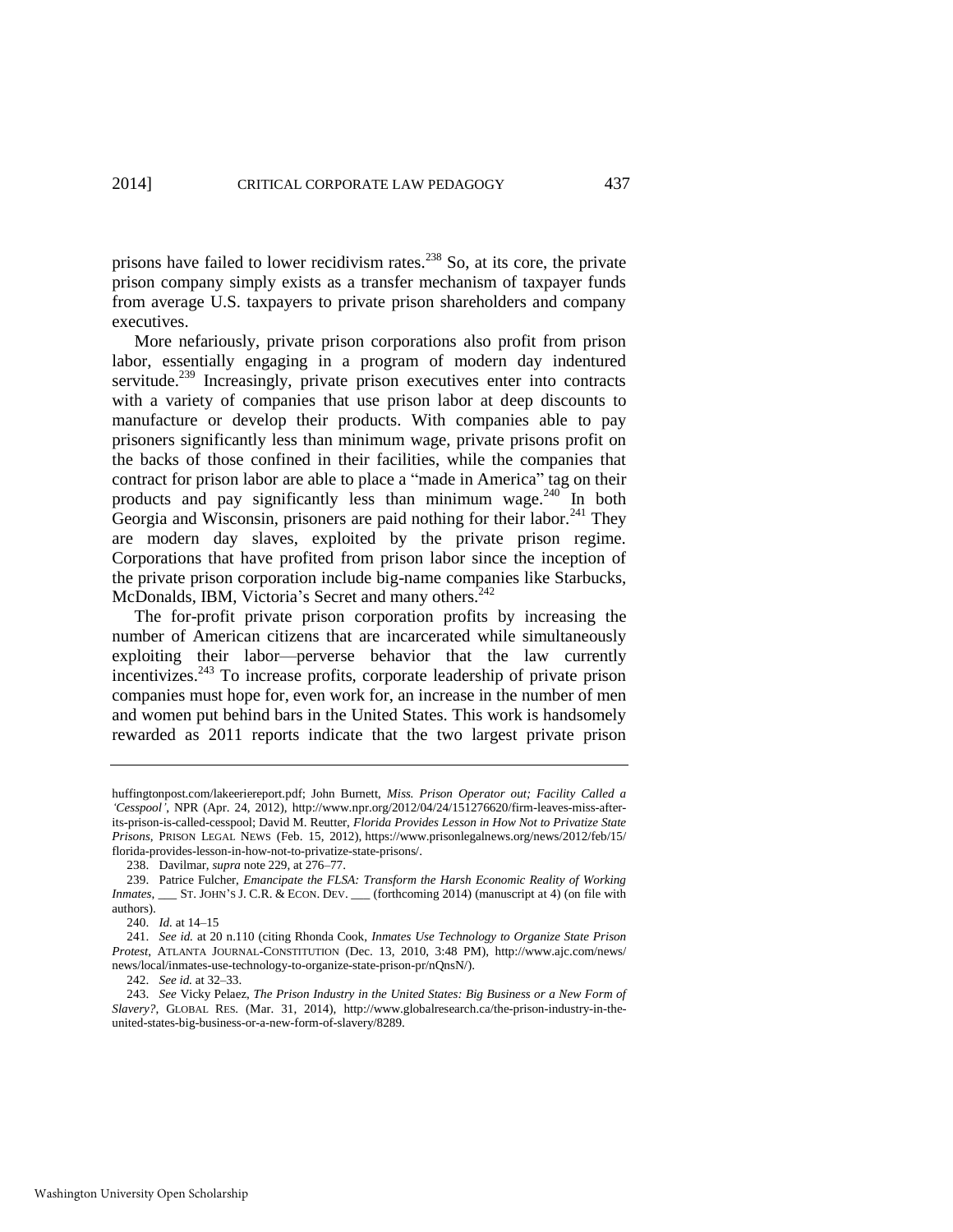companies, Corrections Corporation of America ("CCA") and the GEO Group together earned more than \$2.9 billion in profits in  $2010^{244}$ 

It is important to understand how private prison corporations work for an increase in the number of persons incarcerated in the United States. The CEO, with no supervision and with boards that fail to hold him accountable, lobbies state and federal legislatures to increase prison construction and increase the flow of clients—prisoners—into the prison system. To accomplish this, the CEO has unfettered use of corporate funds at his disposal to hire lobbyists and political consultants for electioneering and politicking.<sup>245</sup>

<span id="page-42-1"></span>The role of the corporation is to facilitate the flow of capital to innovative and entrepreneurial activities, not to create rent seeking from the destruction of human capital. $^{246}$  If casebooks included some discussion of privatization in general, and the new business of for-profit incarceration in particular, students would have the opportunity to think about the role of the corporation and the kinds of services that are best committed to public supervision.

#### *B. The Privatization of Public Schools*

For-profit companies that manage and operate primary and secondary public schools provide another example of the social impact of the corporate sector that all Business Associations casebooks overlook. In the early 1990s, educators looked to business leaders to help resolve the problem of failing public schools.<sup>247</sup> Business leaders proposed a market-

<span id="page-42-0"></span><sup>244.</sup> ASHTON & PETTERUTI, *supra* not[e 228,](#page-39-1) at 2.

<sup>245.</sup> *See* cummings, *supra* not[e 219,](#page-38-0) at 434–42.

<sup>246.</sup> One natural point for such discussion could be the *ultra vires* doctrine. Casebooks recognize that this doctrine has its roots in the traditionally narrow scope of permissible activities granted to corporations. EISENBERG & COX, *supra* note [7,](#page-2-1) at 249. But they typically fail to try to articulate any modern theory defining the proper role for the public corporation, or to discuss the possibility that corporations are not ideal for the wholesale displacement of government. Another point where such a discussion could occur is with respect to the power of the corporation to make charitable contributions, which at one time was considered *ultra vires*. *Id.* at 261–67. Instead, texts seem to assume there is no longer any theoretical limit to corporatization despite traditional skepticism and apprehension of corporatization. *See supra* not[e 216.](#page-37-1) *See also* CHOPER ET AL., *supra* not[e 7,](#page-2-1) at 19–29, 39–41, 65–69.

<sup>247.</sup> GARY MIRON & CHARISSE GULOSINO, NAT'L EDUC. POLICY CTR., PROFILES OF FOR-PROFIT AND NONPROFIT EDUCATION MANAGEMENT ORGANIZATIONS 1 (Kevin Welner et al. eds., 14th ed. 2013), *available at* [http://nepc.colorado.edu/publication/EMO-profiles-11-12.](http://nepc.colorado.edu/publication/EMO-profiles-11-12) *See also* Vaughan Byrnes, *Getting a Feel for the Market: The Use of Privatized School Management in Philadelphia*, 115 AM. J. EDUC. 437, 437 (2009) ("[T]he plights facing the U.S. public education system have drawn much attention and have been widely documented. This attention has focused predominantly on the growing dropout crisis in U.S. high schools . . . [and] the widening achievement gap within U.S. public schools between minority and low-income students and their more advantaged counterparts . . . .").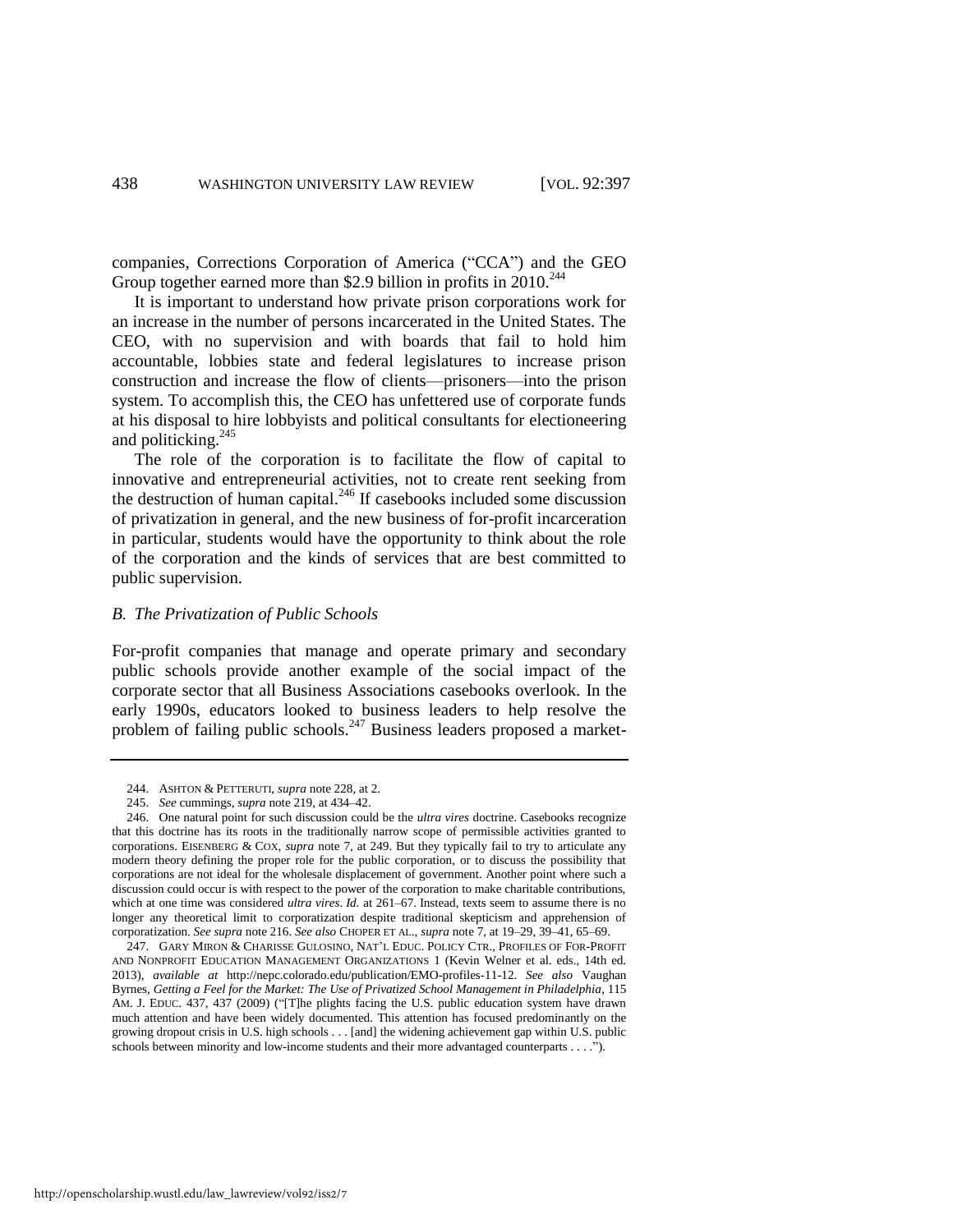based approach to school reform, and this helped to inspire the emergence of education management organizations ("EMOs"). $^{248}$  The authors of a report published by the National Education Policy Center define an EMO "as a private organization or firm that manages public schools, including district and charter public schools." <sup>249</sup> The authors define for-profit EMOs as "businesses that seek to return a profit to the owners or the stockholders who invest in them."<sup>250</sup> They note that "[h]istorically, only a small portion of EMOs have been nonprofits."<sup>251</sup>

One company, Education Alternatives, Inc., was highly visible in the 1990s during the early years of school privatization. Education Alternatives began its foray into the education business by contracting with school boards in Dade County, Florida; Baltimore, Maryland; and Hartford, Connecticut.<sup>252</sup> The company operated and managed several public schools, but eventually, all of these contracts were cancelled.<sup>253</sup> Soon after the contracts were cancelled, in light of the difficulties experienced by Education Alternatives, an article exploring the future of for-profit investment in education suggested that school boards be more careful when considering future privatization possibilities.<sup>254</sup> The journalists cautioned school officials to inquire about a for-profit company's experience in education, the cost to prepare a contract, and the costs of overseeing and appraising a company's performance.<sup>255</sup>

Eventually, Education Alternatives changed its name to The Tesseract Group, Inc. As The Tesseract Group, the company owned and operated several proprietary private schools and rendered management and consulting services to public and private schools. But the company's difficulties continued. In 2000, The Tesseract Group filed for Chapter 11 bankruptcy.<sup>256</sup>

In spite of The Tesseract Group's failure, and the subsequent criticism of school privatization, for-profit corporations continue in the business of educating children. Some for-profit EMOs organize as corporations, others

255. *Id*.

<sup>248.</sup> MIRON & GULOSINO, *supra* not[e 247,](#page-42-0) at 1.

<sup>249.</sup> *Id.* at 2.

<sup>250.</sup> *Id.*

<sup>251.</sup> *Id.* at 2–3.

<sup>252.</sup> *See* The Tesseract Group, Inc., Ann. Rep. (Form 10-K), 4–5 (Sept. 28, 1998).

<sup>253.</sup> *Id.*

<sup>254.</sup> *See* Deb Riechmann & John Gittelsohn, *School Ventures on Hold?*, ORANGE CNTY. REGISTER, Feb. 2, 1996, at A12.

<sup>256.</sup> *School Firm Files for Banruptcy* [sic] *Protection*, PHOENIX BUS. J. (Oct. 9, 2000, 1:51 PM), [www.bizjournals.com/phoenix/stories/2000/10/09/daily7.html.](http://www.bizjournals.com/phoenix/stories/2000/10/09/daily7.html)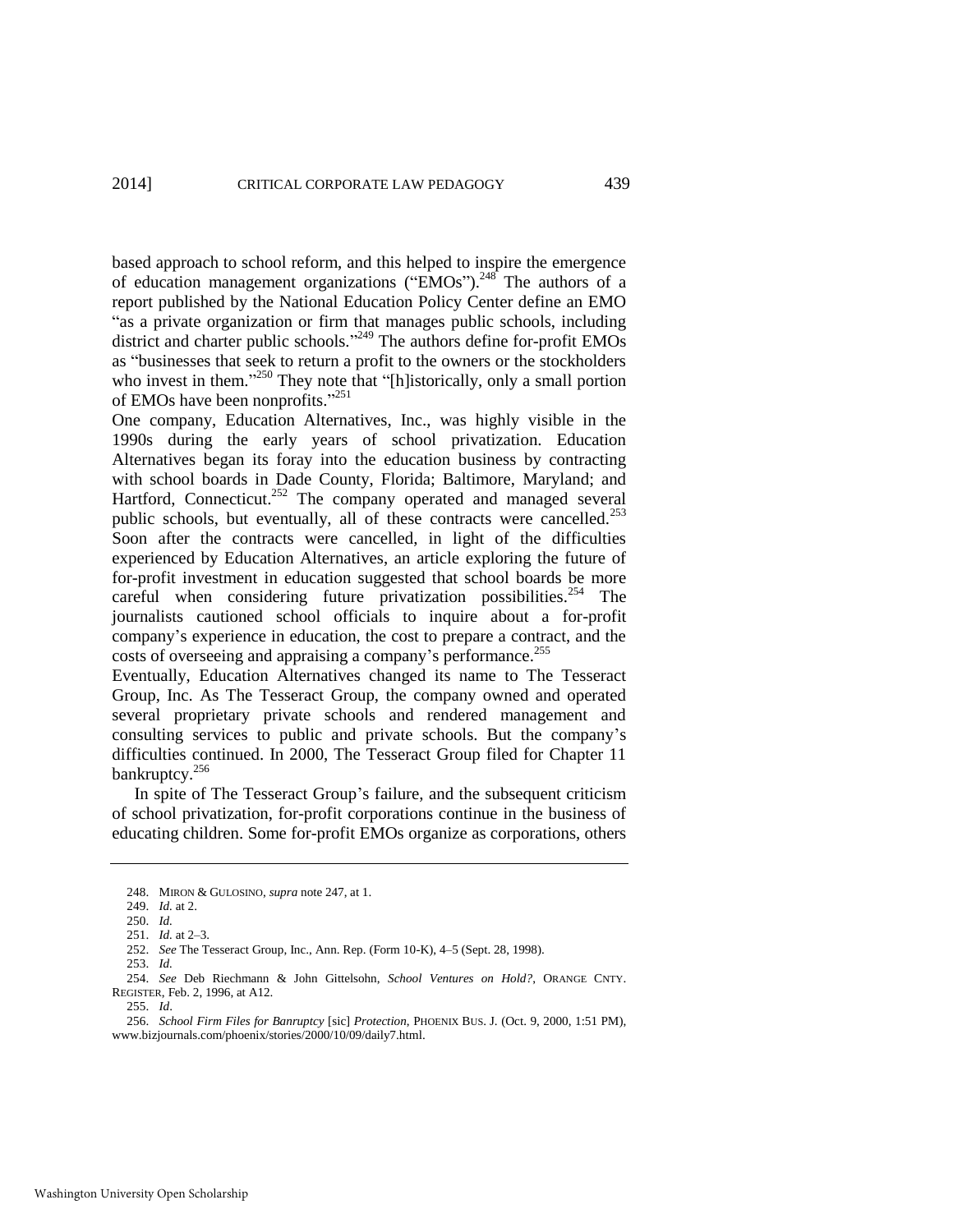as limited liability companies.<sup>257</sup> In 2012, for-profit EMOs operated in 35 U.S. states.<sup>258</sup> "Each year since 2001–2002 the average enrollment for [for-profit] EMO-managed schools has increased."<sup>259</sup> In the 2009–2010 academic year, 365,000 students attended schools managed by for-profit EMOs.<sup>260</sup> In 2011–2012, 462,926 students attended schools managed by for-profit  $EMOs<sub>1</sub><sup>261</sup>$  representing a significant increase in the number of students who depend on for-profit businesses for their education.<sup>262</sup> The size and number of for-profit EMOs have slowly but steadily increased.<sup>263</sup> "In 2011–2012, the total number of schools operated by large for-profit EMOs was 840, up from 808 in 2010–2011, an increase of 37 schools."<sup>264</sup>

<span id="page-44-0"></span>For-profit EMOs may manage or operate traditional district public schools or charter schools. EMOs that manage district public schools do so under a contract with local school districts.<sup>265</sup> EMOs that manage charter schools do so pursuant to a contract with the charter holder to manage the school on the charter holder's behalf.<sup>266</sup> "Charter holders may include academic institutions, nonprofit foundations, and groups of parents, teachers, or both." <sup>267</sup> There are states, however, like New York that do not allow charter schools to hire for-profit EMOs to manage them.<sup>268</sup>

There is much disagreement about whether privatizing public schools improves education. Those who support for-profit EMOs embrace the spirit of entrepreneurship and market-based competition as a way to more efficiently attain educational goals.<sup>269</sup> Their position applies to for-profits that manage charter schools as well as for-profits that manage district

<sup>257.</sup> *See* MIRON & GULOSINO*, supra* note [247,](#page-42-0) at 23–29*.*

<sup>258.</sup> *Id.* at i.

<sup>259.</sup> *Id.* at 12.

<sup>260.</sup> *Id.* at iv.

<sup>261.</sup> *Id.*

<sup>262.</sup> *Id.* at 18 ("There are some interesting differences between schools operated by for-profit and nonprofit EMOs. For-profit schools are more concentrated at the primary level than are nonprofit schools. Across all categories, we find that for-profit schools have much larger enrollments per school.").

<sup>263.</sup> *Id.* at 5 ("Since the first *Profiles* report in 1999, the number of for-profit EMOs has increased to 97 from 33. The number of states in which EMOs operate has grown to 35 from 16."). For-profit EMOs may operate charter schools or traditional district schools, but the charter schools they manage have tended to be significantly larger than charter schools that are not run by for-profits. John F. Witte, *Is It Privatization or Educational Choice that Matters? Comments on "Market- Versus Mission-Oriented Charter Schools"*, 85 SOC. SCI. Q. 1052, 1053 (2004).

<sup>264.</sup> MIRON & GULOSINO, *supra* not[e 247,](#page-42-0) at 8.

<sup>265.</sup> Alex Molnar & David R. Garcia, *The Expanding Role of Privatization in Education: Implications for Teacher Education and Development*, TEACHER EDUC. Q., Spring 2007, at 11, 13.

<sup>266.</sup> *Id.*

<sup>267.</sup> *Id.*

<sup>268.</sup> *See* S. B. A.11310, 2010 Assemb., Reg Sess. (N.Y. 2010).

<sup>269.</sup> *See* MIRON & GULOSINO, *supra* note [247,](#page-42-0) at 1.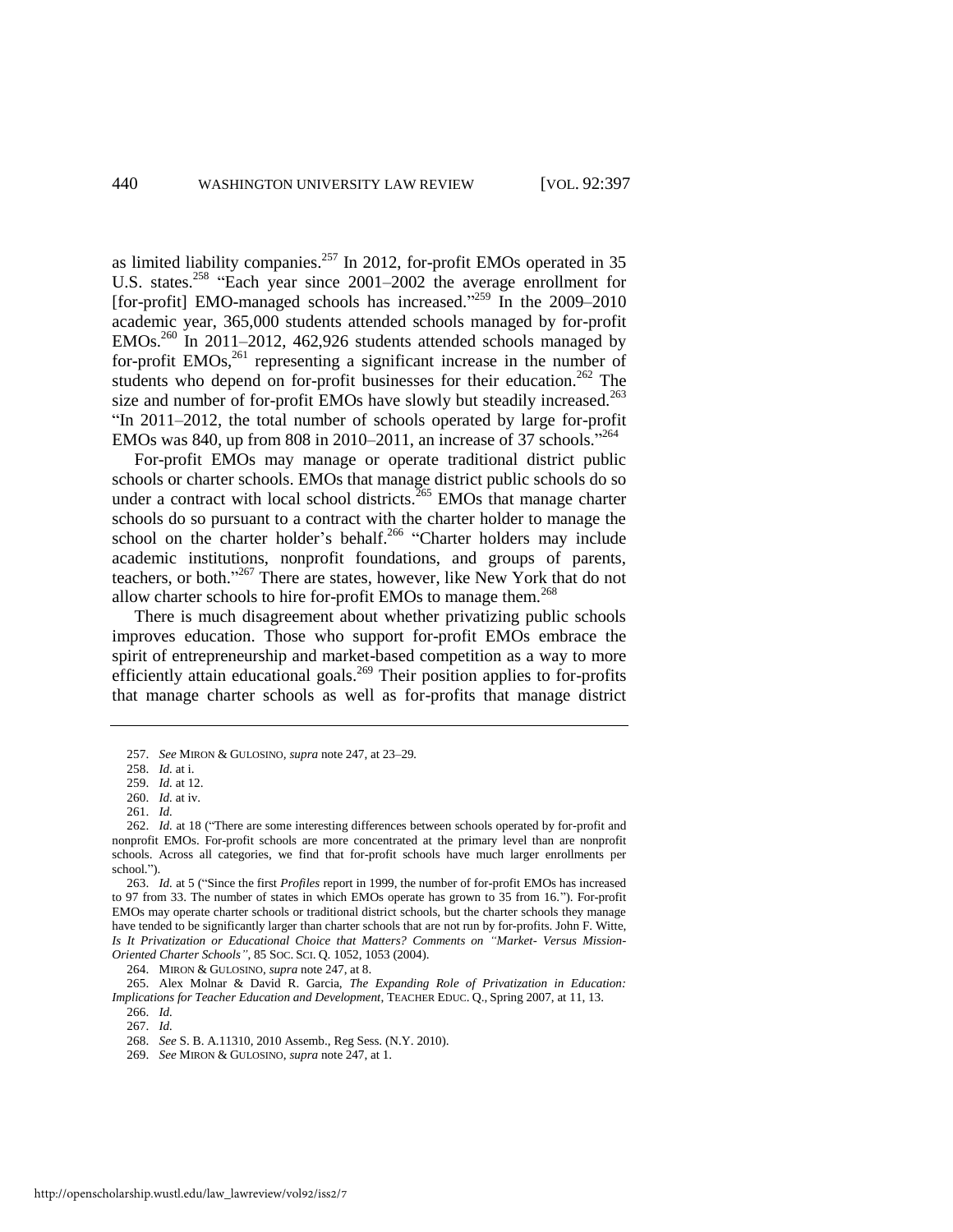schools. Proponents argue that public schools will have to improve dramatically in order to compete with charter schools.<sup>270</sup> According to this market-based analysis, public schools that do not improve will not survive because they cannot compete with the superior-functioning charter schools.<sup>271</sup> With respect to district schools managed by for-profits, privatization proponents believe them to be far more efficiently and effectively managed than district schools that are operated by government or nonprofit entities. $272$  The enhanced efficiency and effectiveness, according to privatization proponents, are attributable to an EMO's profit motive. The companies will profit, shareholders or investors will benefit, and future contracts will be available, only if the EMOs manage schools efficiently.<sup>273</sup> Privatization advocates argue that schools managed by forprofit companies will educate students more efficiently because businesses are not laden with the bureaucratic layers that impede innovation within government and nonprofit organizations.<sup>274</sup> Private companies, they argue, are better run and more effectively use the resources they have.<sup>275</sup> Many of these same arguments are used to justify prison privatization.

Opponents of public education privatization also focus on the profit motive. Opponents are concerned that "already limited school resources" will be "redirected for service fees, profits, or both."<sup>276</sup> EMO managers must economize, perhaps at student expense, in order to yield a profit for shareholders at some point. Economizing to maximize profits, even if it compromises student interests, is required under the prevailing

<sup>270.</sup> *Id.* at 2.

<sup>271.</sup> *Id.*

<sup>272</sup>*. Id.* ("A for-profit company contracted to manage district public schools, it is reasoned, will have incentives (making a profit in the short term and retaining a profitable contract in the long term) to seek efficiencies and improve student outcomes and achievement. The competition, in this context, takes place not among schools or districts themselves, but among current or potential managers of schools.").

<sup>273.</sup> *Id. See also* Molnar & Garcia, *supra* note [265,](#page-44-0) at 11 ("Advocates of market approaches to education reform contend that creating a market in educational services will foster competition among providers and thus spur delivery of better services at the same or lower cost than providing them through traditional public schools.").

<sup>274.</sup> Byrnes*, supra* note [247,](#page-42-0) at 438*.*

<sup>275.</sup> *Id.* The position of privatization proponents "stem from the very fundamentals of traditional capitalist economic doctrine, going back to the core of Adam Smith and *The Wealth of Nations*." *Id.*  Indeed, *"*[t]he basic ideas of removing government interference in the field of education and allowing the natural free market forces such as competition to provide the public consumer with the best possible education services are in a sense traditionally American, finding support from the preeminent American economist of the twentieth century, Milton Friedman." *Id.*

<sup>276</sup>*.* MIRON & GULOSINO*, supra* not[e 247,](#page-42-0) at 1.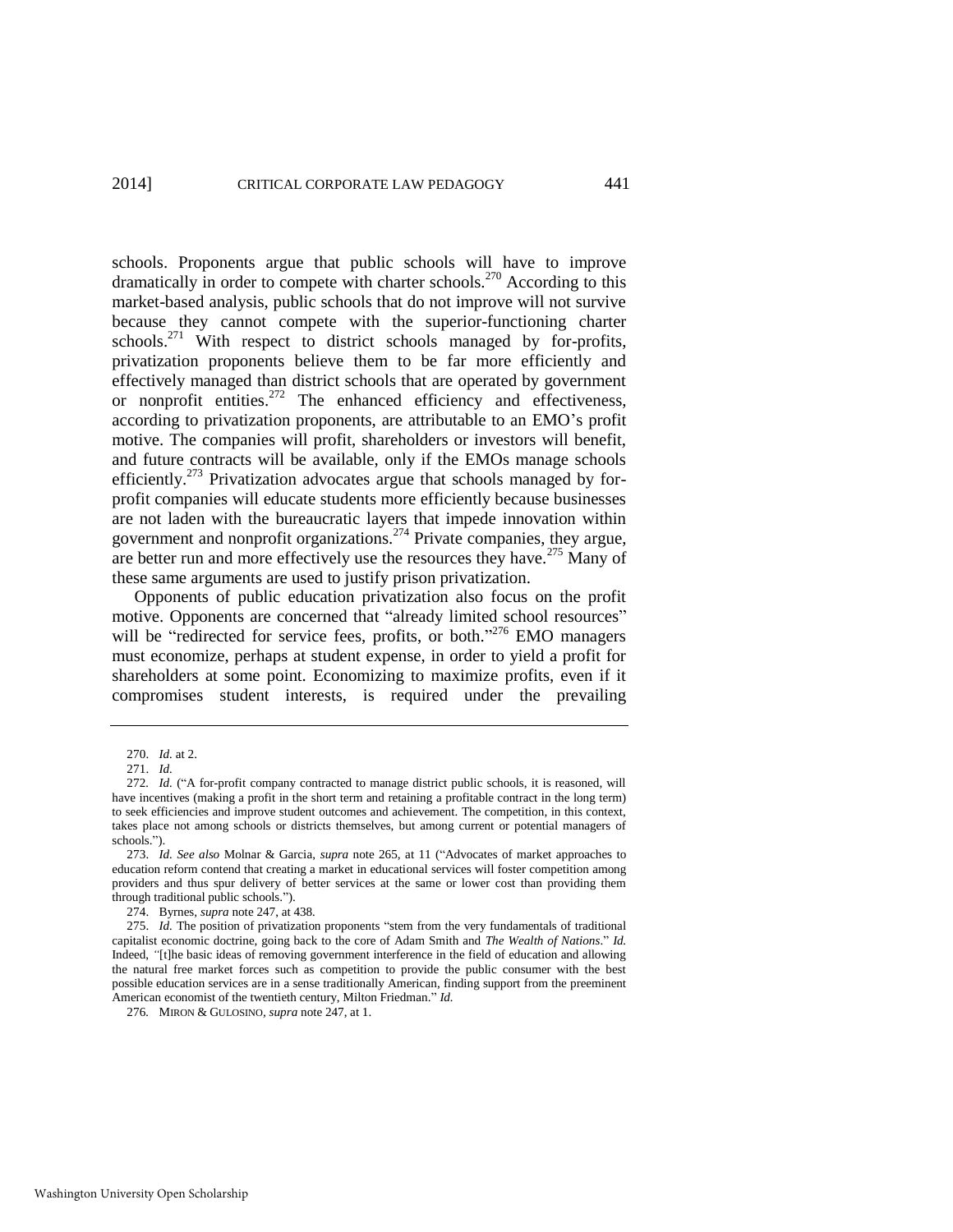interpretation of corporate  $law<sup>277</sup>$  If a company cuts corners to the detriment of students in order to increase profits, parents will be displeased and students may be harmed, but shareholders will be delighted. When a for-profit EMO cuts corners to maximize profits, it is doing what is expected under corporate law, even if the company is not doing what is best for the students. In order to be profitable, EMOs may "slash . . . per-pupil spending . . . [and] 'economize' by increasing class sizes, cutting back drastically on special education and eliminating 'nonessential' teachers of art, music and other specialized subjects."<sup>278</sup> Similar questions arise when for-profit companies operate prisons. "Does a private corporation skimp on food, cut corners on health care, reduce rehabilitation activities, or pay its guards less in an effort to squeeze more profit out of a prison contract?"<sup>279</sup> Emerging evidence suggests that private prisons do in fact take these very measures in order to squeeze a profit margin out of its prison contracts.<sup>280</sup>

<span id="page-46-0"></span>Opponents of public school privatization are also concerned about the problems inherent in "creating another layer of administration."<sup>281</sup> They disagree with privatization proponents who claim that for-profit businesses reduce bureaucracy and operate more efficiently.<sup>282</sup> Opponents of school privatization are concerned that the business and governance of for-profit education companies are not sufficiently transparent.<sup>283</sup> This concern

<sup>277.</sup> *Cf.* Dodge v. Ford Motor Co., 170 N.W. 668, 684 (Mich. 1919). While *Dodge* is frequently cited to support the notion of shareholder primacy, some commentators believe that the case does not compel corporate managerial decision making that always requires the subordination of nonshareholder interests to those of shareholders, as long as the decision that benefits non-shareholders has some connection to corporate profitability. *See, e.g.*, William H. Simon, *What Difference Does It Make Whether Corporate Managers Have Public Responsibilities?*, 50 WASH. & LEE L. REV. 1697, 1698–99 (1993); Michael E. DeBow & Dwight R. Lee, *New Directions in Corporate Law: Shareholders, Nonshareholders and Corporate Law: Communitarianism and Resource Allocation*, 18 DEL. J. CORP. L. 393, 398 (1993) ("It has been the dominant American conception of the corporation for many years that a corporation's primary goal is, and should be, the maximization of shareholder welfare."); David Millon, *Communitarians, Contractarians, and the Crisis in Corporate Law,* 50 WASH. & LEE L. REV. 1373, 1374 (1993) ("[S]hareholder primacy has served as corporate law's governing norm for much of this century.").

<sup>278.</sup> Beth Wade, *The Business of Educating,* AM. CITY & CNTY., Jan. 1995, at 24, 27 (quoting the President of the National Education Association, Keith Geiger).

<sup>279.</sup> Lemov, *supra* note [212,](#page-37-2) at 45*. See also* Francis Wilkinson, *Taking Prisons Private*, AM. LAW., Nov. 1988, at 101; Cheryl L. Wade, *For-Profit Corporations That Perform Public Functions: Politics, Profit, and Poverty*, 51 RUTGERS L. REV. 323 (1999) (citing Ira P. Robbins, *Debate Over Private Prisons Begs Ethical Questions*, MANHATTAN LAW., Dec. 11, 1989, at 13) (stating that prison privatization "raises major policy, legal and moral questions").

<sup>280.</sup> *See supra* not[e 237.](#page-40-0) 

<sup>281.</sup> MIRON & GULOSINO*, supra* note [247,](#page-42-0) at 1.

<sup>282.</sup> *Id.* 

<sup>283.</sup> *Id.*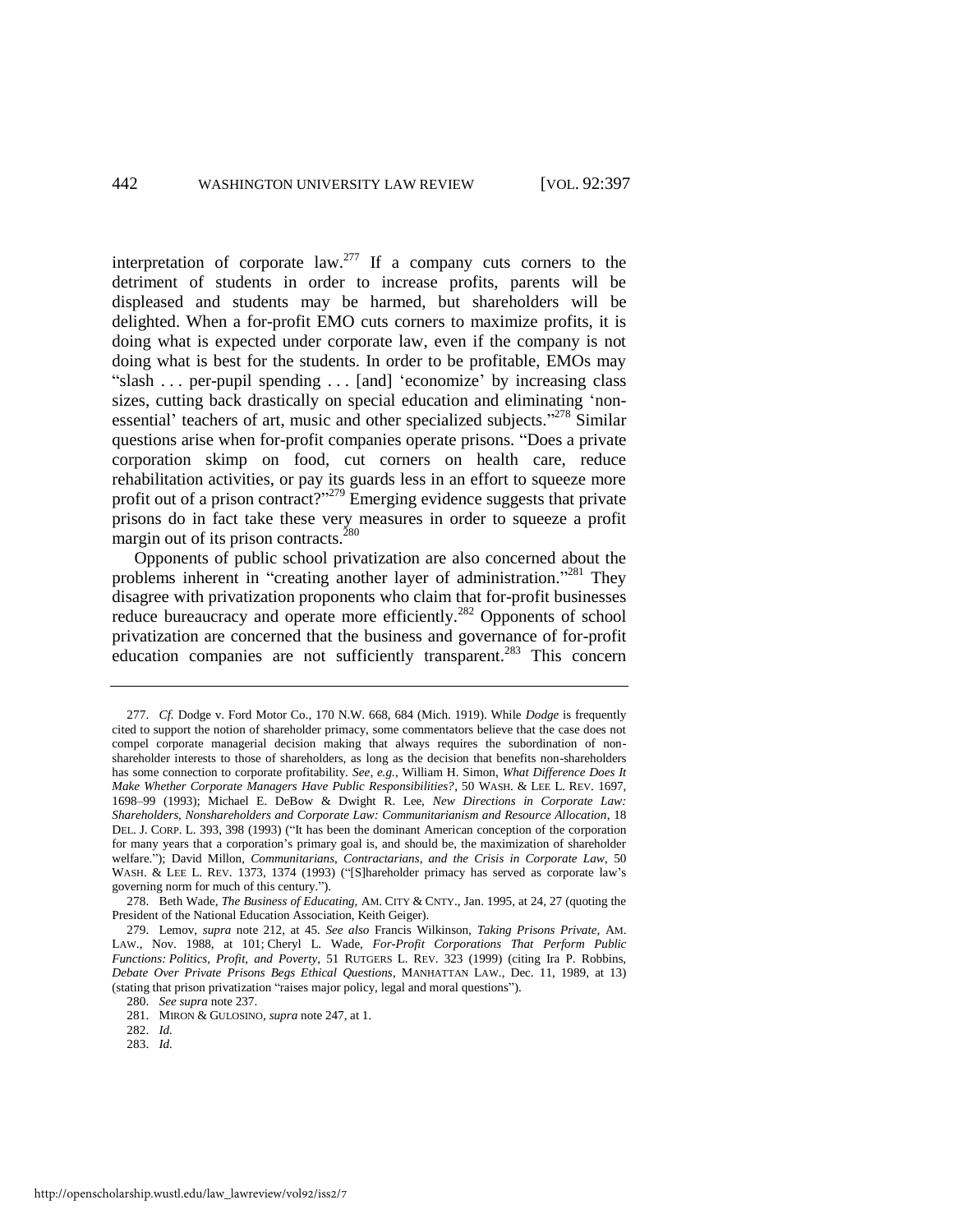seems justified by the low response rate of for-profit EMOs to requests for basic structure and governance information from the National Education Policy Center.<sup>284</sup> The Center compiles information about the profiles of both for-profit and nonprofit companies that manage or operate public schools. Seventy-six percent of large for-profit EMOs did not respond to the Center's request for information.<sup>285</sup> Seventy-six percent of medium for-profit EMOs failed to respond, and ninety-three percent of small forprofit EMOs ignored the Center's requests for information.<sup>286</sup>

Both proponents and opponents of school privatization present convincing arguments. And attempts to establish empirically the benefits or disadvantages of school privatization are inconclusive. "Where empirical studies have been done on different privatization models, the research has been quite mixed, with positive results for privatization in some cases and negative results in others."<sup>287</sup> One recent empirical study compared public schools to traditional private schools and found that public schools are the best providers of educational services.<sup>288</sup> Where one stands in the debate about privatization is not critically important. Critical, however, is the fact that the debate about the role of the corporation in public functions is not described in any of the leading Business Associations casebooks.<sup>289</sup>

For-profit corporations that assume public functions, such as educating children, or imprisoning individuals, are uniquely important. The businesses in which they engage have profound effects not only on the students and prisoners they purport to serve, but also on society in general. The entire nation relies on the adequate provision of the services these companies render.

<sup>284.</sup> *Id.* at 239.

<sup>285.</sup> *Id.*

<sup>286.</sup> *Id. See also* Molnar & Garcia*, supra* note [265,](#page-44-0) at 19 ("The governance structures of for-profit companies are often obscured from public view. Therefore, much of what the public knows about the governance of for-profit firms comes from anecdotal accounts.").

<sup>287.</sup> Byrnes*, supra* not[e 247,](#page-42-0) at 440.

<sup>288.</sup> CHRISTOPHER A. LUBIENSKI & SARAH THEULE LUBIENSKI, THE PUBLIC SCHOOL ADVANTAGE: WHY PUBLIC SCHOOLS OUTPERFORM PRIVATE SCHOOLS 129–31 (2013) (finding that, after accounting for socioeconomic status, race, and other demographic differences among students, public school math achievement equaled or outstripped math achievement at every type of private school in grades 4 and 8); DIANE RAVITCH, REIGN OF ERROR: THE HOAX OF THE PRIVATIZATION MOVEMENT AND THE DANGER TO AMERICA'S PUBLIC SCHOOLS 1–10 (2013) ("[T]he transfer of public funds to private management and the creation of thousands of deregulated, unsupervised, and unaccountable schools have opened the public coffers to profiteering, fraud, and exploitation by large and small entrepreneurs.").

<sup>289.</sup> *See supra* note [246.](#page-42-1) This is, of course, an outcome dictated by the paltry discussions about any limits on corporatization or any discussion challenging the role of the corporation at all in contemporary society.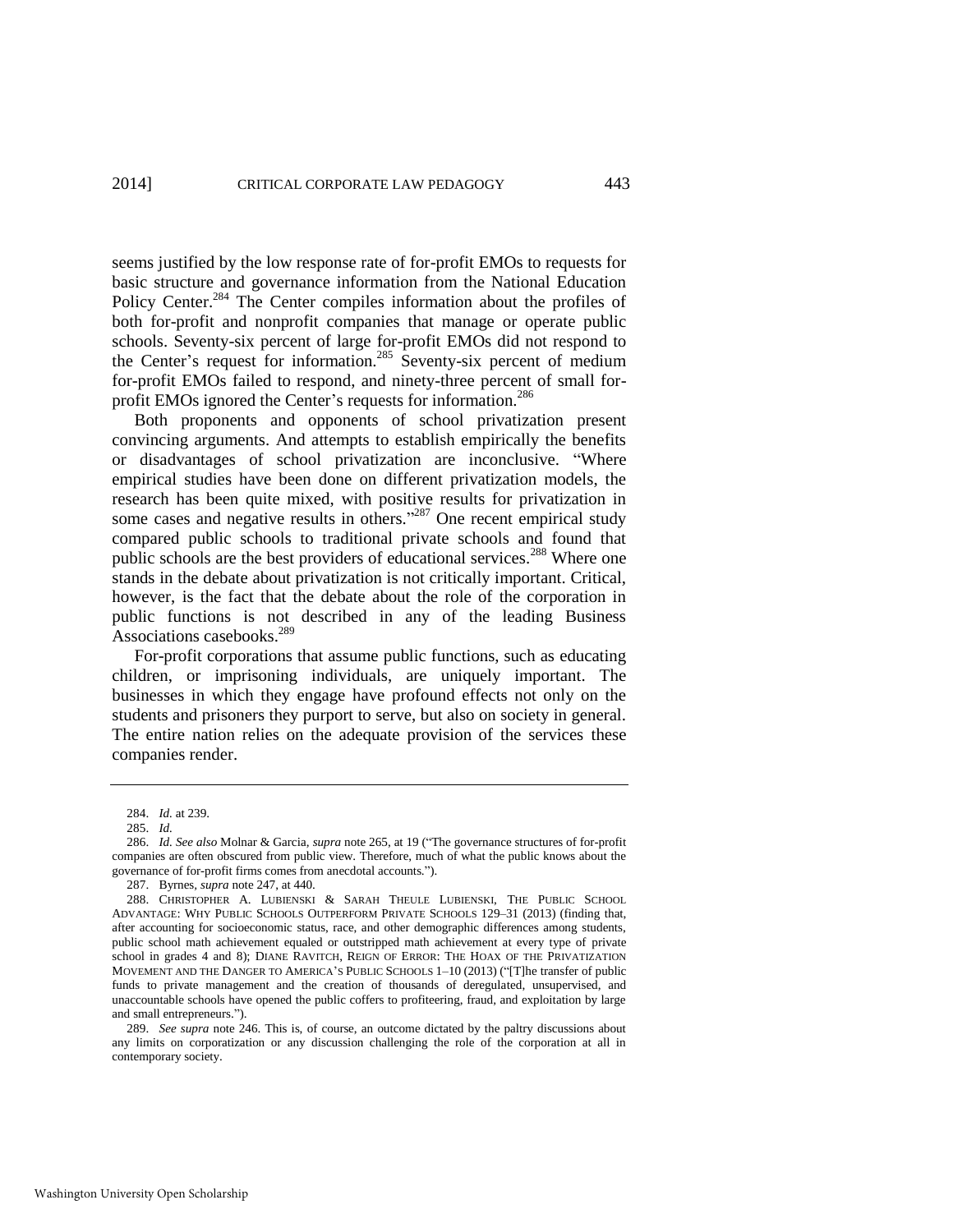The business conducted by for-profit prisons and EMOs has great ontological significance. These companies have assumed the most vital government functions. The quality of a child's life, whether she fails or succeeds, may depend on how well an EMO performs. There are potentially dangerous consequences to the general public when a for-profit company fails to consider adequately the interests of prisoners. For-profit companies that manage prisons profoundly impact the lives of those they incarcerate, and these companies determine their chances of success in the future. The work that for-profit prisons and EMOs do "can be the starting point, the fountainhead, of a life worth living."<sup>290</sup>

For-profit prisons and EMOs "engage in businesses where human beings are the source of shareholder profit. When private companies manage prisons [and] public schools . . . the inmates [and] students they purport to serve become human commodities that are more like the widgets manufactured by more typical corporations than they are like the constituencies of traditional companies."<sup>291</sup> In this context, students and inmates depend on for-profit companies for their critical existential needs. The companies depend on the students and inmates for shareholder profits.<sup>292</sup>

The history of the corporation includes a robust discussion of its proper role under law.<sup>293</sup> Traditionally, corporations were required to specify their purposes and could not act *ultra vires* these purposes.<sup>294</sup> The generalpurpose corporation is a relatively recent innovation dating only to the late 19th century.<sup>295</sup> The enhanced political power of the corporation to redefine "lawful" business and the encroachment of the public firm upon traditionally public functions calls for a re-ignition of that debate.

Instead, none of this discussion appears in any of the major modern/contemporary corporations and business organizations textbooks.<sup>296</sup> No existing textbook mentions privatization of historically

http://openscholarship.wustl.edu/law\_lawreview/vol92/iss2/7

<sup>290.</sup> Wade, *supra* not[e 279,](#page-46-0) at 340.

<sup>291.</sup> *Id.* at 325.

<sup>292.</sup> *Id.* at 330.

<sup>293.</sup> Even as recently as 1971, scholars suggested that corporate activities and powers be limited. LATTIN, *supra* not[e 32,](#page-8-1) at 170–79, 201–05.

<sup>294.</sup> *Id.* at 201–38.

<sup>295.</sup> *Id.* at 176.

<sup>296.</sup> Texts focus on such archaic issues as the power of the corporation to make charitable contributions rather than the proper role of the corporation (notwithstanding chapter titles to the contrary). *See* EISENBERG & COX, *supra* not[e 7,](#page-2-1) at 251–68 (discussing the objective and conduct of the corporation); KLEIN ET AL., *supra* note [7,](#page-2-1) at 251–67 (section entitled "The Role and Purposes of the Corporation"). Others give even more limited coverage on the power and role of corporations. *See*  CHOPER ET AL., *supra* not[e 7,](#page-2-1) at 64–68; O'KELLEY & THOMPSON, *supra* not[e 7,](#page-2-1) at 156–58, 684–86.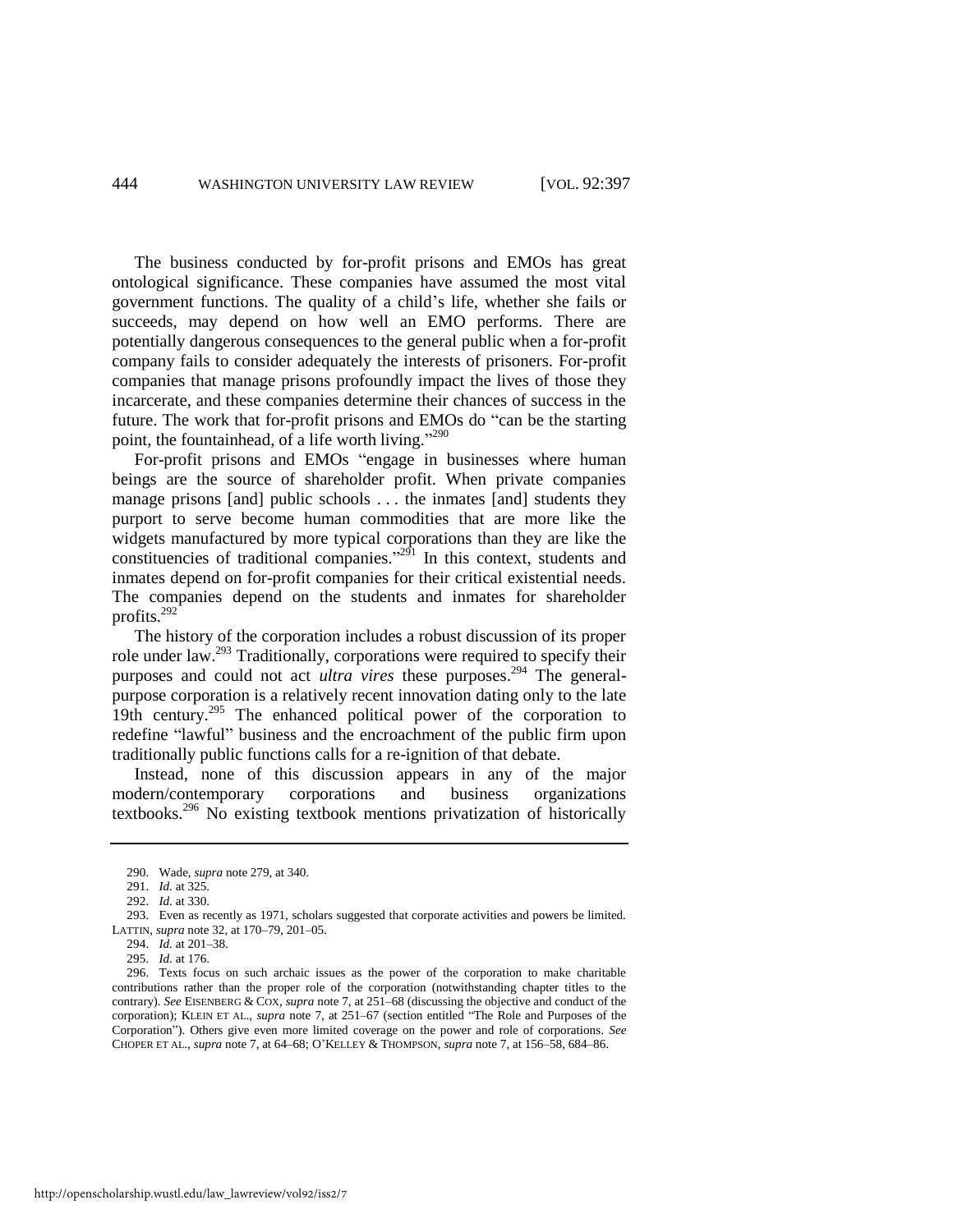public functions. Also ignored is the possibility that privatization is potentially motivated by perverse incentives. Nor is there an opportunity for law students to explore whether these companies establish or implement social policy that is not in accordance with democratic principles as reflected in the Constitution, but in accordance with highly non-democratic corporate governance law.

#### VI. TOO BIG TO FAIL AND THE TWILIGHT OF CAPITALISM

Yet another undemocratic outcome is the emergence of public firms that are Too Big to Fail ("TBTF"). TBTF is the idea that the government and taxpayers must expend taxpayer money to support certain financial institutions and large public corporations when they suffer financial difficulties.<sup>297</sup> This public support is required, the argument goes, because the corporations are big and interconnected, and national and global economies would be destroyed if they failed.<sup>298</sup> The concept of TBTF is only briefly mentioned in leading corporate law textbooks today.<sup>299</sup> Discussion of the massive government bailouts of TBTF public firms and the corporate governance practices that led them to near financial collapse is nearly invisible in the business law texts most adopted in law school classrooms across the country.<sup>300</sup>

During the Great Financial Crisis of 2007–2009 the U.S. government bailed out large public corporations of all stripes ranging from massive investment banks $301$  and the world's largest insurance company $302$  to bank

301. *See, e.g.*, Gretchen Morgenson, *Rescue Me: A Fed Bailout Crosses a Line*, N.Y. TIMES, Mar. 16, 2008, at BU1 (detailing Fed bailout of Bear Stearns). Ultimately, the Fed actually subsidized the

<sup>297.</sup> During the crisis of 2008–2009 a total of 942 firms received government support from the Troubled Asset Relief Program ("TARP") bailouts alone. These firms included banks, mortgage firms, insurance companies, investment funds, other financial companies and auto companies. *Bailout Recipients*, PROPUBLICA[, http://projects.propublica.org/bailout/list](http://projects.propublica.org/bailout/list) (last visited July 24, 2014).

<sup>298.</sup> The website of the NASDAQ stock market provides the following definition of TBTF: Government practices that protect large banking organizations from the normal discipline of the marketplace because of concerns that such institutions are so important to markets and their positions so intertwined with those of other banks that their failure would be unacceptably disruptive, financially and economically.

*Financial Glossary: Too Big to Fail*, NASDAQ, [http://www.nasdaq.com/investing/glossary/t/too-big](http://www.nasdaq.com/investing/glossary/t/too-big-too-fail)[too-fail \(](http://www.nasdaq.com/investing/glossary/t/too-big-too-fail)last visited June 30, 2014).

<sup>299.</sup> The primary bailout in terms of both federal expenditures and political attention was the TARP, created under the Emergency Economic Stabilization Act of 2008, Pub. Law No. 110-343, 122 Stat. 3765, 3788, 3790. The Federal Reserve ("Fed") made massive emergency loans under section 13(3) of the Federal Reserve Act. *See* 12 U.S.C. § 343(3) (2012). The FDIC used the bank deposit insurance fund to back-up government guarantees of bank asset values and to guarantee bank debt under the so-called systemic risk exception to its otherwise limited statutory authority. *See* 12 U.S.C. § 1823(c) (2012).

<sup>300.</sup> *See* CHOPER ET AL., *supra* note [7,](#page-2-1) at 1169.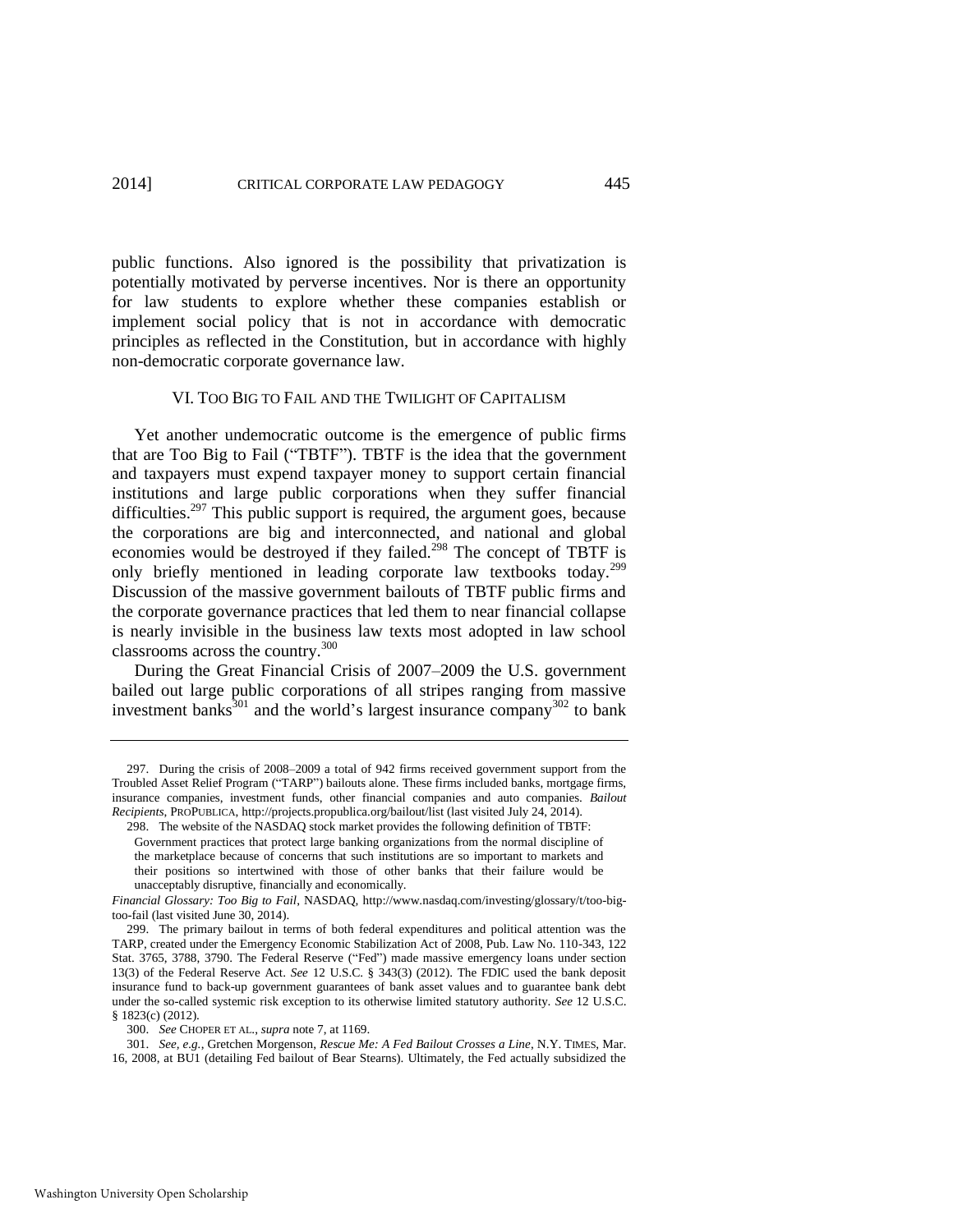holding companies<sup>303</sup> and automobile manufacturers.<sup>304</sup> The government's ad hoc approach to using taxpayer funds to bail out massive public firms whose leadership had failed left the most seasoned economists befuddled.<sup>305</sup> The only common element to these ad hoc bailouts was the inept but politically powerful management of the public corporations that accepted government bailout funds.<sup>306</sup> Today, the megabanks cast an even larger shadow over our economy than before the crisis. $307$ 

<span id="page-50-1"></span><span id="page-50-0"></span>Perhaps nothing illustrated the political power of the modern corporation in action more than the astounding U.S. government bailouts of the megabanks starting in 2008.<sup>308</sup> William Poole, Former President of the Federal Reserve Bank of St. Louis, called the bailouts an "affront" to capitalism and our democracy.<sup>309</sup> The government was so indulgent of senior corporate executives during the bailout era that one Nobel-winning economist termed the bailouts "ersatz capitalism" meaning "the privatizing

305. *See* Anna Jacobson Schwartz, Op-Ed., *Man Without a Plan*, N.Y. TIMES, July 26, 2009, at WK12 ("The market was thus bewildered when the Fed rescued certain firms and not others. Mr. Bernanke should have explained the principles behind these decisions. The market could not understand why the Fed rescued Bear Stearns and then permitted Lehman Brothers to die.").

306. *What Were They Smoking?*, FORTUNE, Nov. 26, 2007, at 66. *See also* Paul Krugman, Op-Ed., *Banks Gone Wild*, N.Y. TIMES, Nov. 23, 2007, at A37 ("The point is that the subprime crisis and the credit crunch are, in an important sense, the result of our failure to effectively reform corporate governance after the last set of scandals.").

307. *See* Harvey Rosenblum, *Choosing the Road to Prosperity: Why We Must End Too Big to Fail—Now*, *in* FED. RESERVE BANK OF DALL., 2011 ANNUAL REPORT 2, 6 exhibit 2 (2012).

308. Mehrsa Baradaran, *Banking and the Social Contract*, 89 NOTRE DAME L. REV. 1283, 1285 (2014) ("[The megabanks] make up less than one percent of the banks in the country, but control the majority of the country's banking assets and wield a disproportionate amount of political power."). Economist Simon Johnson states the reality well: "Do not deceive yourselves, the fact that Dodd-Frank places constraints on the ability of the Fed, the fact that it modifies the emergency powers, the fact that it changes other parts of the legal powers and authorities around the financial system does not mean that there cannot be and will not be another bailout." Simon Johnson, *Keynote Address: The Continuing Problem of "Too Big to Fail"*, 18 N.C. BANKING INST. 1, 8 (2013).

309. Heidi N. Moore, *Jumping Into the Regulatory Poole for Banks*, WALL ST. J., Apr. 3, 2009, *available at* [http://blogs.wsj.com/deals/2009/04/03/jumping-into-the-regulatory-poole-for-banks/.](http://blogs.wsj.com/deals/2009/04/03/jumping-into-the-regulatory-poole-for-banks/) 

merger of Bear Stearns with JPMorgan Chase, which effectively made JP Morgan Chase even bigger. Press Release, Fed. Reserve Bank of N.Y., Statement on Financing Arrangement of JPMorgan Chase's Acquisition of Bear Stearns (Mar. 24, 2008), *archived at* [http://perma.cc/96GH-Y3P7.](http://perma.cc/96GH-Y3P7) 

<sup>302.</sup> *A Nuclear Winter?*, THE ECONOMIST, Sept. 20, 2008, at 88.

<sup>303.</sup> For example, in early 2009 the government announced a massive bailout of Bank of America. Press Release, U.S. Dep't of the Treas., Federal Reserve and the FDIC Provide Assistance to Bank of America (Jan. 16, 2009), *archived at* [http://perma.cc/3HDQ-6S85.](http://perma.cc/3HDQ-6S85) The government did not replace senior management at Bank of America nor reduce their compensation rights. *See id.* This followed a similar bailout at Citigroup. Press Release, U.S. Dep't of Treas., Joint Statement by Treasury, Federal Reserve and the FDIC on Citigroup (Nov. 23, 2008), *archived at* [http://perma.cc/KC56-VK3A.](http://perma.cc/KC56-VK3A) Again, the government did not replace senior management nor negotiate any reduction in their compensation. *See id.* 

<sup>304.</sup> *See* Jonathan G. Katz, *Who Benefited from the Bailout?*, 95 MINN. L. REV. 1568, 1592–93 (2011) (exploring differences between auto bailouts and financial institution bailouts).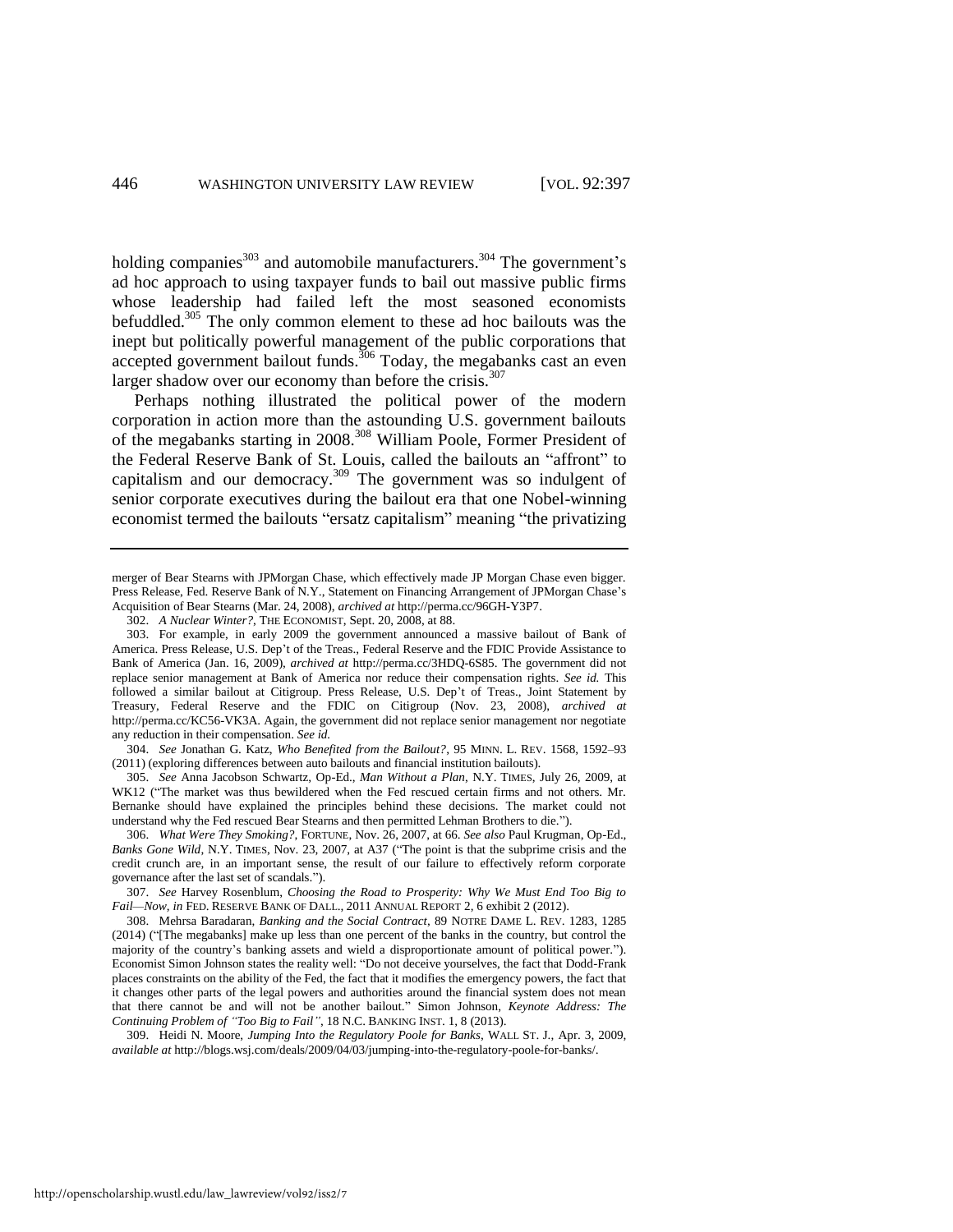of gains and the socializing of losses."<sup>310</sup> Government inquiries conducted by oversight panels later concluded that the bailouts amounted to giveaways of taxpayer wealth to the megabanks and to their corporate leadership.<sup>311</sup> Why would government leaders consider no alternative other than to bail out the very corporations that brought the economy to the brink of disaster? Business law textbooks fail to discuss these issues, thereby failing to give law students an opportunity to consider an economic policy that posits that banks are so large and "important" to the economy that their collapse threatens the entire global marketplace.<sup>312</sup>

Even though many alternatives were available, the U.S. government attempted to resolve the financial crisis by choosing a bailout strategy most favorable to senior corporate managers at the firms most responsible for the crisis. $313$  One prominent economist suggested forming new banks with the funds used to bailout the megabanks because the new banks could continue to lend based upon "pristine balance sheets" unencumbered by toxic assets.<sup>314</sup> Other alternatives included bankruptcy protection for the failed megabanks or even allowing megabank failure, letting the market work where the reckless and mismanaged firms could be absorbed by stronger and better-managed firms.<sup>315</sup> In truth, no alternative avenue was seriously considered by the government other than the full-scale bailout of Wall Street banks and firms that effectively redistributed losses from private firms to taxpayers.<sup>316</sup>

<sup>310.</sup> Joseph E. Stiglitz, Op-Ed., *Obama's Ersatz Capitalism*, N.Y. TIMES, Apr. 1, 2009, at A31 (arguing that privatizing gains and socializing losses amounts to "ersatz capitalism").

<sup>311.</sup> *See* CONG. OVERSIGHT PANEL, FEBRUARY OVERSIGHT REPORT: VALUING TREASURY'S ACQUISITIONS 4 (Feb. 6, 2009), *archived at* [http://perma.cc/JUM7-NUF6 \(](http://perma.cc/JUM7-NUF6)presenting a valuation study of the ten largest TARP transactions and concluding that "[o]verall, in the ten transactions, for each \$100 spent, the Treasury received assets worth approximately \$66.").

<sup>312.</sup> *See* Andrew G. Haldane, Exec. Dir., Fin. Stability & Member of the Fin. Policy Comm., On Being the Right Size, Speech at the Institute of Economic Affairs' 22nd Annual Series 12–13 (Oct. 25, 2012), *archived at* <http://perma.cc/SZ4N-PHA2>(stating that after adjusting for implicit subsidies banks over \$100 billion do not outperform smaller banks).

<sup>313.</sup> Simon Johnson, *TARP: the Long Goodbye*, N.Y. TIMES (Sept. 30, 2010), *archived at*  [http://perma.cc/L9S6-CQA9 \(](http://perma.cc/L9S6-CQA9)"TARP was an essential piece of a necessary evil—that is, it saved the American financial system from collapse, but it was put in place in a way that was excessively favorable to the very bankers who had presided over the collapse. And this sets up exactly the wrong incentives as we head into the next credit cycle."); Carter Dougherty, *How Sweden Handled a Financial Crisis Without Burdening Taxpayers,* N.Y. TIMES, Sept. 23, 2008, at C9 (suggesting that the U.S. follow Sweden's more punitive approach to bailouts).

<sup>314.</sup> Paul Romer, Op-Ed., *Let's Start Brand New Banks*, WALL ST. J. (Feb. 6, 2009), [http://online.wsj.com/news/articles/SB123388681675555343.](http://online.wsj.com/news/articles/SB123388681675555343)

<sup>315.</sup> *See, e.g.*, Guillermo Rosas, *Bagehot or Bailout? An Analysis of Government Responses to Banking Crises*, 50 AM. J. POLI. SCI. 175, 181 tbl.3 (2006).

<sup>316.</sup> For alternatives not considered by the U.S. government, see *US Does Not Have Capitalism Now: Stiglitz*, CNBC (Jan. 19, 2010, 8:39 AM), *archived at* [http://perma.cc/C24C-UNMG.](http://perma.cc/C24C-UNMG) *See*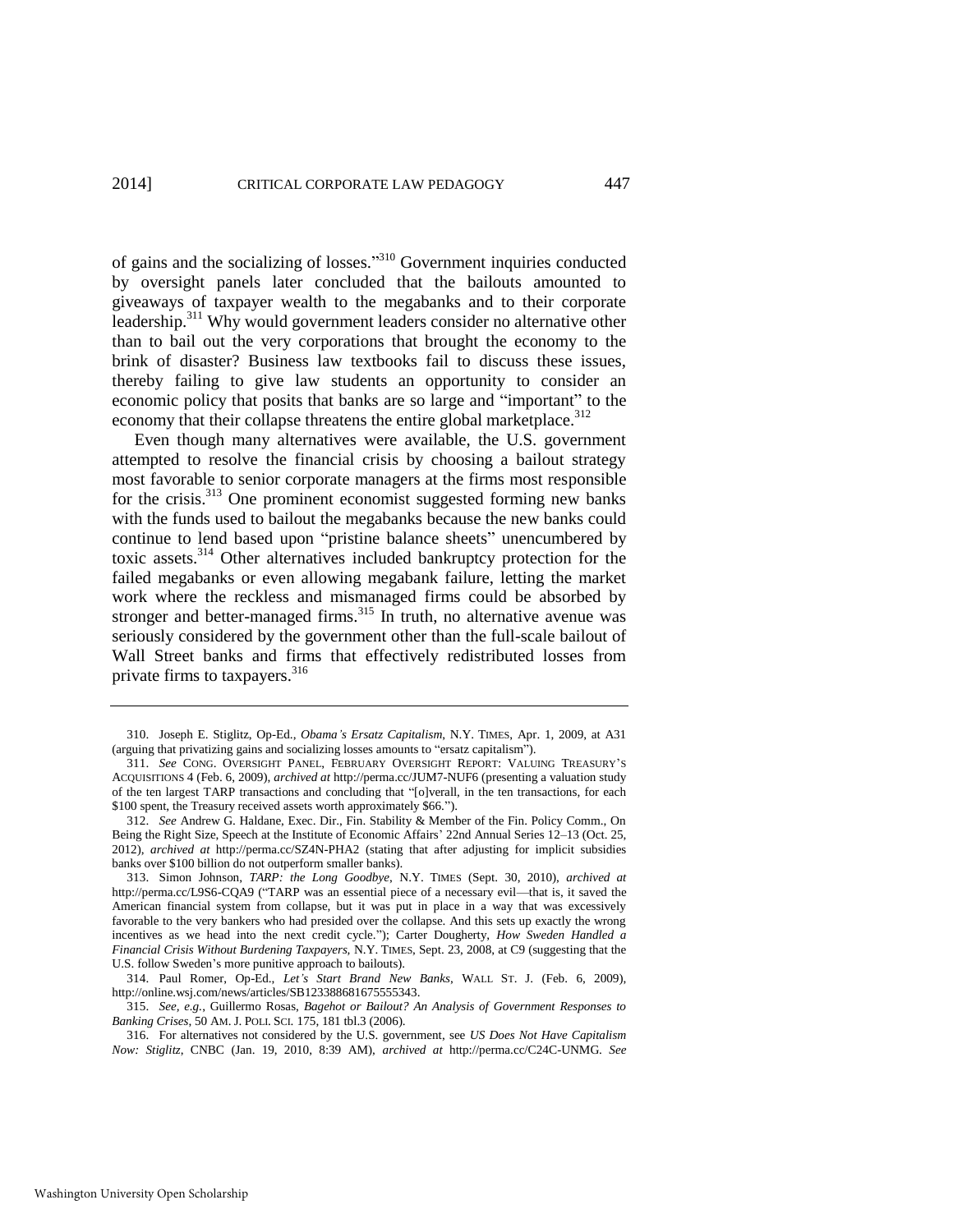The U.S. government provided \$23 trillion in commitments to save Wall Street firms and other corporations between 2008 and 2009.<sup>317</sup> Yet, without precedent in either U.S. or global history, few senior executives lost their job or faced serious investigation as a result of these unprecedented bailouts.<sup>318</sup> The clear takeaway for senior corporate executives is that disincentives associated with failure and reckless leadership are now diluted.<sup>319</sup> Further, creditors will provide capital to these firms at a lower cost.<sup>320</sup> With no discipline from the credit markets, the firms will take more risk onto their balance sheets.<sup>321</sup> Ultimately, firms not backed by the government's implied bailout promise cannot compete. Only a fragmented financial sector without implied bailout guarantees would secure competition.<sup>322</sup> In short, these megafirm bailouts are antithetical to the meritocratic competition that should be central to capitalism.<sup>323</sup>

<span id="page-52-0"></span>The bailouts of 2007–2009 stand without precedent. The government ultimately guaranteed all of the obligations of the megabanks, including compensation arrangements with senior managers.<sup>324</sup> The government did not attempt to negotiate for fair value in exchange for its mammoth commitment of taxpayer capital and bailout monies for shareholders,

*generally* Kenneth Ayotte & David A. Skeel, Jr., *Bankruptcy or Bailouts?,* 35 J. CORP. L. 469, 471 (2010) (comparing failure under bankruptcy law to "ad-hoc" rescues chosen by government in financial crisis and concluding that government's approach embedded perverse incentives).

<sup>317.</sup> Dawn Kopecki & Catherine Dodge, *U.S. Rescue May Reach \$23.7 Trillion, Barofsky Says*, BLOOMBERG (July 20, 2009), *archived at* [http://perma.cc/9SLD-V62U.](http://perma.cc/9SLD-V62U) 

<sup>318.</sup> *See* EMMA COLEMAN JORDAN, CTR. FOR AM. PROGRESS, A FAIR DEAL FOR TAXPAYER INVESTMENTS 1 (2009), *archived at* <http://perma.cc/7D4J-JZW6>("92 percent of the management and directors of the top 17 recipients of TARP funds are still in office").

<sup>319.</sup> Rosenblum, *supra* note [307,](#page-50-0) at 19 ("In practice, these rescues have penalized equity holders while protecting bond holders and, to a lesser extent, bank managers. Disciplining the management of big banks, just as happens at smaller banks, would reassure a public angry with those whose reckless decisions necessitated government assistance.").

<sup>320.</sup> *See id.* at 4 ("Moral hazard reinforces complacency. Moral hazard describes the danger that protection against losses encourages riskier behavior. Government rescues of troubled financial institutions encourage banks and their creditors to take greater risks, knowing they'll reap the rewards if things turn out well, but will be shielded from losses if things sour.").

<sup>321.</sup> *See* Johnson, *supra* note [308,](#page-50-1) at 12 ("We just experienced the greatest financial crisis since the 1930s because incentives in the financial system encouraged people to take excessive risk, to have too little capital, too much leverage, and too much debt relative to thin cushions of equity.").

<sup>322.</sup> *See* Rosenblum, *supra* note [307,](#page-50-0) at 21 ("A financial system composed of more banks, numerous enough to ensure competition in funding businesses and households but none of them big enough to put the overall economy in jeopardy, will give the United States a better chance of navigating through future financial potholes and precipices.").

<sup>323.</sup> *See id.* at 4 ("When competition declines, incentives often turn perverse, and self-interest can turn malevolent. That's what happened in the years before the financial crisis.").

<sup>324.</sup> SIMON JOHNSON & JAMES KWAK, 13 BANKERS: THE WALL STREET TAKEOVER AND THE NEXT FINANCIAL MELTDOWN 11–13 (2010).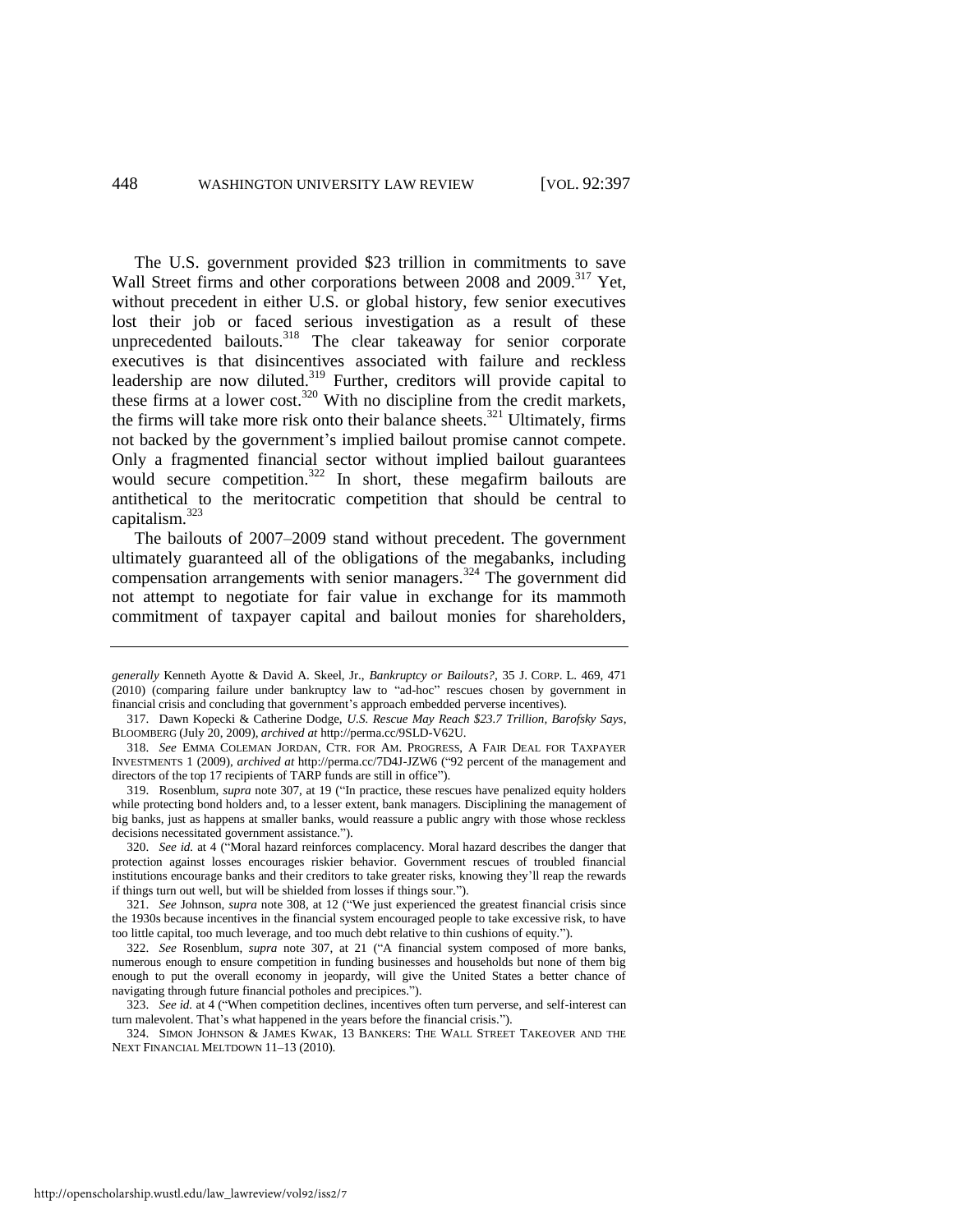managers and unsecured creditors alike.<sup>325</sup> This irresponsible fiscal behavior on the part of the government corrodes the economic rule of law as ordinary citizens witness the unfair indulgences that are granted to the rich and powerful.<sup>326</sup>

The cost of bailing out TBTF institutions is not limited to actual government outlays of taxpayer funds—as massive as those were. The hidden and more injurious cost is that this totally non-punitive government backstop and fiscal irresponsibility invites excessive risk taking within the  $\frac{1}{2}$  core of our economy—the financial sector.<sup>327</sup> The Great Financial Crisis exemplifies this excessive and reckless risk inspired by an implicit bailout guarantee.

Senior executives at major financial corporations contributed to causing the crisis by saddling their firms with unprecedented levels of risk and risky leverage.<sup>328</sup> The high-risk mortgages and debt assumed by these executives and firms led to immediate short-term profits and positive compensation gains for the executives at the cost of economic catastrophe for all others.<sup>329</sup> One commentator termed the debacle "one of the worst" miscalculations in the annals of risk management."<sup>330</sup> Savvy business and finance experts recognized that this risk manipulation for profit resulted in part from deeply flawed compensation arrangements for senior executives.<sup>331</sup> TBTF exacerbates these perverse incentives in exacerbates these perverse incentives in compensation arrangements by assuring that failure and recklessness go unsanctioned. Essentially, TBTF means that government insures failures

<sup>325.</sup> *Id.*

<sup>326.</sup> Rosenblum, *supra* note [307,](#page-50-0) at 4 ("[C]ompetition and the rule of law provide market discipline that keeps self-interest in check and steers it toward the social good of producing more of what consumers want at lower prices.").

<sup>327.</sup> Johnson, *supra* note [308,](#page-50-1) at 12 ("The cost of any financial crisis is not primarily in the emergency provision of capital liquidity by authorities that may or may not be paid back; the cost of financial crisis is the loss of jobs and the loss of growth.").

<sup>328.</sup> *E.g.*, Hill & McDonnell, *supra* not[e 152,](#page-27-0) at 859–60 ("The financial crisis helps make the case that boards should do more monitoring. Corporate behavior in the crisis yielded enormous negative externalities for the greater society. Corporations were able . . . [to] incentivize risky behavior that yields negative externalities, [so] it seems appropriate that boards do more to prevent the abuse of [limited liability].").

<sup>329.</sup> *See* Bebchuk et al., *supra* not[e 152,](#page-27-0) at 259–60 (finding that "the top executive teams of Bear Stearns and Lehman" derived billions in compensation, exceeding the value of the executives' stock holdings at the beginning of the period, such that "the bottom-line payoffs of these executives during 2000–2008 were not negative but rather decidedly positive.").

<sup>330.</sup> Shawn Tully, *Wall Street's Money Machine Breaks Down*, FORTUNE, Nov. 26, 2007, at 75.

<sup>331.</sup> Raghuram Rajan, *Bankers' Pay Is Deeply Flawed*, FIN. TIMES (Jan. 8, 2008, 4:21 PM), [http://us.ft.com/ftgateway/superpage.ft?news\\_id=fto010920081142101282](http://us.ft.com/ftgateway/superpage.ft?news_id=fto010920081142101282) ("[U]nless we fix incentives in the financial system we will get more risk than we bargain for. Unless bankers offer these better explanations, their enormous pay, which has been thought of as just reward for performance, will deservedly come under scrutiny.").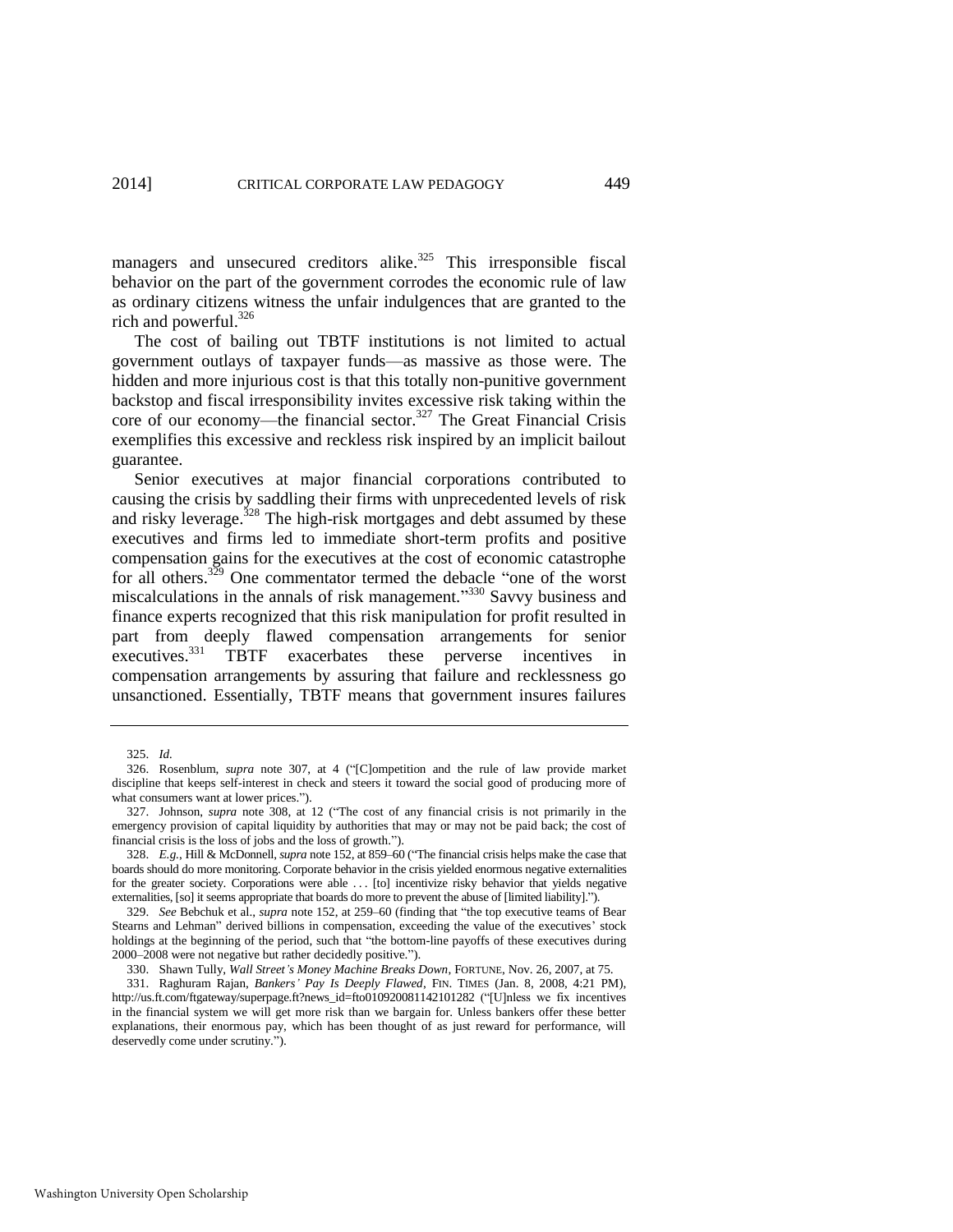because there is simply no downside. Recklessness and short-termism are incentivized as corporate leadership is wholly insulated from both criminal sanction and economic injury.<sup>332</sup> A more anti-capitalistic approach is difficult to imagine.

The Dodd-Frank Act, despite being hailed as new and improved financial sector regulation, does not prohibit the government-sponsored bailouts implemented in 2008 and 2009. The Federal Reserve and the FDIC can now legally engage in subsidizing the failures that occurred in 2008–2009. While Dodd-Frank included some minor changes in containing the size of the megabanks and a new resolution authority, it is very unlikely that either can be actualized.<sup>333</sup> More importantly, and more economically dangerous, the megabanks are much larger today than ever before.<sup>334</sup> Therefore, in the future, Congress may face the same dire choices that came before it in the fall of 2008 when, on the eve of an election, it faced either a total meltdown of the financial sector or being forced to throw nearly \$1 trillion in subsidized capital at the financial sector to rescue it from demise.<sup>335</sup>

Law students have no opportunity to consider TBTF and the suggestion that it should be neutralized. Casebooks should provide law students with an opportunity to explore whether megabanks should be broken-up in order to restore proper incentives for board members and senior executive officers on Wall Street and working in the financial sector.<sup>336</sup> One is hard-

<sup>332.</sup> RAMIREZ, *supra* note [2,](#page-1-2) at 173–79; *see also* Lynne L. Dallas, *Short-Termism, the Financial Crisis, and Corporate Governance*, 37 J. CORP. L. 265 (2012) (exploring why short-termism exists "with particular attention given to the financial crisis of 2007–09").

<sup>333.</sup> JOHNSON & KWAK, *supra* note [324,](#page-52-0) at 207.

<sup>334.</sup> As Professor Murdock notes:

In 1970, the five largest banks held 17% of banking assets, the next ninety-five banks had 37% of assets, and the 12,500 smallest banks had 48% of assets. By 2010, the share of the five largest banks had increased to 52%, the share of the next ninety-five had dropped to 32%, and the share of the 5,700 smallest banks had plummeted to 16%.

Charles W. Murdock, *The Big Banks: Background, Deregulation, Financial Innovation, and "Too Big to Fail"*, 90 DENV. U. L. REV. 505, 541–42 (2012).

<sup>335.</sup> Rosenblum, *supra* not[e 307,](#page-50-0) at 20.

<sup>336.</sup> As the President of the Federal Reserve Bank of Dallas put it:

The TBTF institutions that amplified and prolonged the recent financial crisis remain a hindrance to full economic recovery and to the very ideal of American capitalism. It is imperative that we end TBTF. In my view, downsizing the behemoths over time into institutions that can be prudently managed and regulated across borders is the appropriate policy response. Only then can the process of "creative destruction"—which America has perfected and practiced with such effectiveness that it led our country to unprecedented economic achievement—work its wonders in the financial sector, just as it does elsewhere in our economy. Only then will we have a financial system fit and proper for serving as the lubricant for an economy as dynamic as that of the United States.

*Id.* at 1.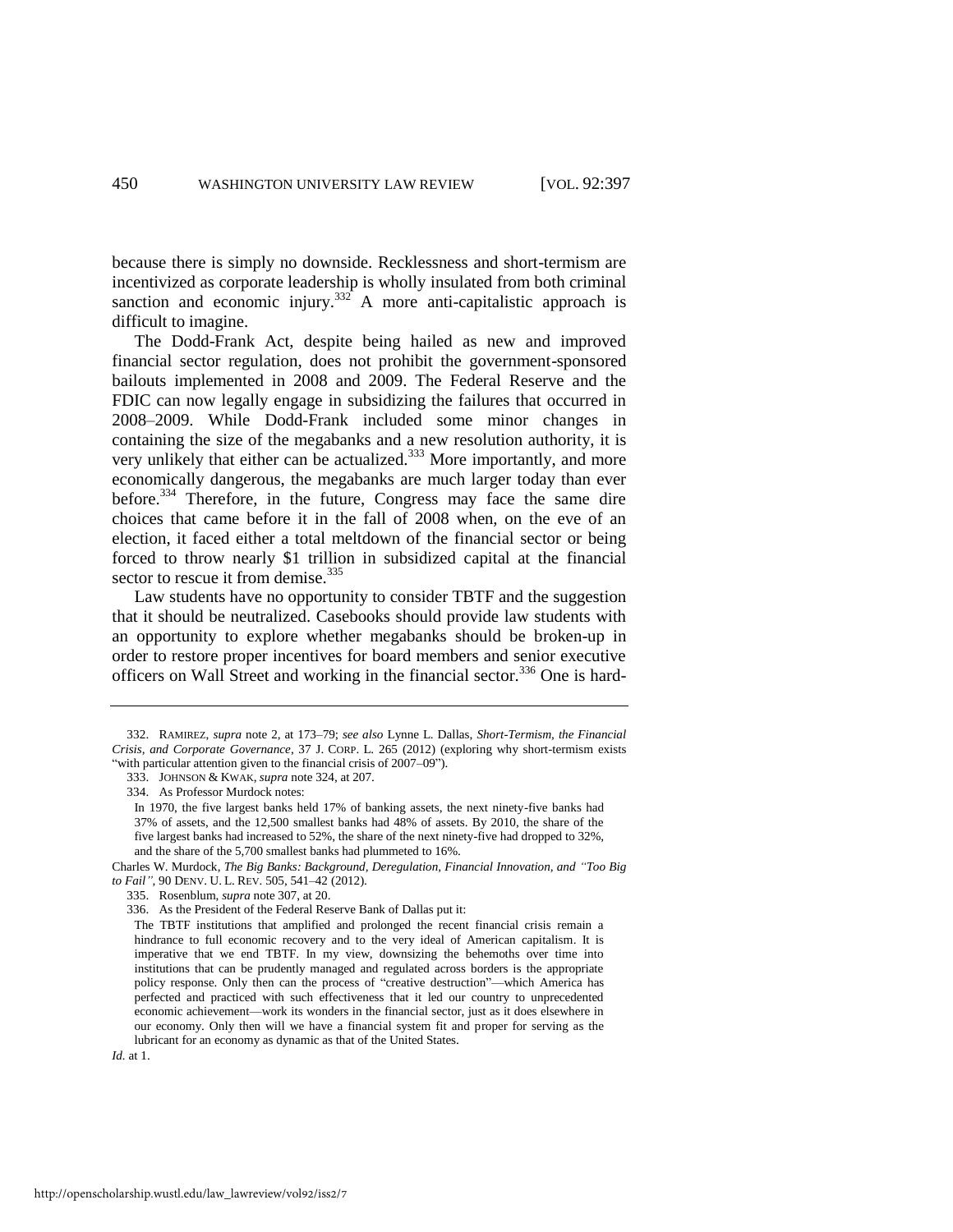pressed to find even a mention of TBTF in any of the mainstream corporations textbooks most adopted in U.S. law schools.

Further, while the Great Financial Crisis remains a fairly recent occurrence, none of the major corporate law textbooks takes a critical look at TBTF or the incentives it created as causes of the mortgage crisis.<sup>337</sup> None of the leading corporate law textbooks provides a meaningful exploration of the mortgage crisis at all.<sup>338</sup> With the newest edition of the *O'Kelley* text and the *Eisenberg* text published in 2014, the *Choper* text published in 2013, the *Klein* text in 2012, and the most recent edition of *Epstein* published in 2010, all had an opportunity to examine the causes of the market meltdown and facilitate a conversation regarding the failure of corporate law to protect against the crisis.<sup>339</sup> But each of the texts fails to engage in a critical examination of the financial crisis. It is difficult to imagine why, on the heels of the greatest market correction and crisis since the Great Depression, modern corporate law textbooks contain no examination of the causes of the crisis or the continuing economic danger of TBTF. The absence of any genuine analysis of the mortgage crisis, the subprime mortgage market collapse and the resultant bailout of TBTF megafirms deprives students of critical analyses and information. Students are exposed only to textbooks written by authors who seem to be apologists for a skewed capitalism that favors the elite and disfavors main street citizens. The business law professoriate is failing an entire generation of law graduates and lawyers.

#### VII. CONCLUSION

Corporate law textbooks fail to critically assess the entrenchment of white male privilege at the commanding heights of the economy, and the means by which this is perpetuated. Nor, do they critically assess the new political power of the corporation. They provide little perspective on the proper role of the corporation. The role of corporate governance in the Great Financial Crisis of 2008 also garners little to no attention. TBTF

<sup>337.</sup> O'KELLEY & THOMPSON, *supra* note [7,](#page-2-1) at 1175; CHOPER ET AL., *supra* note [7,](#page-2-1) at 1169; KLEIN ET AL., *supra* not[e 7,](#page-2-1) at 927; EPSTEIN ET AL., *supra* not[e 7,](#page-2-1) at 643. The issue will take on greater significance in the future as more firm managers seek the government backing implicit in TBTF status. *See* Cheyenne Hopkins & Robert Schmidt, *House Lawmakers Say 'Too Big to Fail' Panel Too Secretive*, INS. J. (July 16, 2014), *archived at* <http://perma.cc/X6RQ-3RAJ>(reporting that Prudential Financial, GE Finance and AIG have been deemed TBTF).

<sup>338.</sup> The *Epstein* text creditably explains the role of leverage and derivatives. EPSTEIN ET AL., *supra* not[e 7,](#page-2-1) at 311–12, 315–18.

<sup>339.</sup> *See* O'KELLEY & THOMPSON, *supra* note [7,](#page-2-1) at 7–8; KLEIN ET AL., *supra* note [7,](#page-2-1) at 911–19; *see also* EPSTEIN ET AL., *supra* not[e 7,](#page-2-1) at 638–41.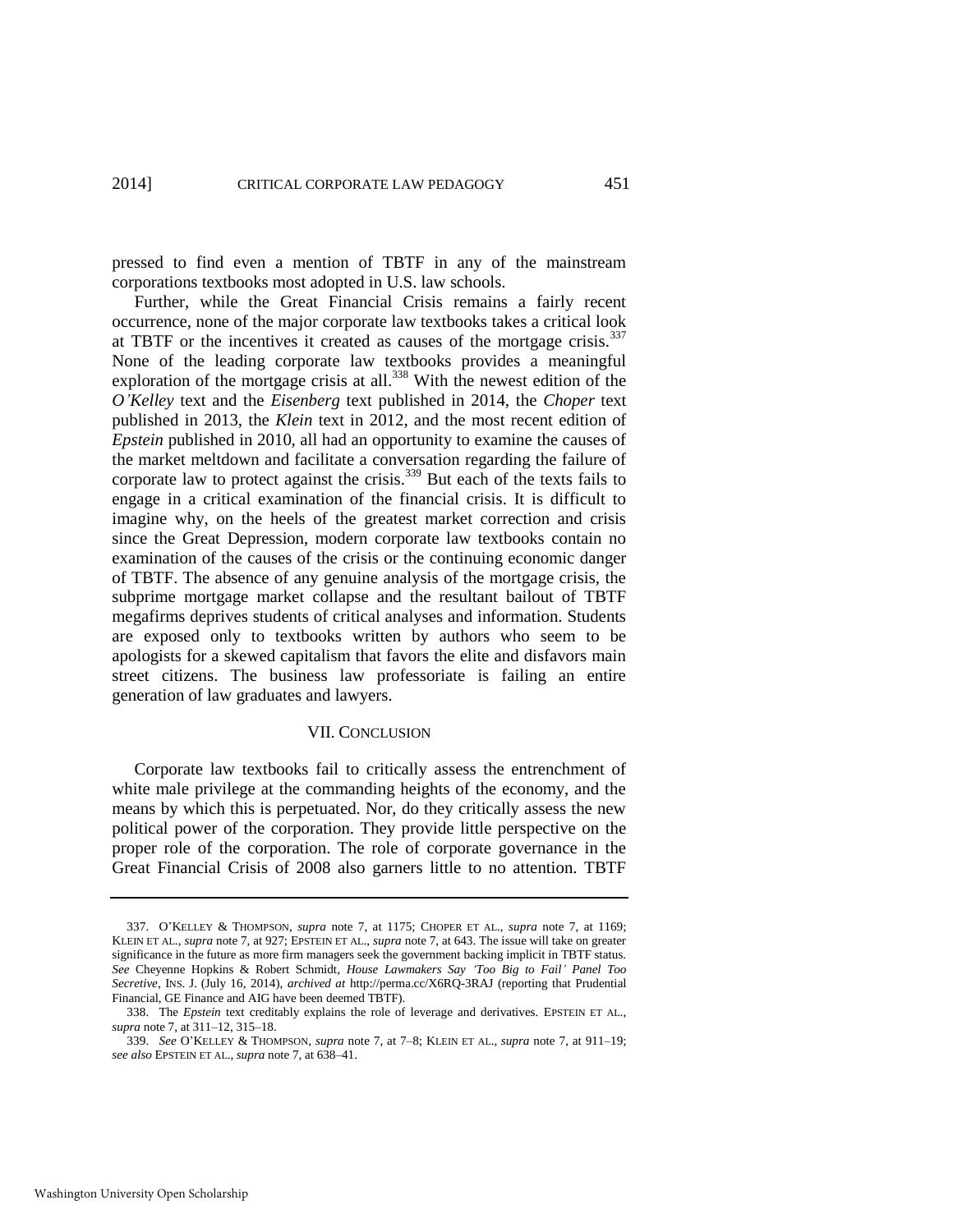appears to be a taboo subject. These are core issues relating to corporate governance and the essential nature and purpose of the corporate form in our society.

Whether or not the casebook authors agree with more critical perspectives on such issues, we argue that shielding a new generation of leaders from such perspectives and important evidence cannot be justified. Nobel laureates in economics—like Joseph Stiglitz or Paul Krugman assail corporate governance law from the point of view of agency costs and CEO power. The proof of the importance of this issue for future business leaders is manifest in recent lawmaking and regulatory activity in the wake of the financial crisis. Law students and future policymakers should be allowed to consider such evidence in thinking about corporate law.

When corporations reap profits from mass incarceration or privatization of schools, students should consider the role of the modern corporation. Traditionally, this topic formed an essential part of the education of tomorrow's leaders. Students today should be given the same opportunity to consider the monolithic demographic make-up of senior executive officers and directors at the nation's most powerful firms, particularly in an era of very high economic inequality. The basic corporations' class is the logical locus for such learning.

Essentially, this Article demonstrates that no author or publisher of a recent or longstanding leading corporate law textbook has addressed the increasing economic and political power wielded by those in control of the public firm, nor has any author confronted the legitimacy of this power shift from a policy perspective. The enhanced power of CEOs gets little or no mention, and changes in law and regulation that underlie this power shift are not identified or analyzed. One can read entire corporate law textbooks cover to cover and find little to no mention of TBTF, the role of the public corporation in the collapse of capitalism in 2008, the lack of diversity in the boardroom, the criminal immunity of some of those in control of key financial corporations, or the incentives corporations have to destroy the environment, foment war or imprison fellow citizens. This failure leads to a critical disservice visited upon aspiring lawyers and business leaders in our nation's law school classrooms.

If the power of the corporation is too awesome to speak of, if the control of CEOs cannot be discussed, and if fundamental values such as the environment, freedom and education, and the perverse incentives created by corporate governance law and regulation are not part of the discourse, then the modern public corporation will be a unique and costly threat to society instead of the indispensable prop to modern capitalism